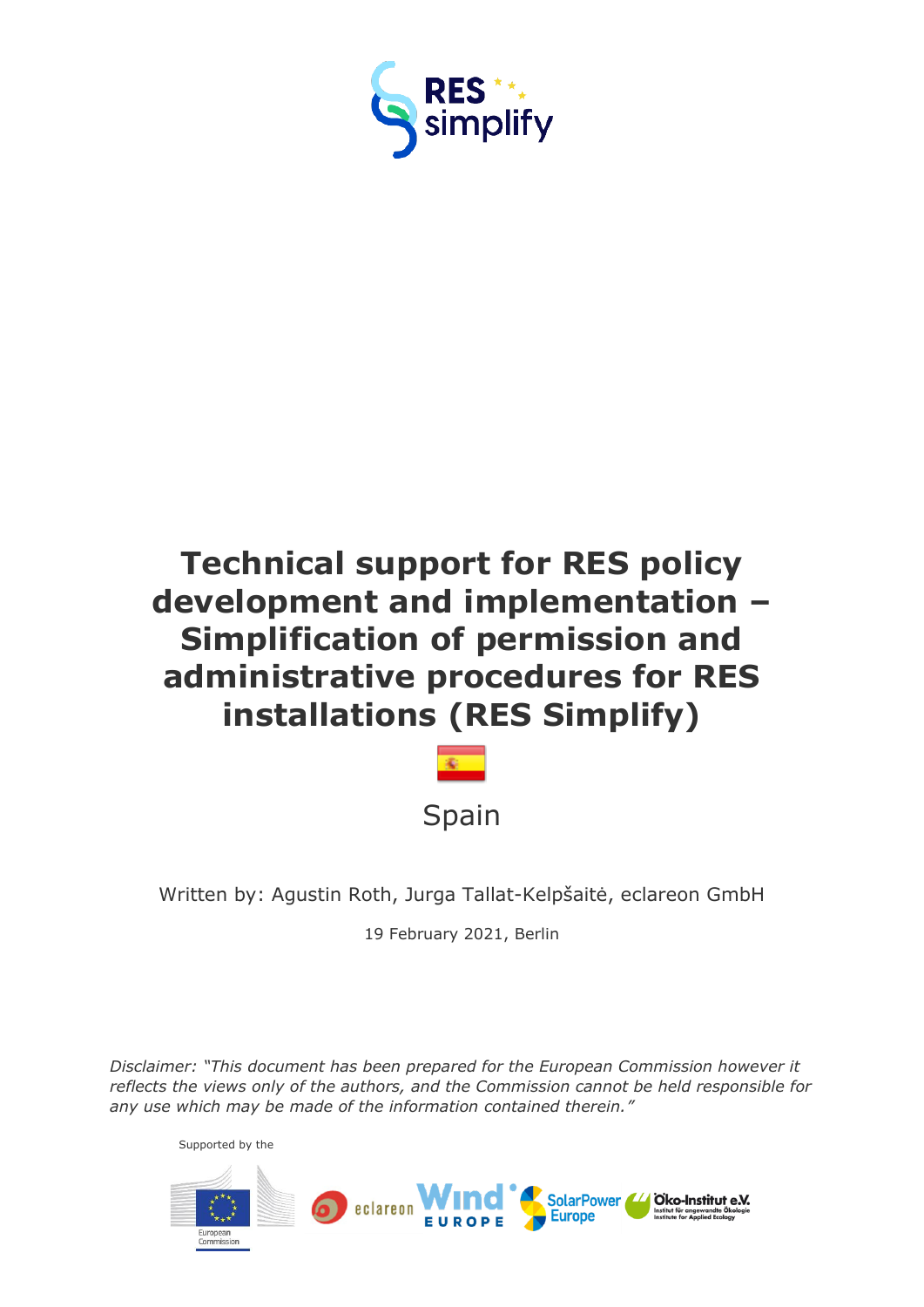## <span id="page-1-0"></span>**Executive summary**

The sections of the report present a detailed description of the main administrative steps to be taken in order to implement onshore wind as well as ground-mounted and rooftop PV projects in Spain.

Spain has already great experience in RE development in the last decades and its National Energy and Climate Plan foresees ambitious and still realistic renewable energy expansion. Through the research conducted, it can be concluded that the cornerstone of the Spanish system is the access and connection permits to the grid. These permits are to be obtained first: without them, the project developer cannot even start other administrative steps.

This process step has been characterised by barriers that hinder and impede a more rapid, transparent, and efficient development of renewable energy projects. As learnt through the interviews with Spanish stakeholders, the country has experienced stop-andgo deployment cycles as a consequence of regulatory sudden (retroactive) changes. Recently, a new boom in the renewable energy sector caused a major collapse in the access and connection requests, which only worsened other existing barriers. The renewable energy sector, including the associations, have pushed for necessary changes and the national authority, the Ministry for the Ecologic Transition and Demographic Change, has also introduced and implemented important and long-awaited regulations. Besides, there is a major barrier across all process steps: the lack of harmonisation in the regulation and requirements. This is a reflect of the Spanish constitutional design, under which not only the National or Central government has competences on administrative, environmental and energy matters, but also the Autonomous Communities and their municipalities have shared competences. Even within a single Autonomous Community, each municipality can present different requisites, which only adds more uncertainty for project developers. Therefore, the report also provides insights into the procedures at both governmental levels (including municipalities). Delays experienced in several process steps call for more and better digitalisation in the public administration, for greater regulatory coordination between the three levels of government, and for more civil servants in the processing of administrative authorisations. As it is highlighted in the report, there are already positive initiatives from the public administration side (such as new regulations) and from the private-civil society side, with capacity building, awareness creation and pushing for a faster and more efficient energy transition.

Table 1 contains a traffic light assessment of the relevant process steps for onshore wind and ground-mounted PV and rooftop PV projects in Spain.

*Table 1: Traffic light assessment of the relevant process steps*

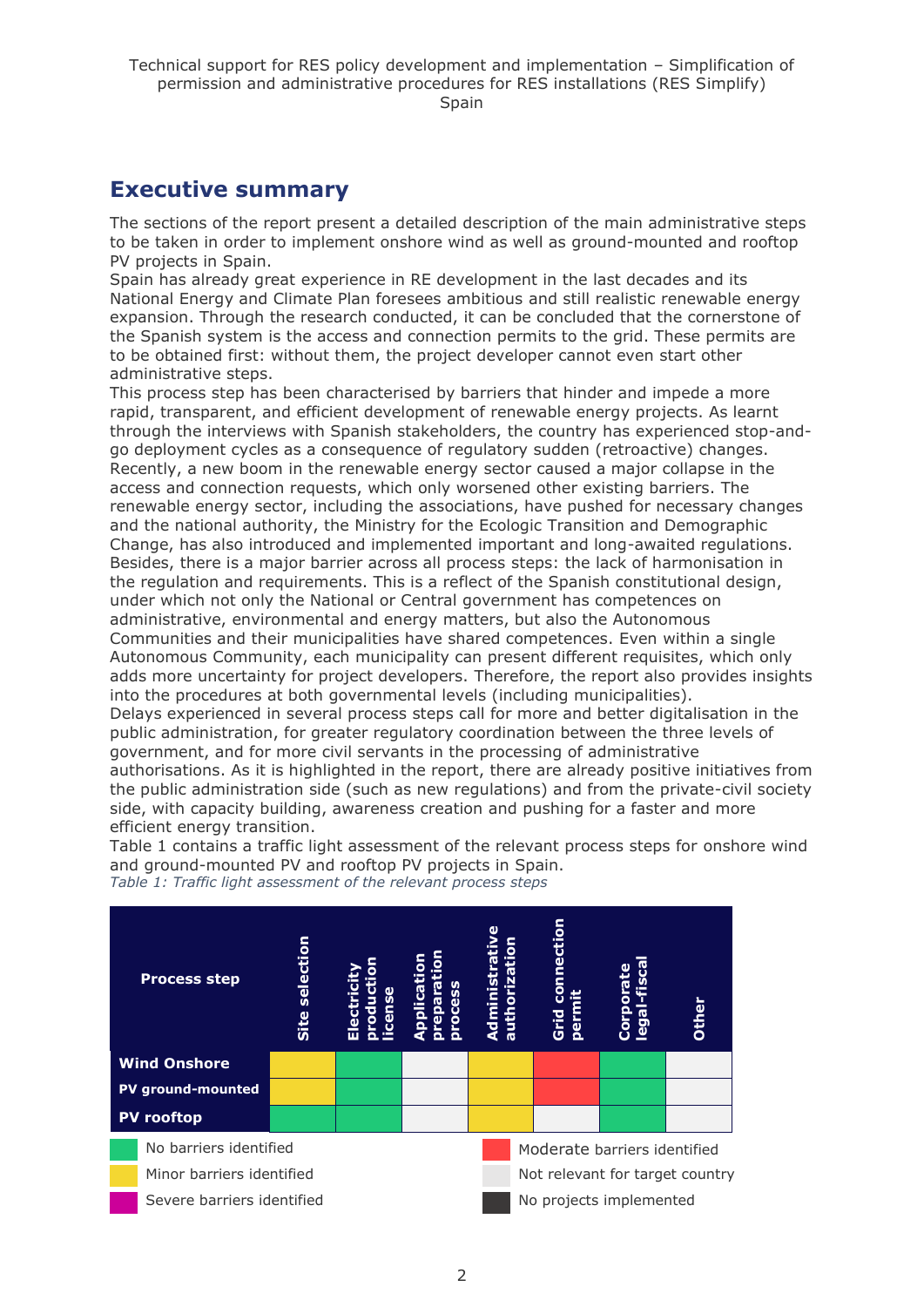## **Table of contents**

| 1.     |                                                                |                                                                                          |  |
|--------|----------------------------------------------------------------|------------------------------------------------------------------------------------------|--|
| 2.     |                                                                |                                                                                          |  |
| 2.1.   |                                                                |                                                                                          |  |
|        | 2.1.1.                                                         |                                                                                          |  |
| 2.1.2. |                                                                |                                                                                          |  |
| 2.1.3. |                                                                |                                                                                          |  |
|        |                                                                |                                                                                          |  |
|        |                                                                | Prior Administrative Authorisation and Administrative Authorisation for Construction .17 |  |
|        |                                                                |                                                                                          |  |
|        |                                                                |                                                                                          |  |
|        |                                                                |                                                                                          |  |
|        |                                                                |                                                                                          |  |
| 3.     |                                                                |                                                                                          |  |
| 4.     |                                                                |                                                                                          |  |
| 5.     |                                                                |                                                                                          |  |
| 6.     | Indicators to measure the performance of the overall process41 |                                                                                          |  |
|        |                                                                |                                                                                          |  |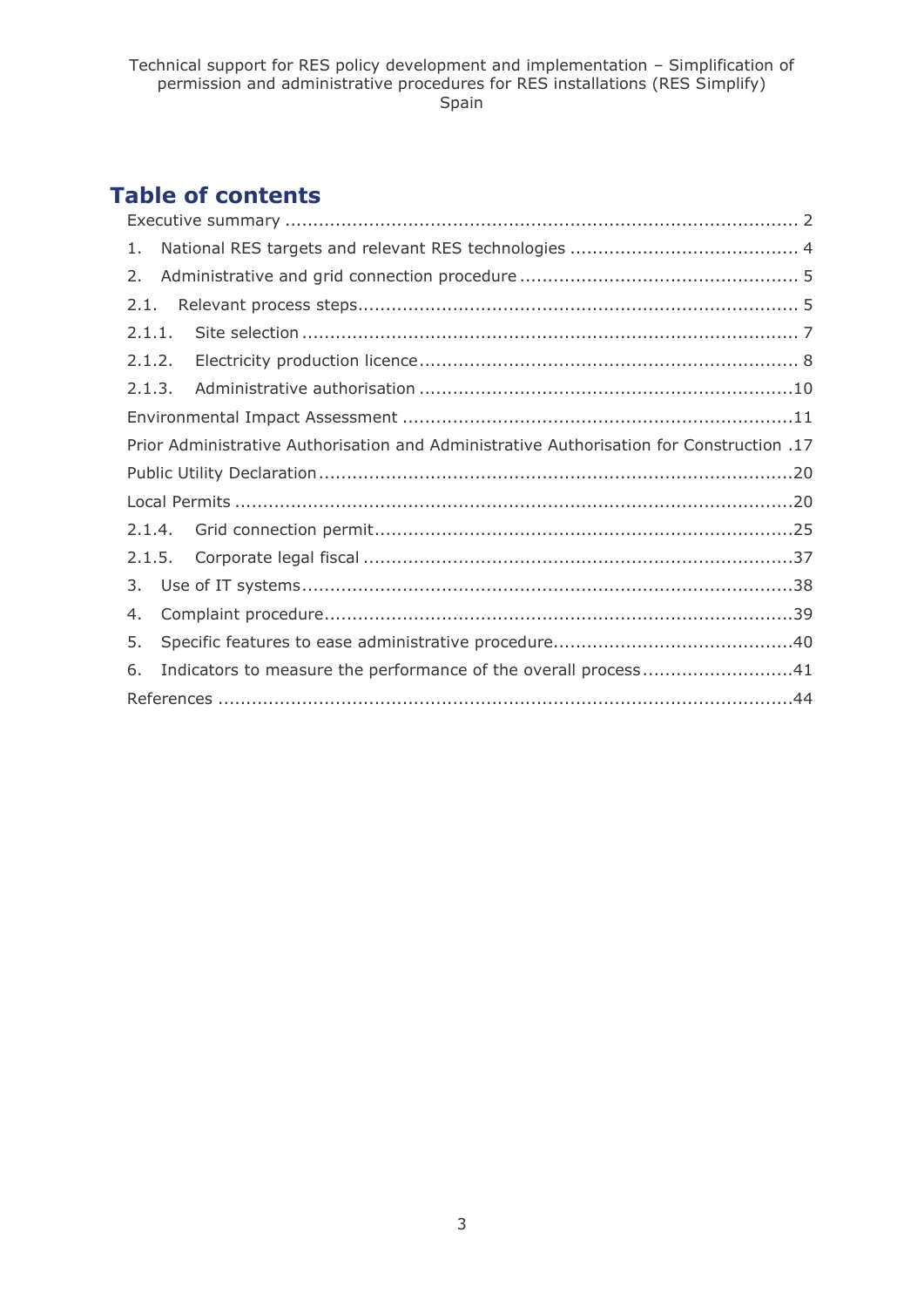## <span id="page-3-0"></span>**1. National RES targets and relevant RES technologies**

Spain has a great potential for further renewable energy (RE) expansion, especially in the electricity sector. The National Energy and Climate Plan (NECP) foresees that by 2030 42% of final energy consumption will be covered with RE sources (electricity, heating & cooling, and transport sectors). In the electricity generation sector, the NECP contemplates the increase of many RE technologies, but foresees a great impulse for onshore wind and solar photovoltaics (PV).

Figure 1 displays the annual deployment of PV and onshore wind between 2010 and 2019. The figures for both technologies decreased dramatically between 2013 and 2018 and were deployed to a large extent in 2019.



*Figure 1: Annual installed capacity of PV and Wind onshore 2010-2019 (source: EurObserv'ER)*

Wind onshore is expected to grow from 28,033 MW by 2020 to 50,333 MW of installed capacity, under a scenario with additional policy measures. In relation to solar PV, it is expected to go from 9,071 MW in 2020 to 39,181MW by 2030 (NECP, 2020). Spain is developing not only ground- mounted PV installations, but also rooftop PV for selfconsumption is gaining momentum thanks to new regulations passed.

Based on the NECP forecasts, this report will describe the administrative procedures for onshore wind and solar power, both ground-mounted PV and rooftop PV for selfconsumption. To mirror the special constitutional design, the report addresses the national level and also three Autonomous Communities cases: Castilla y León (onshore wind), Castilla-La Mancha (ground-mounted PV), and Andalucía (rooftop PV).

The three Autonomous Communities selected represent the regions with the largest installed capacities of the respective technology, as reported by the (single) Transmission System Operator Red Eléctrica de España (Red Eléctrica de España, 2019).

Other renewable energy sources, such as hydropower, is also relevant in the Spanish energy mix. However, the NECP plans a rather small growth of this technology. Starting with 14,109 MW of installed capacities in 2020 it will grow to 14,609 MW by 2030 (under a scenario with additional measures).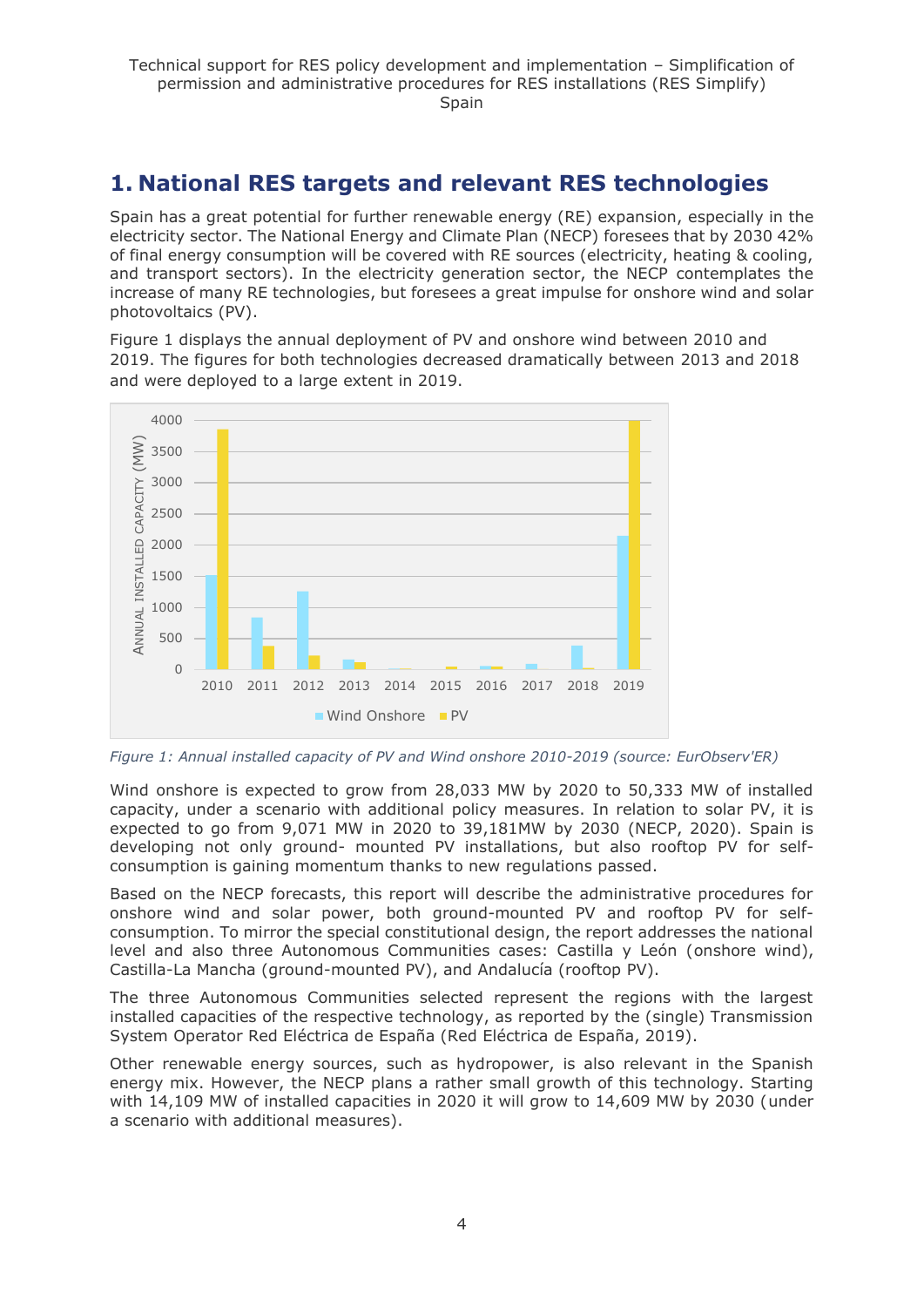

*Figure 2: Planned deployment of RES-E 2020-2030 in relation to past deployment (source: NECP)*

## <span id="page-4-0"></span>**2. Administrative and grid connection procedure**

## <span id="page-4-1"></span>**2.1. Relevant process steps**

The regulatory regime of renewable energies in Spanish law is complex and fragmented (Mora Ruiz, 2014). This fragmentation responds to the constitutional design of the distribution of competences between the National State and the Autonomous Communities. Although the National State plays a structural role in the sector (it establishes the bases of the mining and energy regime), the Autonomous Communities (there are 17 of them in Spain) have a wide margin of action and influence in the legal and administrative regime of renewable energies (Mora Ruiz, 2014). For example, the Autonomous Communities have competence in energy matters and environmental management, which means that they have the power to grant the environmental authorisations or permits that are necessary for renewable energy projects. Municipalities within each Autonomous Communities also play a key role in the processing and can request for different requisites, which adds more complexity to the system.

This complex constitutional design results in a lack of regulatory unity and harmonisation when it comes to processing authorisations of renewable energy projects, since national regulations are not identical to regional regulations, and there is also no regulatory unity between the Autonomous Communities. This means that the project developer must adapt according to the region where she wants to build her project.

The main criterion to determine which authority (National or Autonomous Community) is competent in the authorisation of a project is the size of the renewable energy installation (for all technologies). If its power is larger than 50 MW, the administrative permits are requested at the National level (Ministry for Ecological Transition and Demographic Challenge) (art. 3.13 Law 24/2013 of the Electric Sector). Renewable energy projects with power equal to or lower than 50 MW must request the permits through the Regional Governments, i.e., the 17 Autonomous Communities (for example, Andalucía, Castilla y Leon, Castilla-La Mancha, among others) (art. 3.13 Law 24/2013 of the Electric Sector). However, the administrative procedures are intertwined, as it is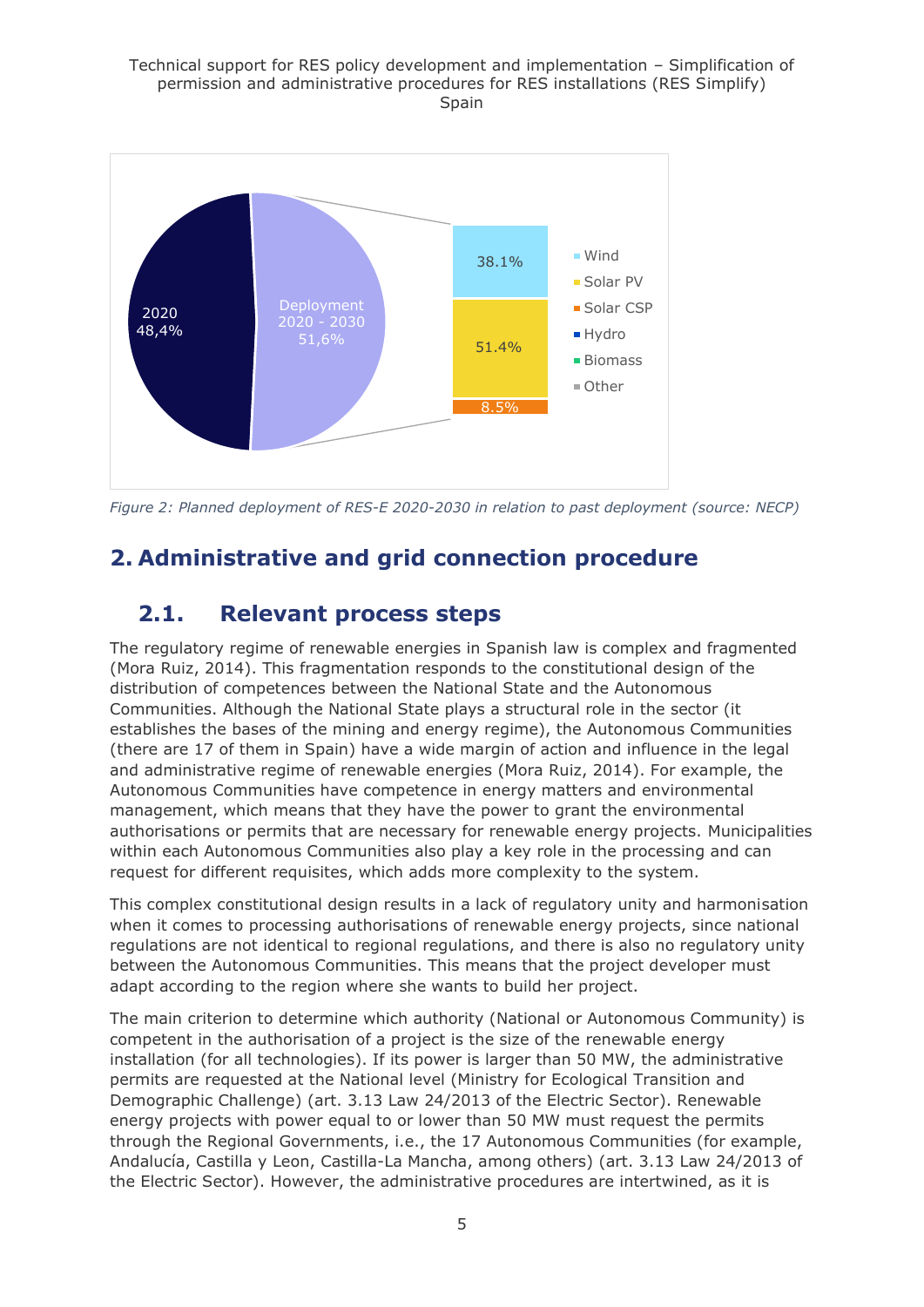noted along the report. Besides, self-consumption is mainly processed by the local authorities.

The main relevant steps (both at the national and regional level) for onshore wind and ground-mounted PV are as follows:

- First, the project developer shall request the access and connection permits from the grid operator to whose grid the installation will be connected. It can be either the Transmission System Operator (TSO; Red Eléctrica de España) or the respective Distribution System Operator (DSO).
- Afterwards, the project developer shall analyse and negotiate land contracts.
- Once the project developer obtained the access and connection permits, the administrative authorisation process can start<sup>1</sup>. There are mainly three authorisations to apply for:
	- − Prior Administrative Authorisation (PAA)
	- − Administrative Authorisation for Construction (AAC)
	- − Local permits, such as a building permit
- To be granted with the abovementioned authorisations, the project will need to undergo an Environmental Impact Assessment (EIA) and obtain a favourable Environmental Impact Declaration (EID). The EIA can be an ordinary or a simplified process, depending on the regulation.
- With a favourable EID the relevant authority will issue the administrative authorisations (PAA, AAC, local permits).
- In some cases, the project may require to implement easements and expropriation of property. The applicant shall request a Declaration of Public Utility (DPU) to proceed with the easements and expropriations.
- Once the previous steps are completed, the project developer can start with constructions. To get the plant running, an exploitation license (commissioning certificate) is needed.
- The installation shall be registered in the Administrative Register of Electricity Production Facilities. The registration is a precondition for the operation in the electricity market

Despite the described sequential order, certain requests can be submitted together, in particular, the EID, PAA, AAC, and DUP. However, the first steps will be to request the access and connection permits, as well as going through the EIA and obtaining the corresponding EID.

The rooftop PV units for self-consumption follow a shorter procedure, since these units do not need to obtain an EID, PAA, AAC, and DPU. In some municipalities, as in the Autonomous Community of Andalucía, a building permit is also not required. In some other Autonomous Communities, however, these units face more administrative burden since they need to obtain building permits and other local licenses.

Regarding deadlines, there are general rules that define how to calculate them (Law 39/2015; Second additional provision, Royal Decree 1183/2020) that applies to all process steps described in this report (and to all administrative procedures in Spain and its Autonomous Communities). In general:

• When the time periods are indicated by days, it is understood that these are working days.

<sup>&</sup>lt;sup>1</sup> It was reported that in some regions project developers may start the administrative process before the access and connection permits are awarded, but it is not common practice.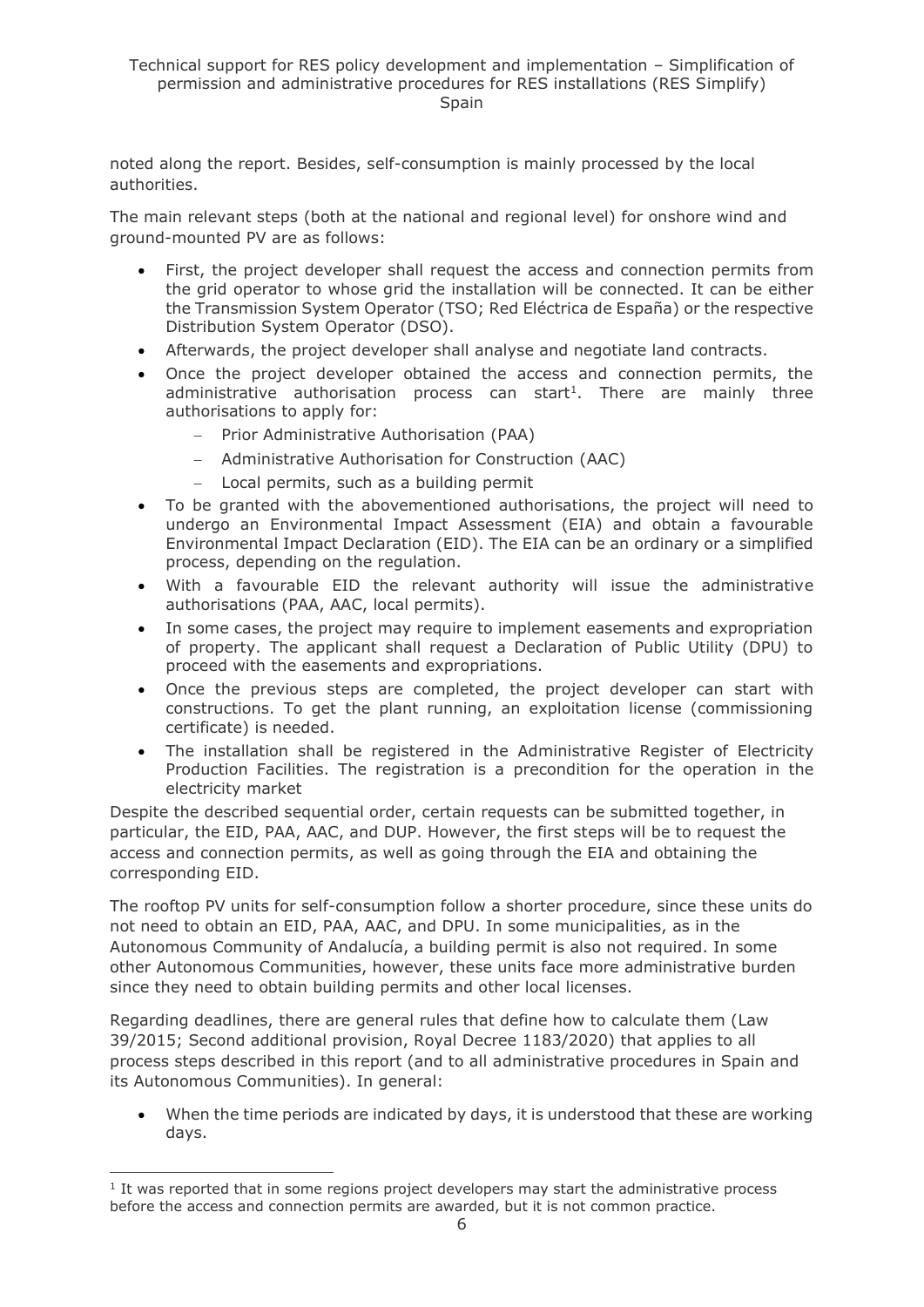- The time period expressed in days shall be counted from the day following that on which the notification takes place, or from the day following that on which said notification, act or pronouncement should have taken place.
- If the period is fixed in months or years, they shall be calculated from the day following that on which the notification takes place, or from the day following that on which the notification should have taken place.

## <span id="page-6-0"></span>**2.1.1. Site selection**

### **Process flow**

#### **National level and Autonomous Communities**

There are no formal administrative procedures related to site selection. Each project developer will be responsible of doing the negotiations needed to find the appropriate land. After the project developer obtains the access and connection permits, she shall decide and make the arrangements for the projected land. This includes, among others, the detection of the land, its analysis, visits, negotiations and contracts (Rucián Castellanos, 2019). Besides, if expropriations are needed, then a Declaration of Public Utility process may be requested together with the Environmental Impact Declaration, the Prior Administrative Authorization and the Administrative Authorization for Construction (as explained in the respective section).

The interviewed stakeholders did not refer to specific efficiency, effectiveness and/ or transparency issues regarding this process step.

### **Deadlines**

As there are no formal administrative procedures for site selection, there are also no formal deadlines. However, when submitting and access and connection request, the applicant must include the location of the plant (Circular 1/2021 CNMC). Besides, from the interpretation of Royal Decree-Law 23/2020 and Royal Decree 1183/2020, after the project developer obtains the access permits, she shall comply with certain administrative milestones, in particular the developer has to present the PAA request within six months of having obtained the access and connection permits (art. 1 Royal Decree Law 23/2020). When the PAA request is submitted, the application shall also contain, among other pieces of information, the location of the installation (art. 123 Royal Decree 1955/2000). Therefore, site selection should begin before access and connection permits are granted and also the project developer would have 6 months to decide on the final location since the access permit was granted and the PAA request submitted.

### **Detected barriers**

**Issues with negotiating land contracts due to the access and connection permits procedure.** The lack of transparency of the access and connection permits procedure can generate issues and uncertainty when negotiating land contracts, as reported by the interviewed legal expert Bassas Pérez (2020). In particular, and before the new regulation was approved (Royal Decree-Law 23/2020 and Royal Decree 1183/2020), the developer had to consult the information about available capacity on nodes and apply for a specific connection point accordingly. However, that information was not always accurate or updated, which in addition to the delays and lack of transparency of the process, sometimes implied that the request was rejected or it was offered in a different location. If project developer already had negotiated land contracts, it may be difficult and expensive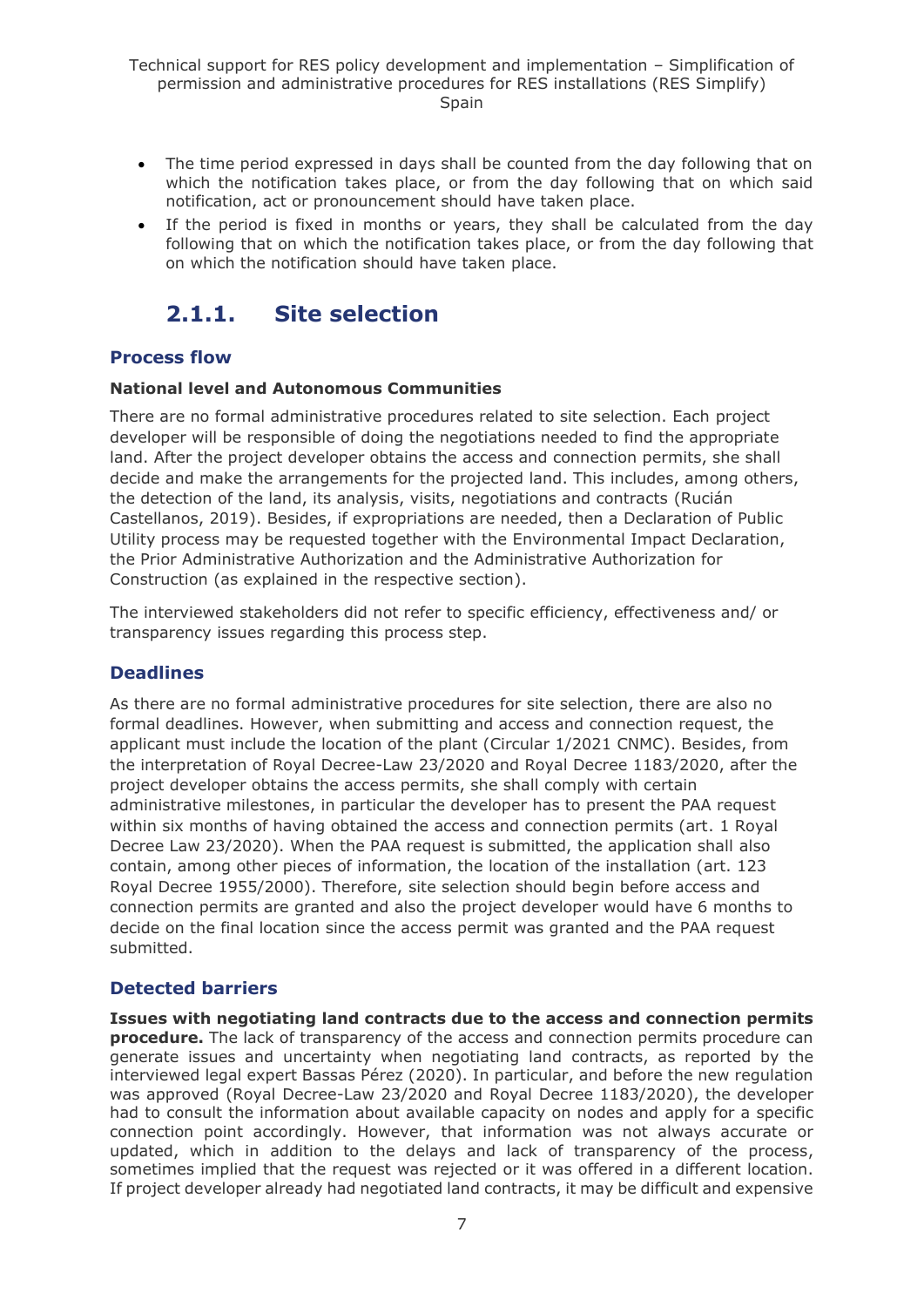to re-negotiate them or to cancel them. However, with the new regulations (Royal Decree 1183/2020 and Circular 1/2021) the situation could improve (for more details see section 2.1.4. 'Grid Connection Permit'). In particular, the Circular 1/2021 sets the conditions and methodology for access and connection permits to the grid for electricity producers, a regulation much awaited. As it was approved recently (20 January 2021) a thorough assessment is yet not possible. However, it has generated expectations in the RE sector because it could bring agility and transparency to the processing of access and connection permits (Bassas Pérez, 2020).

### **Identified good practice**

Given the ambitious goals of the Spanish NECP, especially regarding solar PV and wind power, the Ministry for the Ecologic Transition and the Demographic Challenge has recently created a tool to help in strategic decision-making on the location of large solar and wind installations (not self-consumption and rooftop) because they involve significant use of land and can generate significant environmental impacts. The tool consists in a zoning of the environmental sensitivity of the territory. Hence, it identifies the areas of the national territory that present the greatest environmental conditioning factors for the implementation of renewable energy projects (Ministerio para la Transición Ecológica y el Reto Demográfico, 2021b). The tool includes two maps showing the territory classified into 5 environmental sensitivity classes for each type of project analysed (maximum, very high, high, moderate and low).

Besides, the Autonomous Community of Castilla-La Mancha has an application on the website called INES (Information system on Sensitive Spaces in Environmental Impact Assessments), which allows to analyse the environmental effects of plans, programmes and projects. It groups together the cartographic information on protected natural spaces, sensitive areas, public forests and livestock trails (Consejería de Agricultura Castillla-La Mancha, 2021).

The layers of the INES map allow the user to view and consult: Protected Natural Spaces, Peripheral Protection Areas, Sites of Community Interest, Areas of Special Importance for Birds, Protected Areas in Process, Fauna Refuges, Fishing Refuges, Geomorphology Wetlands, Linear Geomorphology, among others (Consejería de Agricultura Castillla-La Mancha, 2021). Besides, the Autonomous Community offers two additional sources (online maps) to observe in greater detail Protected Areas and livestock trails and public forests.

It should be noted that these tools do not exempt from the relevant Environmental Impact Assessment process, they are rather a guidance to ascertain the environmental conditioning factors associated with the locations of the installation from the early stage, which can be very useful.

## **2.1.2. Electricity production licence**

### <span id="page-7-0"></span>**Process flow**

In Spain, renewable energy installations shall obtain an exploitation license before they can start operating. Once the project has been executed, the applicant will submit a request to obtain the commissioning certificate to the Industry and Energy Area of the respective Government Delegation that processed the administrative file (National or Autonomous Community). This license will be granted once the project has been executed (art. 53 Law 24/2013).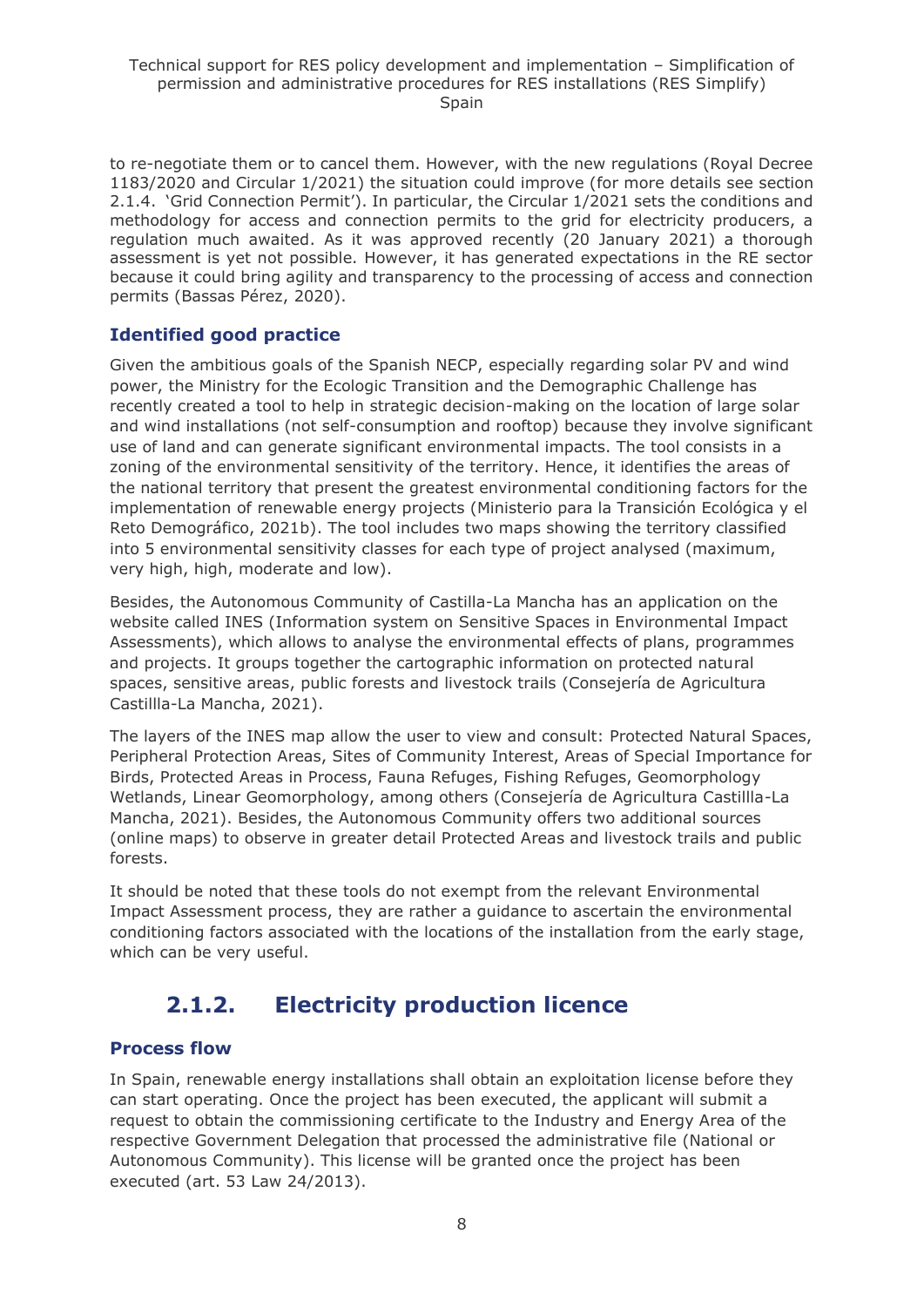### **National level**

The project developer shall accompany her application with a certificate of completion of the work, signed by a competent technician, stating that the installation has been carried out in accordance with the specifications contained in the approved execution project and with all technical regulations. The authority has a period of one month to issue the commissioning certificate (art. 132 Royal Decree 1955/2000).

The exploitation license (or commissioning certificate) will be issued by the provincial delegation, after any technical verifications deemed appropriate (Ministerio para la Transición Ecológica y el Reto Demográfico, 2021a).

### **Castilla y León (onshore wind)**

The Directorate General for Energy and Mines (Regional Ministry of Economy and Finance) is the competent authority to grant the commissioning certificate, after an inspection of the installation (Decree 189/1997). Similar to the national system, the applicant will submit the request with a certificate of completion of work. Within one month of the request being submitted, the substantive body will decide on the exploitation license.

### **Castilla-La Mancha (ground-mounted PV)**

The competent authority to issue the commissioning certificate is the Directorate General of Energy Transition (Regional Ministry of Sustainable Development) (Decree 80/2007). With the request, the applicant shall accompany a works management certificate signed by a competent technician and endorsed by the Official Association, stating that the installation has been carried out in accordance with the specifications contained in the approved execution project. The authority shall issue the certificate within one month of the request being submitted.

### **Andalucía (rooftop PV)**

There is no proper exploitation license for self-consumption units. However, for units with a power larger than 25 kW an Authorized Control Body (*Organismo de Control Autorizado*) <sup>2</sup> will carry out an initial inspection of the PV installation (Governing Board of Andalucía, 2019).

For self-consumption units with power up to 100 kW, the installer of the unit will issue a certificate stating that the self-consumption installation complied with the Electrotechnical Regulations. Afterwards, the self-consumer notifies the commissioning of the installation with the referred certificate (Union Española Fotovoltaica, 2019). In the case of Andalucía, the installer can directly submit the certificate digitally through a platform called PUES and the unit will be registered as a generation installation automatically.

### **Deadlines**

As stated above, in the National level as well as in the regional level, the authority has one month to issue the certificate.

 $2$  The Authorized Control Bodies (OCAs) are public or private entities, whose purpose is to verify compliance of a mandatory nature with the safety conditions of industrial products and installations by means of certification, testing, inspection or audits (Asociación de Organismos de Control de Andalucía, 2021).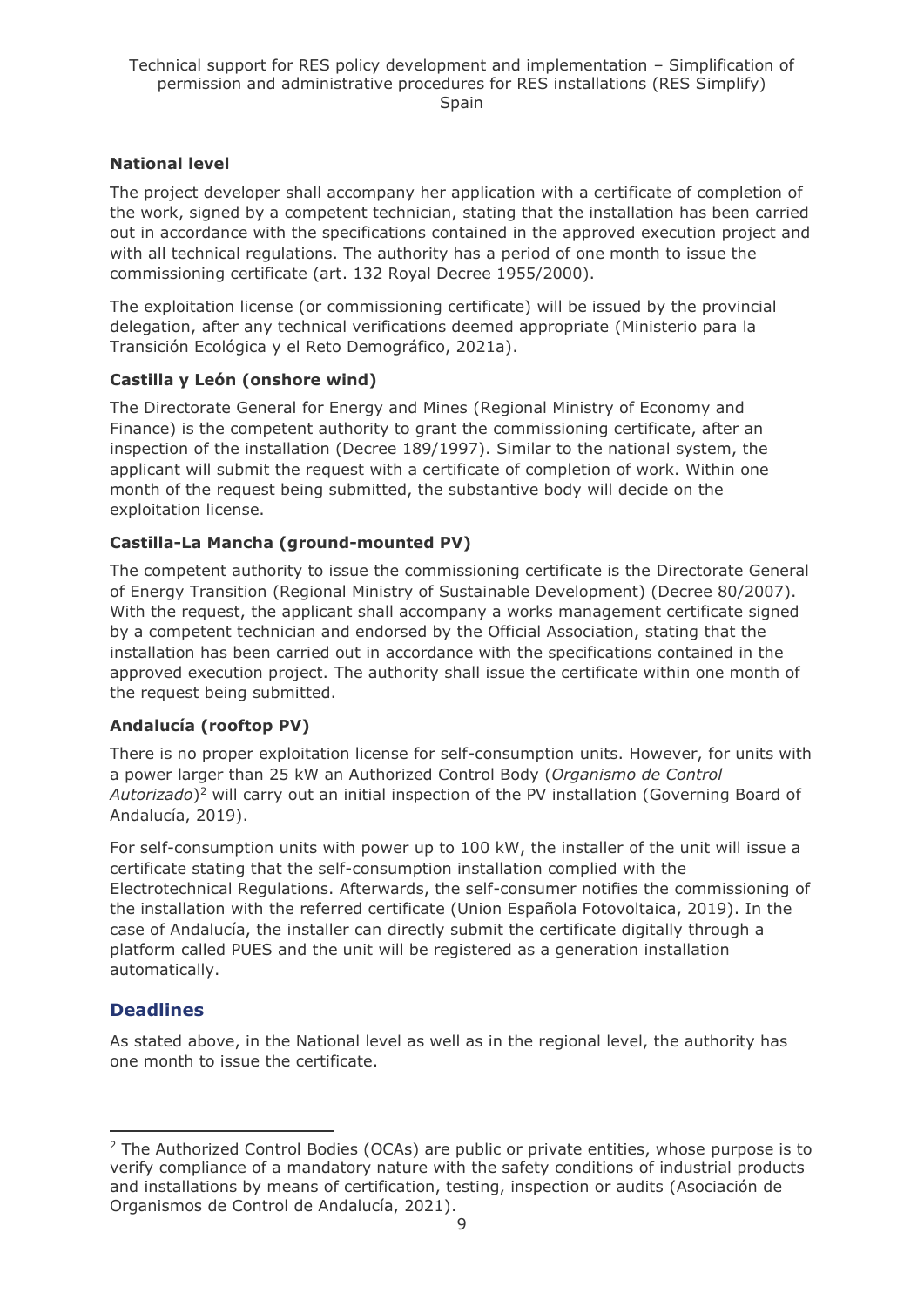### **Detected barriers**

No barriers related to this process were identified.

### **Identified good practice**

<span id="page-9-0"></span>No good practice related to this process was identified.

## **2.1.3. Administrative authorisation**

Independently if the project is larger or smaller than 50 MW, project developers need to request and obtain different environmental and administrative authorisations before the renewable energy installation can start to operate. After getting the access and connection permits, the project developer shall apply for and obtain:

- Environmental Impact Assessment, which can be ordinary or simplified. In the first case, the developer shall obtain a favourable Environmental Impact Declaration (EID). In the latter, the outcome shall be a favourable Environmental Impact Report (EIR) (Law 21/2013).
- Prior Administrative Authorisation (PAA) (art. 53 Law 24/2013)
- Administrative Authorisation for Construction (AAC) (art. 53 Law 24/2013)
- Declaration of Public Utility (DPU) (art. 54 Law 24/2013)
- Local permits (such as building permits, depend on each Municipality)

The project developer can submit the request for the EID (or EIR), the PAA, the AAC, and the DPU jointly. In this request, the applicant will submit an execution projects of the installation, an Environmental Impact Study and a Public Participation Report (Secretaría de Estado de Energía, 2018). After the request is submitted, the first process is the Environmental Impact Assessment (ordinary or simplified) that will be correspondingly conducted by the competent National or Regional authority. Once the Environmental Impact Assessment process is conducted, the competent environmental authority will elaborate the respective EID (or EIR) that will define under which conditions the project can be developed. With a favourable EID (or EIR), the authority will continue with the process and will resolve the PAA, AAC and DUP. Afterwards, the project developer shall obtain the local permits (such as a building permit). When the project developer obtains all the mentioned permits and once the installation is built, she shall request the exploitation authorisation (see respective section).

The competent authorities to process and decide on the administrative authorisations are:

#### *National level*

- The Directorate General for Energy Policy and Mines (part of the Ministry for Ecologic Transition and Demographic Challenge) is the competent authority to decide on the administrative authorisations, i.e., the substantive body. However, the processing of the administrative authorisations will be carried out by the Industry and Energy Departments of the National Government Delegations or Sub delegation in the provinces where the installation is located.
- The Directorate-General for Environmental Quality and Assessment (also part of the Ministry of Ecological Transition and Demographic Challenge) is the competent environmental body to intervene in the EIA.

*Autonomous Communities*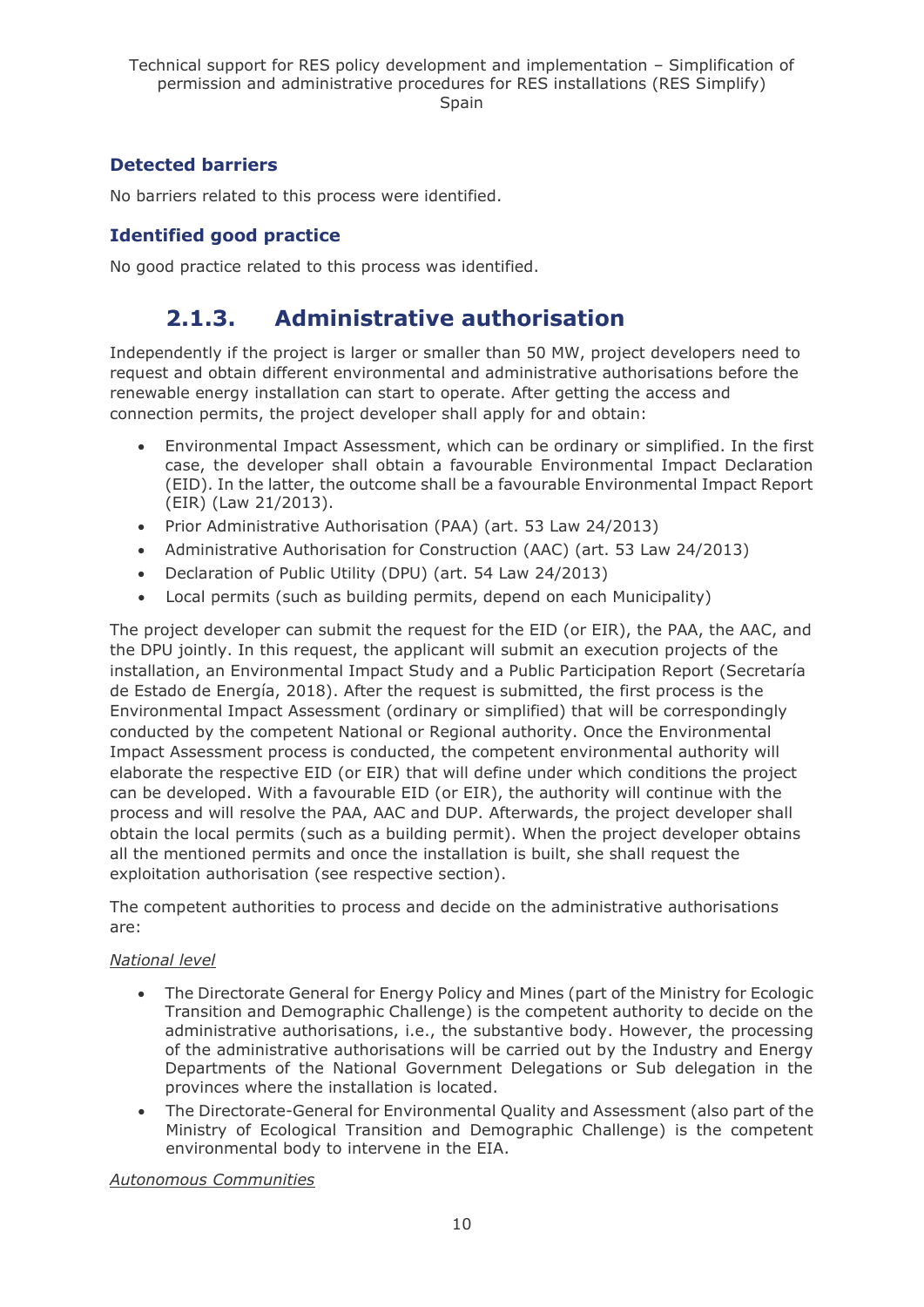#### *Castilla y León*

- Substantive body: Directorate General for Energy and Mines (part of the Regional Ministry of Economy and Finance).
- Environmental body: Directorate General for Environmental Quality and Sustainability (part of the Regional Ministry of Development and Environment).

#### *Castilla-La Mancha*

- Substantive body: Directorate General of Energy Transition (part of the Regional Ministry of Sustainable Development).
- Environmental body: Department of Sustainable Development. Vice-Ministry for the Environment.

#### *Andalusia*

- Substantive body: Directorate General for Industry, Energy and Mines and its territorial delegations (part of the Regional Ministry of Finance and European Funding).
- Environmental body: Directorate General for Environmental Prevention and Quality (part of the Regional Ministry for the Environment and Territorial Planning).

This section is divided in each of the abovementioned authorisations, differentiating between the National and Regional levels.

#### <span id="page-10-0"></span>**Environmental Impact Assessment**

#### **Process flow**

As stated above, the project developer can jointly submit the requests for the authorisations, including the EIA and the corresponding Environmental Impact Declaration (EID). The EID (or EIR) is a prerequisite to obtain the AAP and AAC, hence, it will be processed first.

Depending on the size of the installation, the project developer shall request the EIA at the National level or at the Regional level (Autonomous Community). However, even when the EIA process is carried out by the National government, the environmental body of the Autonomous Community affected by the RE project must be consulted (art. 3 Law 21/2013).

In general, it has been reported during the interviews that the competent authorities have considerable discretion in decision-making in relation to this process, since the criteria used to assess the project is not always transparent or disclosed. This could generate uncertainty in the processing of the EIA.

#### *National level (onshore wind and ground-mounted PV)*

The Law 21/2013 of Environmental Assessment sets the rules for all Environmental Impact Assessments (EIA) in Spain. However, Autonomous Communities have the constitutional competence to set additional protection rules through their own EIA laws and regulate deadlines, as it is described below. The EIA takes place before the administrative authorisations, because the Authority needs to consider and assess the probable environmental impacts before deciding on the authorisation of the project.

The EIA process is conducted by two authorities, as defined by Law 21/2013:

• **Substantive body**: competent body of the public administration to authorise a project, unless the project consists of different activities whose competence is held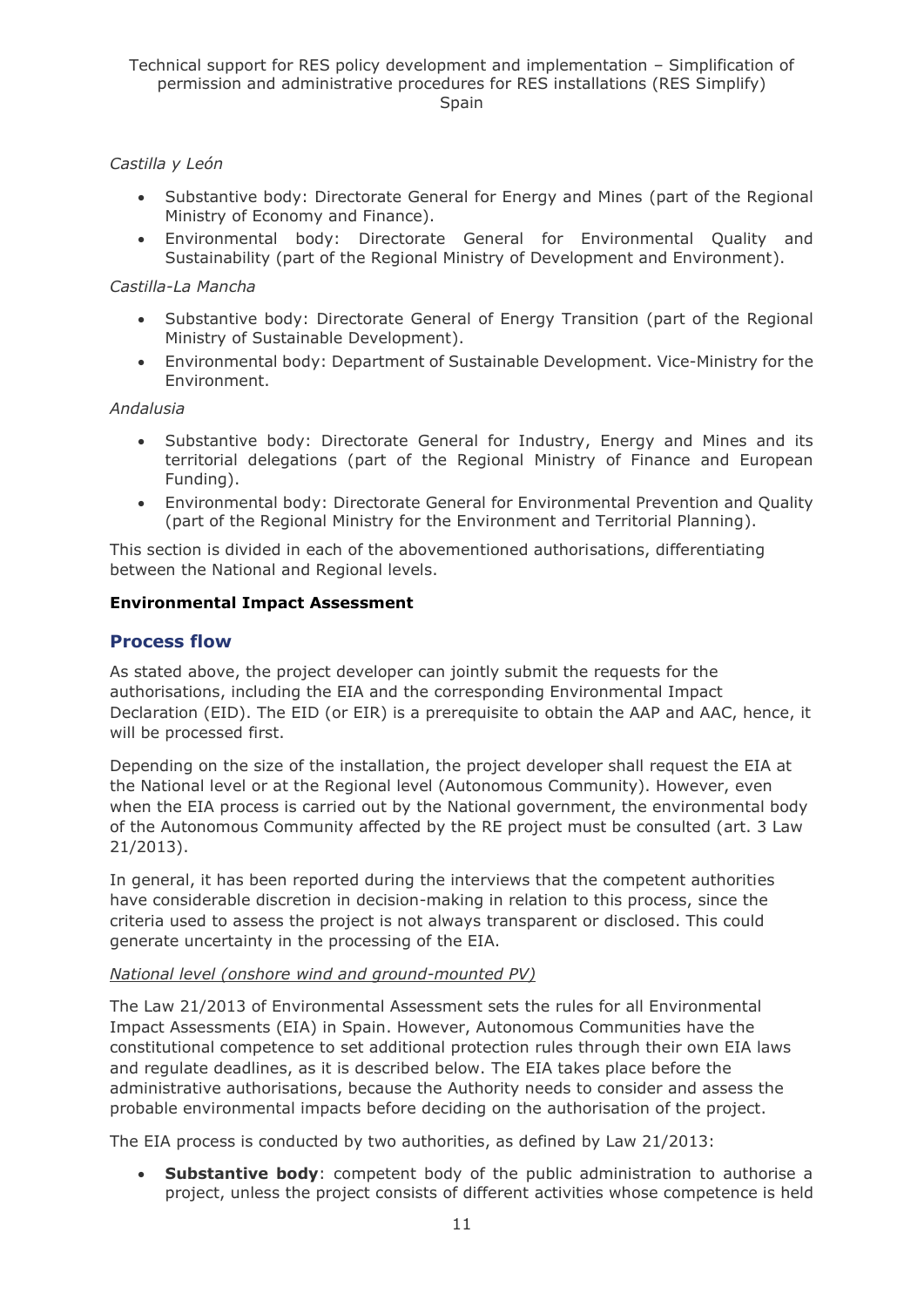by different administrative bodies. In this case, the substantive body shall be considered to be that which holds the powers over the activity whose purpose the project is aimed at, with priority over the bodies that hold powers over instrumental or complementary activities with respect to that activity.

• **Environmental body**: the body of the public administration that carries out the technical analysis of the environmental assessment files and formulates the EIDs and the EIRs.

There are two types of EIA process: ordinary and simplified. The Law 21/2013 has two Annexes indicating which projects should undergo the ordinary, longer EIA process (Annex I), and which projects should undergo the simplified, shorter EIA process (Annex II).

Regarding renewable energy technologies, the **ordinary** EIA is applied to (Annex I, Law 21/2013):

- Wind power installations that have 50 or more wind turbines, or that have more than 30 MW or that are located less than 2 km from another operating wind farm (in operation, under construction, with administrative authorisation or with EID).
- Installations for the production of electricity from solar energy, intended for sale to the grid, which are not located on roofs of buildings and which occupy more than 100 ha of surface area.

The **simplified** EIA process is applied to (Annex II, Law 21/2013):

- Wind power installations not included in Annex I, except self-consumption installations not larger than 100 kW of installed capacity.
- Installations for the production of electricity from solar energy, intended for sale to the grid, not included in Annex I and which are not located in rooftops or urban soil and occupying an area greater than 10 ha.

The **ordinary** procedure has different phases. First, the project developer elaborates the Environmental Impact Study of her project, which will be subject to public consultation and public information with interested public and private parties. Afterwards, the environmental body conducts the technical analysis of the request and formulates the Environmental Impact Declaration (EID), which determines whether or not to proceed with the project. The EID may also establish the environmental conditions under which the project can be developed and decommissioned, the corrective measures for negative environmental effects and, if appropriate, the compensatory measures for these negative environmental effects. Finally, the content of the EID is integrated in the authorisation of the project by the substantive body.

In more detail, the **ordinary** EIA is structured as follows (articles 33 to 44, Law 21/2013):

- The project developer must elaborate an Environmental Impact Study, which accompanies the project and identifies and analyses the likely significant environmental effects arising or likely to arise from the project. It also determines the measures necessary to prevent and compensate for adverse effects on the environment (art. 5, Law 21/2013).
- The developer will submit the project and the Environmental Impact Study to the substantive body, which will submit them to public information for a period of no less than 30 working days (through the Official State Gazette and in its electronic site). At the same time, the substantive body will consult the affected public administrations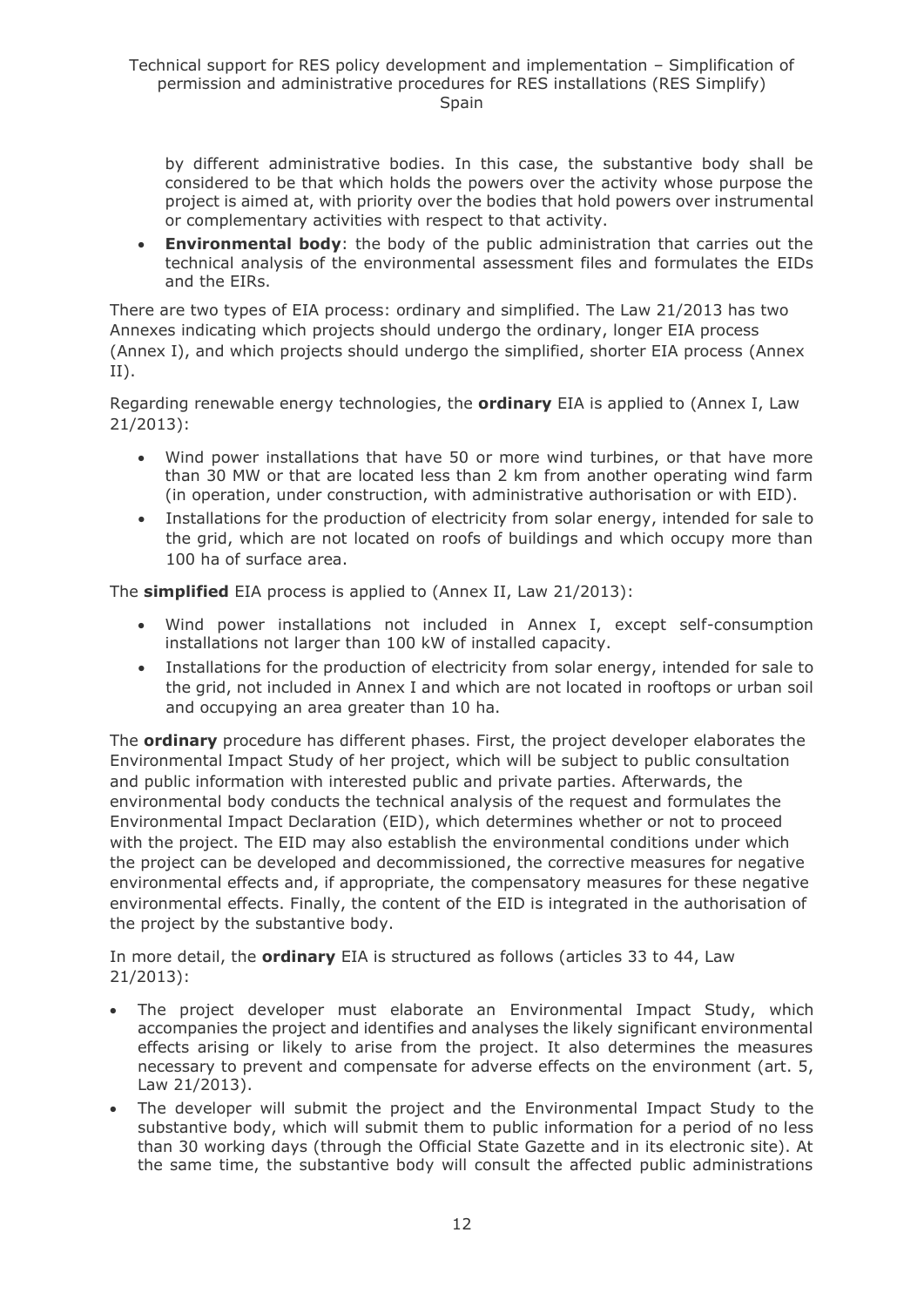divisions<sup>3</sup> and interested parties<sup>4</sup> on the possible effects of the project on the environment. For instance, the administrative body dealing with environmental protection issues of the respective Autonomous Community must be consulted. In the event that the project affects areas declared to be of interest to National Defence, the Ministry of Defence must also be consulted and it will elaborate a report with binding effects. All consultations shall be conducted by electronic means.

The Public Administration Divisions and the interested parties have a maximum period of 30 working days from receipt of the notification to issue the reports and formulate the allegations they deem appropriate.

After the developer considered the allegations resulted from the public consultation period, the substantive body forwards the EIA request to the environmental body with all the documents. The environmental body conducts the technical analysis of the environmental impact file and then formulates the Environmental Impact Declaration (EID). The technical analysis and the EID shall be carried out within 4 months of receipt of the complete environmental impact file. However, as a general rule, the silence of the administration regarding the EID can never be understood as a favourable decision (art. 10 Law 21/2013).

Besides, the environmental body can, within 20 days of receiving the EIA request, decide the inadmissibility of the request based on the following three reasons: a) if it deems that the project is manifestly unfeasible for environmental reasons; b) if it deems that the environmental impact study does not meet sufficient quality conditions; or c) if it had already rejected or had already issued and unfavourable EID on a substantially similar project. Prior to the inadmissibility resolution there will be a hearing with the project developer. The decision may be challenged in administrative and, where appropriate, in judicial proceedings.

The environmental body will first perform a formal analysis of the documents and then a technical analysis. If during the technical analysis it appears that any of the mandatory reports (such as to the Ministry of Defence) are not sufficient to carry out the EIA, a period of 2 months will be opened for the corresponding authority to submit the information needed to complete the report.

The environmental body may require the project developer to provide further information regarding the Environmental Impact Study or if the project developer has not taken due account of the allegations received in the public consultations, she should complete the information submitted. The developer will have 3 months to submit the required information. If it fails to do so, the environmental body will terminate the EIA. The environmental body may also require reports from scientific or academic bodies, which will have 30 working days to respond.

- Once the environmental body finalizes the technical analysis, it will formulate the Environmental Impact Declaration (EID), which will decide on the possibility of the project to advance or not. It may also include conditions under which the project should be developed in order to protect the environment. Although the EIA can be negative and frustrates the project, in most cases the EIA for onshore wind projects is resolved by applying corrective or mitigation measures (Schmid & Barrios, 2020).
- The substantive body integrates the content of the EID into the authorisation of the project. The decision to refuse an authorisation shall state the main reasons for the refusal. The substantive body will publish the resolution in the Official Gazette within 15 days after the decision was taken.

<sup>&</sup>lt;sup>3</sup> Public Administrations Divisions that have competence on population, health, biodiversity, water, air, noise, landscape, etc. (Law 21/2013).

<sup>4</sup> Interested parties are for instance non-profit legal entities, which have among the purposes accredited in their statutes, the protection of the environment (Law 21/2013).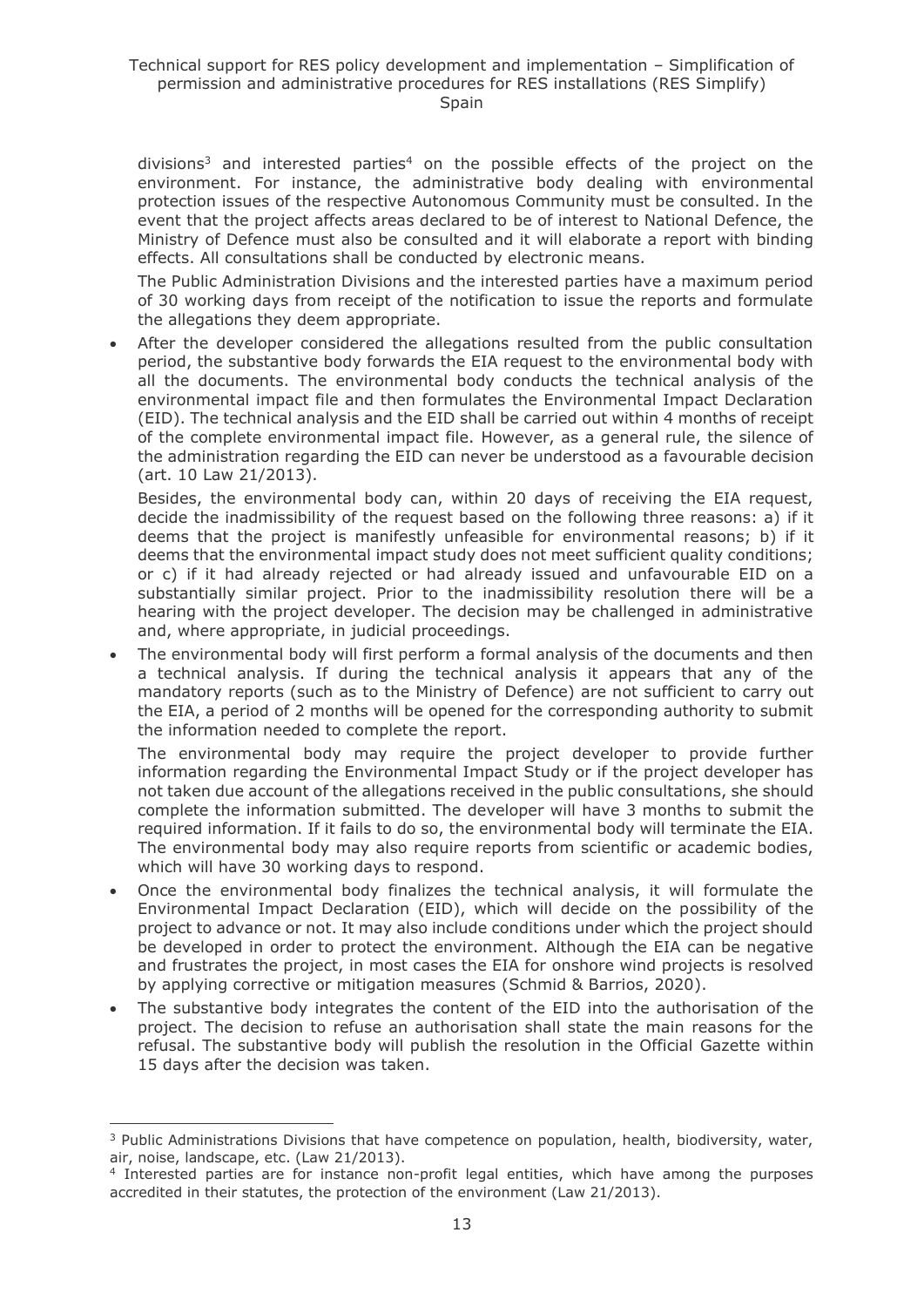- The EID will lose its validity if, once published in the 'Official Gazette of the State' (*Boletín Oficial del Estado*), the execution of the project has not begun within 4 years. In such cases, the developer will have to initiate the EIA of the project again. However, the project developer may request the extension of the validity for 2 more years.
- The EID itself is not subject to administrative or judicial appeal, without prejudice to any administrative or judicial appeals against the act authorising the project. In the event that a judicial proceeding affects, directly or indirectly, the execution of a project that has an EID, the term of the EID will be suspended from its beginning until the proceeding has a final court decision.

The **simplified** EIA is structured in the following way (articles 45 to 48, Law 21/2013):

- The Environmental Impact Study is not required. The project developer shall, however, submit information regarding the project, such as its characteristics concerning the construction, operation and dismantling of the project, the location of the installation, which environmental aspects could be affected, among others.
- If the substantive body considers that the request does not include all the mandatory documents and information, it will ask the project developer to submit the missing documents within 10 working days. Otherwise, the request will be considered as withdrawn. After collecting the necessary documents, the substantive body will forward the petition to the environmental body.
- Within 20 working days of receiving the petition, the environmental body can decide that the request is not admissible: a) if it deems that the project is manifestly unfeasible for environmental reasons; b) if it deems that the environmental documents submitted by the solicitor do not meet sufficient quality conditions. Prior to the inadmissibility resolution there will be a hearing with the project developer. The decision may be challenged in administrative and, where appropriate, in judicial proceedings.
- The environmental body will consult the affected public administrations and interested parties on the possible effects of the project on the environment. The consulted parties will have a maximum term of 20 working days to answer.
- The environmental body will formulate the Environmental Impact Report (EIR) within 3 months since it received the petition and the necessary documents. The EIR will decide whether the project shall undergo an ordinary EIA process, or that the project does not have significative negative impacts on the environment, or that it is not possible to decide on the environmental impacts of the project. The report will be published in the Official Gazette within 10 working day. The EIR will lose its validity if, once published in the Official Gazette, the project has not been authorised within a maximum period of 4 years. However, the developer can also request for an extension up to 2 years.
- For the authorisation, the substantive body will consider the Environmental Impact Assessment's results and the consultations conducted. If the authorisation is denied, the main reasons shall be provided.

#### *Autonomous Communities*

As stated above, National Law 21/2013 applies to all projects in Spain (i.e., developed in all the Autonomous Communities), however, the Autonomic governments can set their own more protective rules. Regarding renewable energy projects equal to or lower than 50 MW, the Administration bodies of the Autonomous Communities will conduct and decide the EIA process.

#### *Castilla y León (onshore wind)*

The EIA processes for onshore wind projects in the Autonomous Community of Castilla y León follow the National Law 21/2013 described above. Therefore, an ordinary EIA or a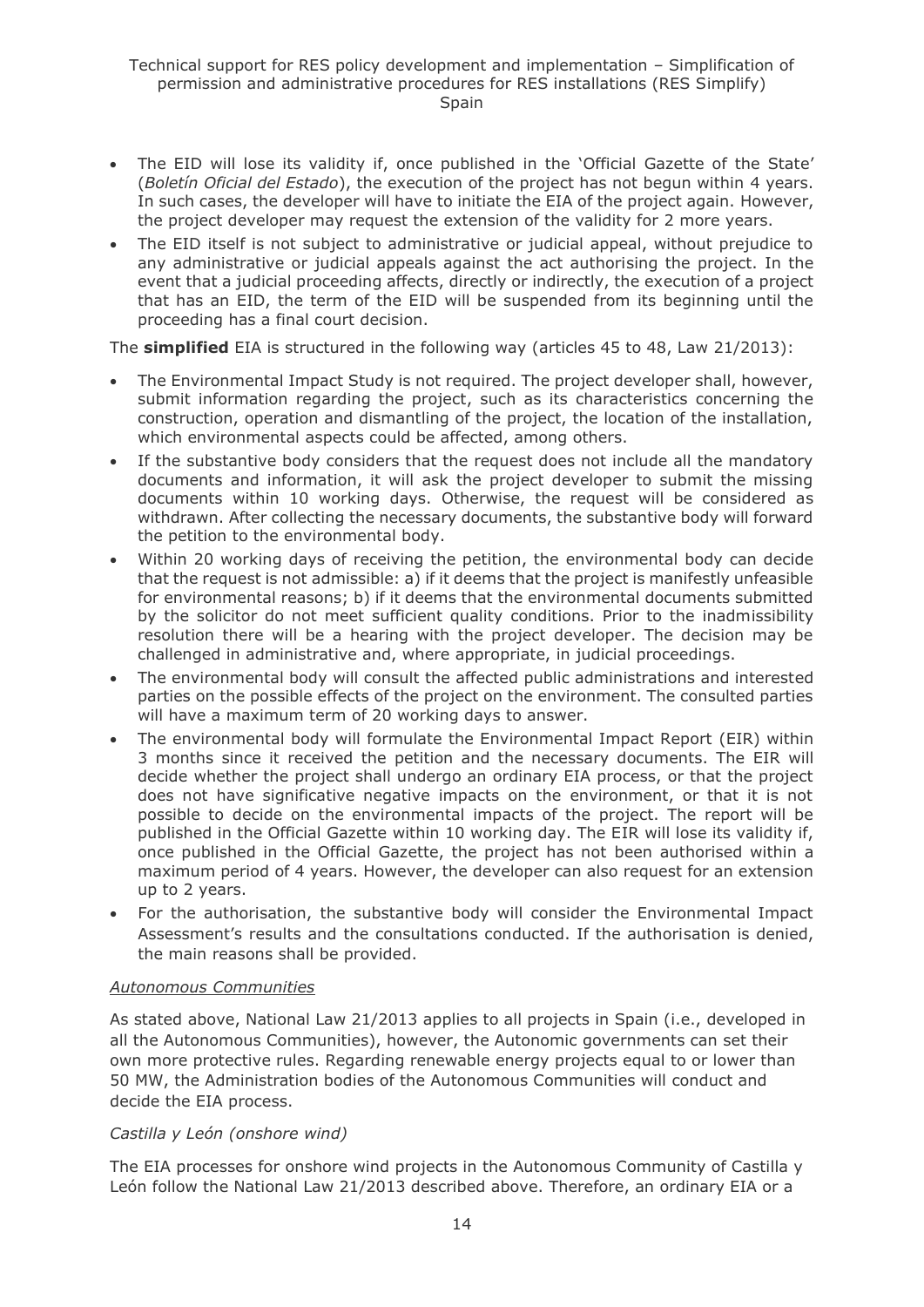simplified EIA shall be conducted, depending on whether the wind project falls into Annex I or II of Law 21/2013. The same process flow and deadlines described above applies in the autonomic process. The relevant regional law is Decree Law 1/2015.

The competent environmental bodies for the EIA are:

- The Regional Ministry of Development and Environment intervenes in the EID (ordinary EIA) and the EIR (simplified EIA) when the location of the project affects more than one province of the Autonomous Community.
- The Heads of the Territorial Delegations of the Governing Board of Castilla y León intervene to issue the EIR (simplified EIA) when the location of the project does not affect more than one province within the Autonomous Community. There are 9 Territorial Delegations within the territory of Castilla y León.

Regarding *repowering* of projects, the Decree Law 1/2015 of Castile and León states that a simplified EIA should be carried out when the modification to the project may have significant adverse effects on the environment. It is assumed that modifications may have these effect when, taking as a reference the documents and information of the project, the modification implies: an increase of more than 50% in emissions into the atmosphere; an increase of more than 50% in discharges into public watercourses; an increase of more than 50% in the generation of waste; an increase of more than 50% in the use of natural resources; an impact on Protected Areas; a significant impact on cultural heritage.

#### *Castilla-La Mancha (ground-mounted PV)*

In Castilla La Mancha, the administrative EIA procedure also follows the National Law 21/2013, but different deadlines apply, according to the regional Law 4/2007 and Decree 178/2002.

Besides, unlike the national system, in Castilla-La Mancha the installations for the use of solar energy located on rural land when they have a thermal power equal to or greater than 1 MW, or an occupied area greater than 5 hectares, must undergo a simplified EIA. In the national system, the obligation of simplified EIA was for solar projects with an area greater than 10 hectares. The autonomous regulation is more stringent than the national one for this technology.

Regarding the **ordinary** EIA, the following steps and deadlines apply (Law 4/2007 of Castilla-La Mancha):

- The project developer submits the request to initiate the EIA with an Environmental Impact Study and the information required to the substantive body. If the information is not complete, the missing information must be submitted.
- Once the substantive body receives the complete request, it will conduct the public information and public consultation process with the interested parties and public administration divisions that may be affected. The deadline is 30 days.
- The substantive body sends the collected observations that resulted from the public consultation and the developer has 30 days to address them.
- Afterwards, the substantive body sends the file to the environmental body, which can decide on the inadmissibility of the project within 20 days of having received the file (previous hearing with the developer).
- The environmental body will conduct the technical analysis of the file. If the information is complete it will issue the EID and will forward it to the substantive body. The deadline is one month.
- The substantive body will then authorise or refuse the project.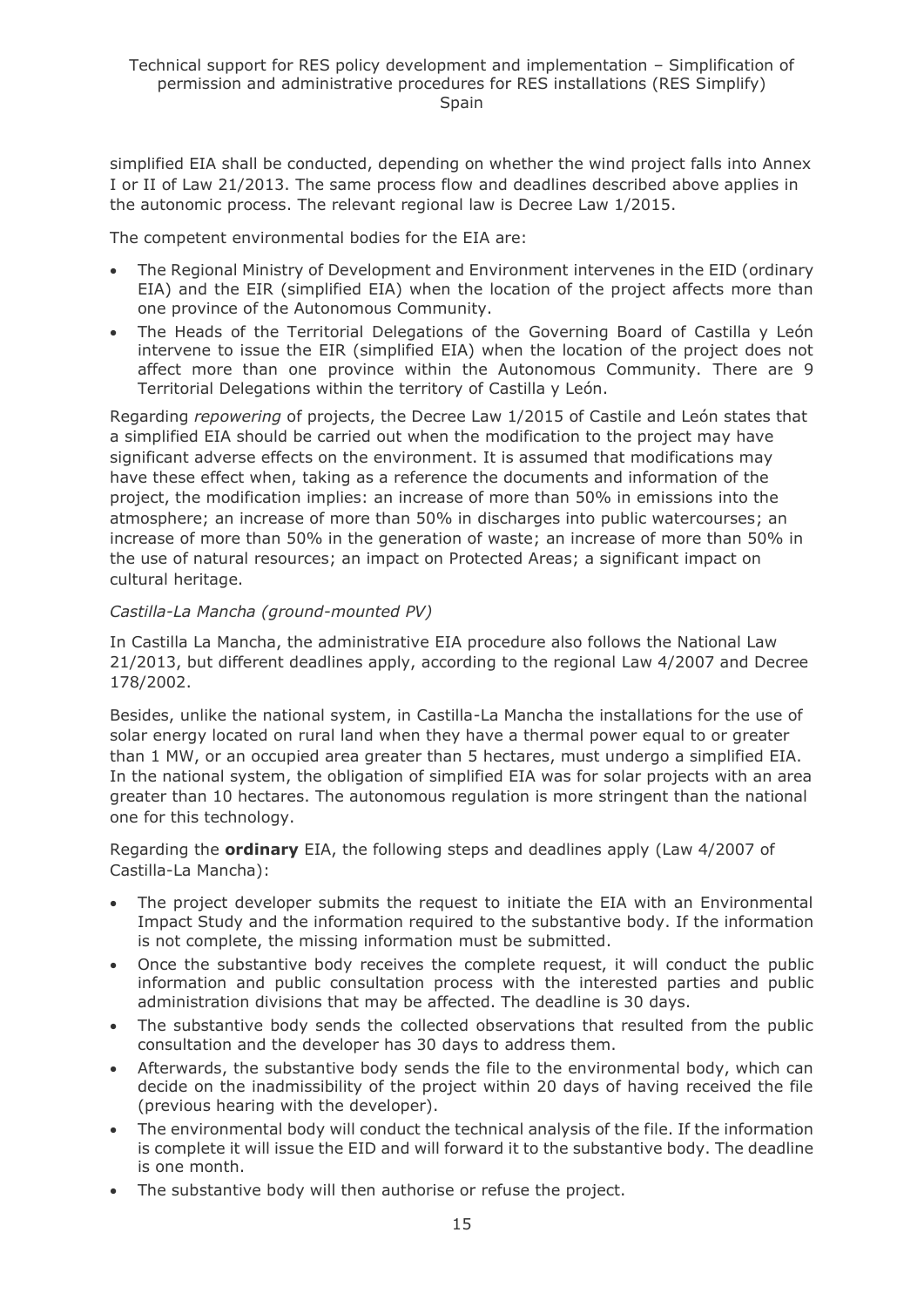• Unlike the National system of Law 21/2013, in Castilla-La Mancha the EID will be valid for 3 years since the authorisation is published in the Official Gazette. If the execution of the project did not start in 3 years, the developer must initiate the EIA procedure again. Under National Law 21/2013, the validity is of 4 years. However, the developer may request a 2-year extension of the term to the environmental body. The deadline for its resolution will be of 2 months from the receipt of the request. Request for extension is considered to be approved if the environmental body does not issue a resolution within the 2-months deadline (positive administrative silence).

#### The **simplified** EIA is structures as follows:

- The project developer submits the request of EIA and the environmental and technical documents of the project to the substantive body. If there is missing information, the developer has 10 days to complete the request. Afterwards, the substantive body forwards the file to the environmental body.
- The environmental body has 20 days to declare the inadmissibility of the project (previous hearing with the project developer). The environmental body reviews the documentation and if it is incomplete, the developer has 10 days to submit the missing information.
- There is a term of 20 days to consult with public administration divisions and third parties that may be affected.
- Afterwards, the environmental body will decide whether an ordinary EIA is needed or not. If it is needed, the developer shall conduct the ordinary EIA process as described above. If it is not needed, within one month since the public consultation ended, the environmental body shall issue the EIR, which will be valid for 3 years, non-extendible. This is also different from the National system, where the validity after a simplified EIA is 4 years with a possible extension of 2 extra years.
- The EIR is forwarded to the substantive body who will decide on the authorisation of the project.

#### Andalucía (rooftop PV)

An EIA is not required for self-consumption units. However, an expert from the environmental NGO Ecologistas en Acción (Andalucía) was interviewed to gain a better understanding of how the EIA process work at the local level (López Marijuán, 2020). According to his experience, the main highlights are:

- There is no mandatory public hearing in Spain. All the public participation and consultation takes place by submitting written observations digitally. However, López Marijuán (2020) shared that in some few cases the project developer can propose and organize a public hearing with local stakeholders, such as NGOs, neighbours, among other relevant players.
- The NGO tries to participate in most of the cases by analysing the information that the Authority makes available in each EIA process (consultation phase). However, due to the increased number of projects, it is not always possible for the NGO to participate in all requests.
- In Andalucía, the public information is made available in digital platforms, freely accessible. Nevertheless, certain detailed information is not always available and a further research is needed.
- In most cases, the Authority grants the EID but with corrections or observations, so that the project adapts to environmental requirements.

#### **Deadlines**

*National level and Castilla y León*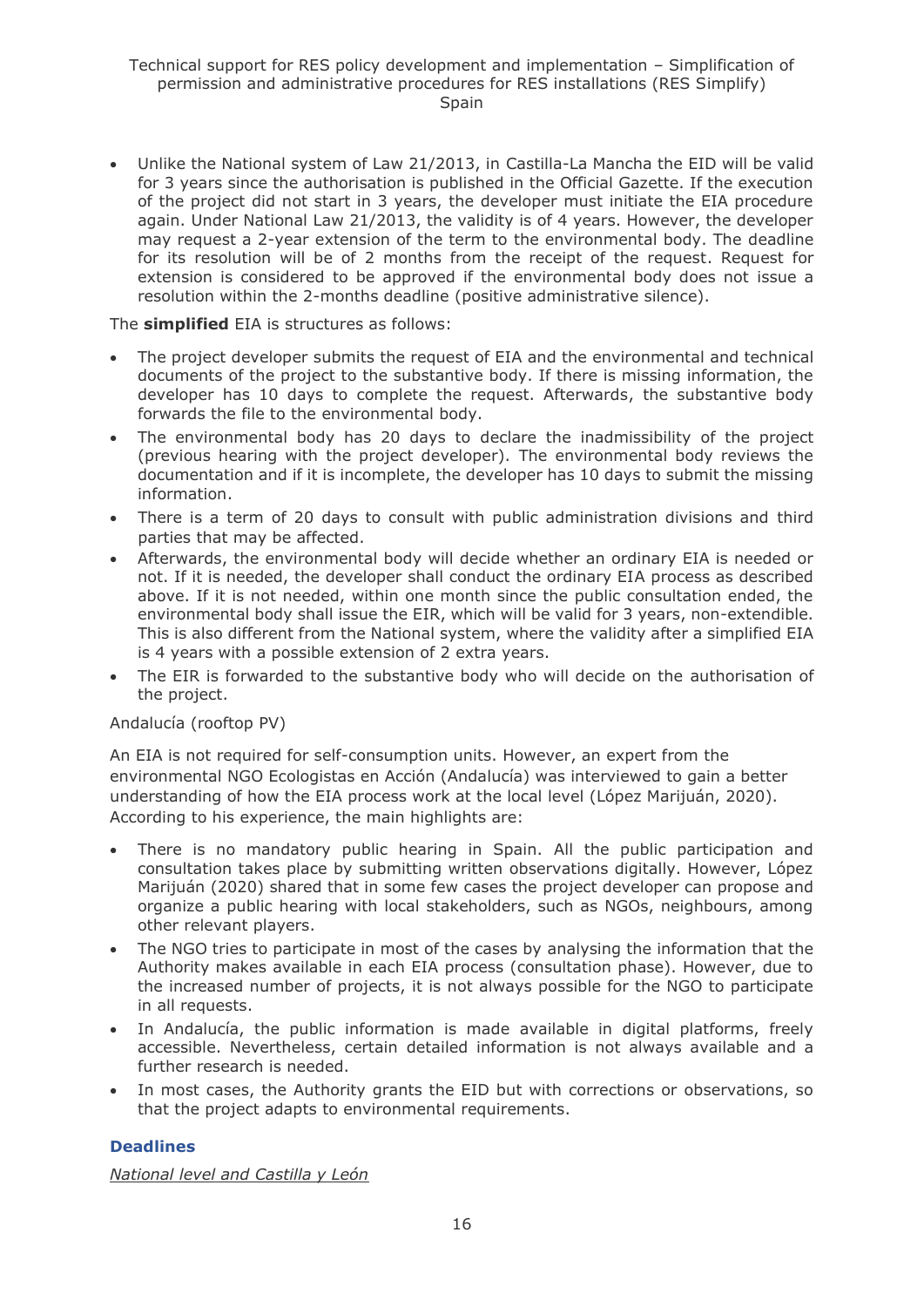Regarding the **ordinary** EIA:

- The project will be subject to public consultation and information for at least 30 days, and the interested parties and public administration delegations will have 30 days to submit allegations.
- Afterwards, the substantive body forwards the file to the environmental body, which shall resolve the EID within 4 months since the file was received.
- The environmental body can request further information: to interested parties (up to 2 months); academic reports (30 working days); and further information to the project developer (up to 3 months).

#### The **simplified** EIA:

• After submitting the request, the substantive body forwards the file to the environmental body, which will consult interested parties for 20 working days. Afterwards, it will resolve the EID within 3 months since receiving the file.

#### *Castilla-La Mancha*

In Castilla-La Mancha, most deadlines are similar to the national level, however there are some slight differences, as highlighted in the previous process flow section, mainly:

- The environmental body has one month to resolve the EID (both ordinary and simplified procedures). However, the deadline can be extended if the Authority requests further information.
- The EID validity is shorter (3 years), compared to the 4-year-validity at the national level.

#### <span id="page-16-0"></span>**Prior Administrative Authorisation and Administrative Authorisation for Construction**

#### **Process flow**

#### *National level (onshore wind and ground-mounted PV)*

The Prior Administrative Authorisation (PAA) is the permit that grants the authorised project developer the right to develop a specific installation under certain conditions (art. 53 Law 24/2013). The PAA will be processed with the preliminary project of the renewable energy installation as a technical document and it can also be processed in conjunction with the Environmental Impact Assessment.

The Administrative Authorisation for Construction (AAC) allows the project developer to construct the renewable energy installation in compliance with the technical requirements. When applying for the AAC, the developer shall submit an execution project together with a declaration of compliance with the applicable regulations (art. 53 Law 24/2013).

The processing and resolution of PAA and AAC authorisations may be carried out consecutively, simultaneously or jointly. Besides, all new installations, modifications, lifetime extension and decommissioning of installations shall obtain these administrative authorisations (art. 53 Law 24/2013).

The process to obtain the administrative authorisations of art. 53 of Law 24/2013 is regulated in more detail by Royal Decrees 1955/2000 and 23/2020. According to these regulations, once the EIA process is conducted and the environmental body elaborated the EID (or EIR), the Directorate General for Energy Policy and Mines will resolve the PAA. The resolution is notified to the applicant and published in the Official Gazette. The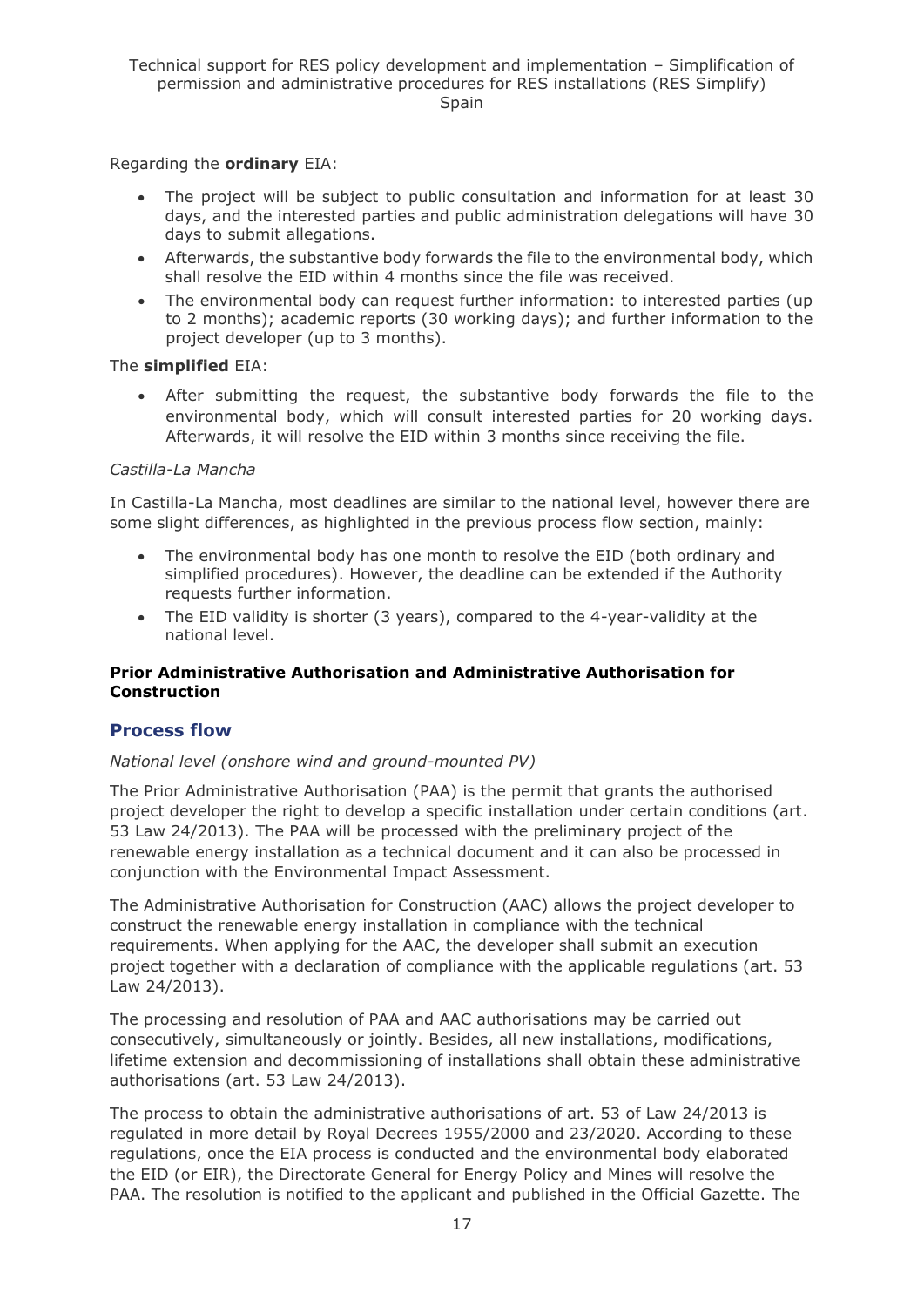Directorate General shall resolve the request within 3 months of the request being submitted (art. 128 Royal Decree 1955/2000). The silence of the administration will be understood as a rejection. The applicant can, nevertheless, lodge an administrative appeal.

The AAC follows a similar procedure, where the Industry and Energy Unit of the National government Delegations receive the request for AAC and send it to the affected Administrations so that they can set appropriate technical conditions. The affected Administrations, such as public services companies, will have 30 days to answer. Their silence will be understood as agreement with the technical conditions of the project of the installation. Once this procedure has been completed, the file is sent to the Directorate General for Energy Policy and Mines, who will decide on the AAC (Ministerio para la Transición Ecológica y el Reto Demográfico, 2021a). The Directorate General shall also resolve the AAC request within 3 months of the request being submitted (art. 131 Royal Decree 1955/2000). The silence of the administration will be understood as a rejection. The applicant can, nevertheless, lodge and administrative appeal.

#### *Autonomous Communities*

#### *Castilla y León (onshore wind)*

When the installation affects more than one province within the Autonomous Community, the authority to decide on the PAA and the AAC is the Directorate General for Energy and Mines (Regional Ministry of Economy and Finance). Otherwise, the Territorial Services of the Regional Ministry of Economy and Finance will intervene (Decree 189/1997 Castilla y León).

The Autonomous Community has its own regulation for the administrative authorisations, however, the process and requisites are similar to the national level (Decree 127/2003 Castilla y León). First, the applicant can submit a request that includes the PAA, AAC and DUP, if needed. It should be accompanied by the description of the project, the plans of the installation, the budget, among others. Afterwards, all the submitted documentation will be subject to Public Information and consultation for 30 days. The substantive body will inform and consult other Dependencies of the Administration, or public services which may be affected by the project. They will have 20 days to provide consent or opposition (plus 10 days as reminder). Their silence will be understood as consent to the project and the procedure continues. After the previous steps, the substantive body will resolve the PAA.

The substantive body shall resolve and notify the resolution of the PAA within 6 months from the presentation of the request (art. 12 Decree 127/2003). If the authority does not take an express decision on the application, it will be understood as a rejection of the request. Where appropriate, the applicant may lodge an administrative appeal with the hierarchical superior body.

Regarding the AAC, the request shall contain an execution project formulated by a competent technician. The substantive body will forward the information of the project to the affected Administration Dependencies and public services for public information for 30 days. The substantive body has 3 months since the submission of the request to resolve it and notify the resolution. The silence of the administration will be considered as a rejection, with the possibility to lodge and administrative appeal.

In relation to modifications to the projects that already have the administrative authorisations, the Decree 127/2003 states that a new procedure to obtain the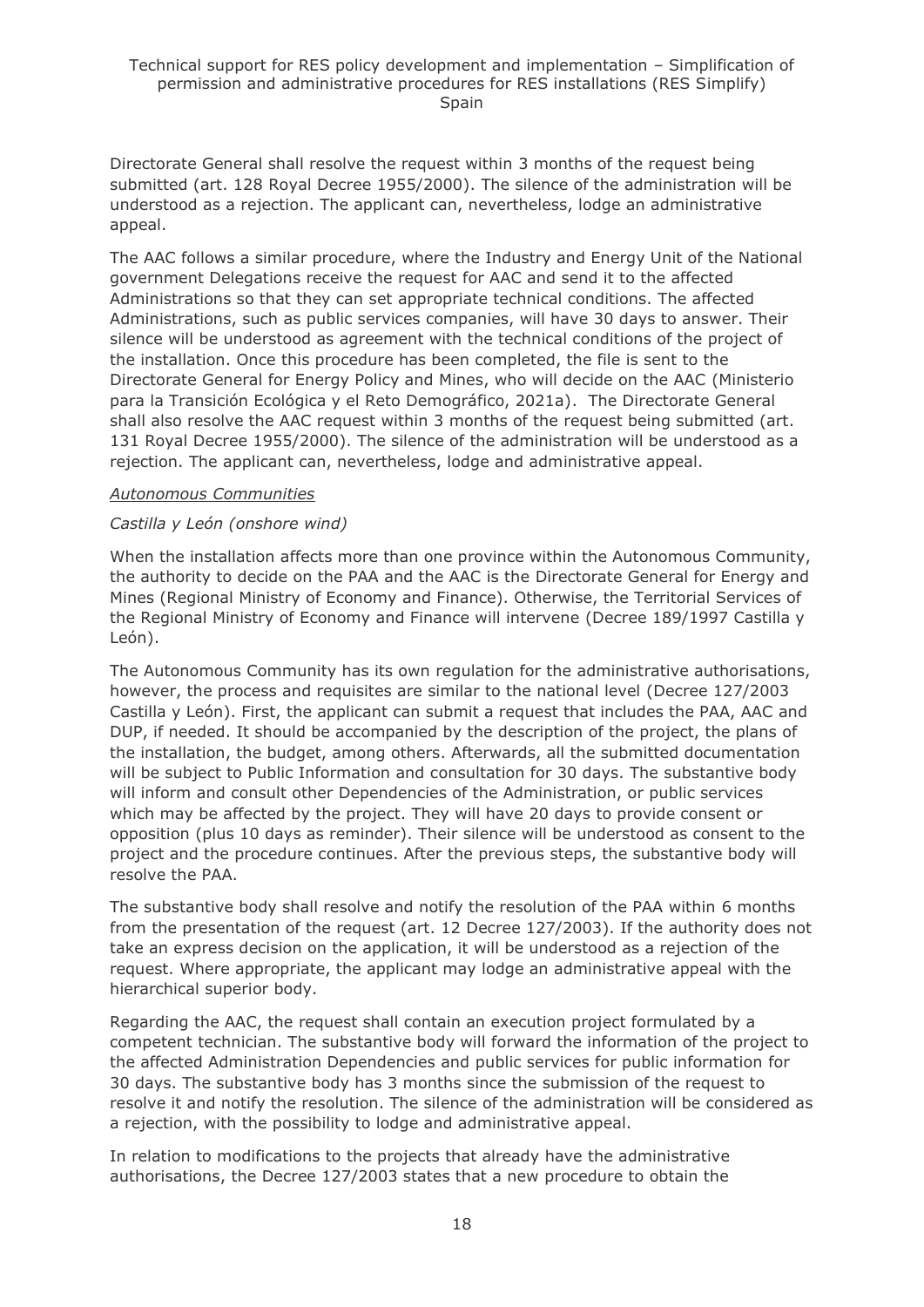authorisations will not be necessary when the modification complies with the following requirements:

- It is not required to conduct a new ordinary EIA process
- The alterations do not modify the basic configuration of the installation (number of transformer stations, circuits or positions and type of installation)
- The modifications do not increase the total power of the installation by more than 10%
- The modifications do not increase the voltage of the installation by more than 20%

#### *Castilla-La Mancha (ground-mounted solar power)*

Following the same logic as the national level, in Castilla-La Mancha renewable energy installations need to obtain the PAA, AAC and DUP, if necessary, for all new projects, substantial modifications and decommissioning. The competent substantive authority for the PAA, AAC and DUP is the Directorate General for Energy Transition (of the Regional Ministry of Sustainable Development) or the Provincial Delegations of the Regional Ministry when the installation exclusively affects the territory of one province (Decree 80/2007 Castilla-La Mancha).

The applicant can submit a request for the PAA and AAC together, which shall contain the basic project details, such as the location, objective of the installation, plans, budget, among others. Afterwards, the substantive body submits the project for public information and consultation (parallel with the EIA consultation process). The authority has 6 months to resolve the request since it was submitted. The silence of the administration will be understood as rejection.

For the AAC (that can be processed with the PAA), the project developer shall submit an execution project elaborated by a technician, indicating technical and environmental information. After the public information and consultation phase, the administration has 3 months to decide on the request (the silence is interpreted as rejection too).

In relation to modifications, when they are not substantial, there is no requirement to obtain new administrative authorisations. The following modifications are considered to be *not* substantial:

- Expansion consisting of replacing a transformer with another, larger transformer and without the need to modify spans, conductors or other elements and the extension was foreseen in the original project
- Modification affecting only the measuring, control, signalling or protection circuits or the corresponding apparatus
- Replacement of conductors
- The renewal of any of the elements of the installation, due to maintenance or breakdown, by replacing an old or obsolete element with another of similar characteristics in terms of design, power capacity and mechanical performance

#### *Andalucía (rooftop PV)*

Self-consumption units *without* surpluses are exempted from requesting administrative authorisations (Union Española Fotovoltaica, 2019). Self-consumption units *with* surpluses with an installed power lower than or equal to 100 kW and connected to a lowvoltage network (lower than 1 kV) do not require PAA and AAC (Union Española Fotovoltaica, 2019).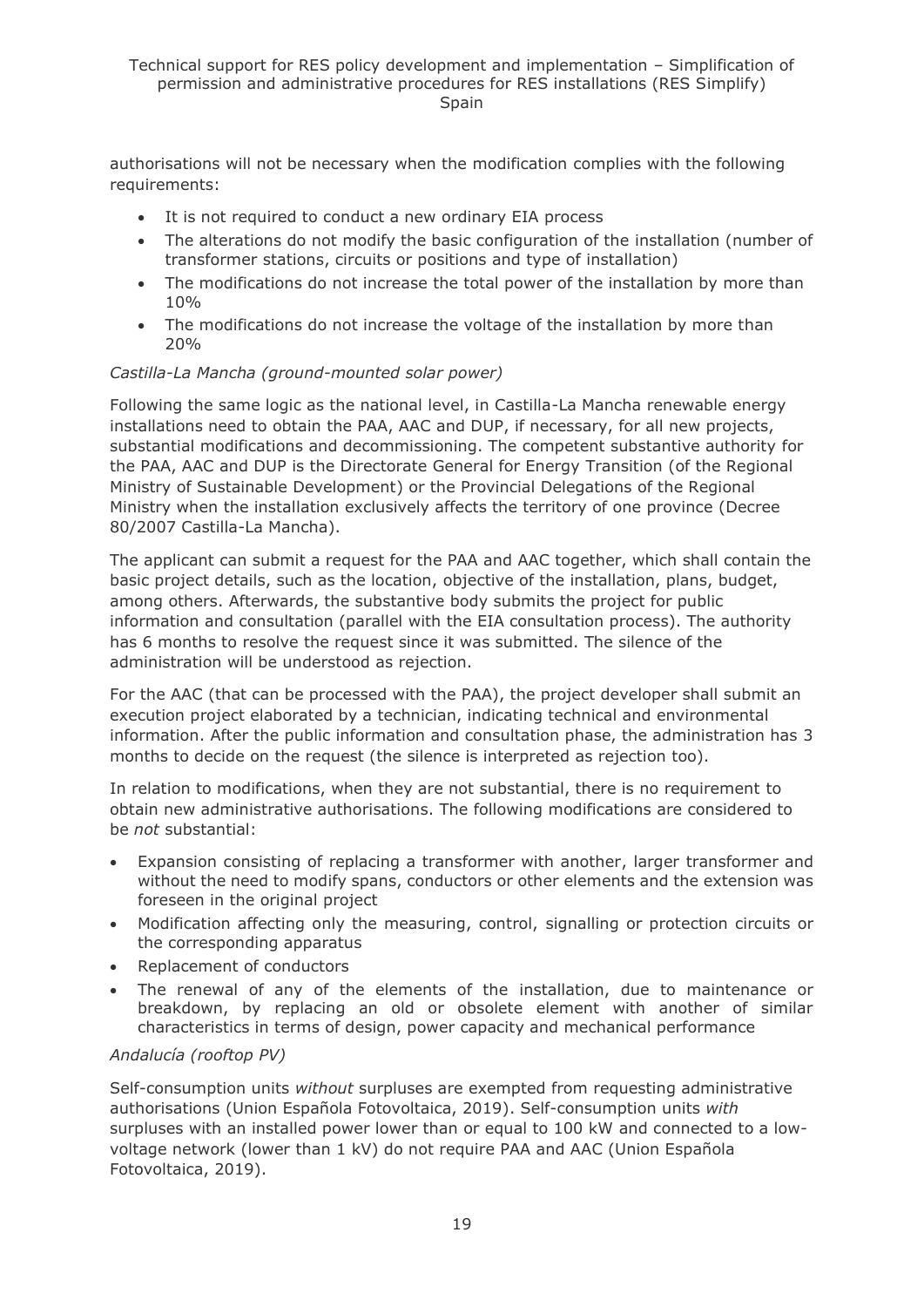### **Deadlines**

At the national level, the authority has 3 months to resolve the PAA request and also 3 months to resolve the AAC application. The maximum term for the authority to decide on and notify the PAA and AAC is one year. The expiry of the maximum period without notification of an explicit decision shall entitle the applicant to understand it to have been dismissed by administrative silence (art. 53 Law 24/2013).

In Castilla y León and Castilla-La Mancha, the authority has 6 months to resolve the PAA request and 3 months to decide on the AAC application.

#### <span id="page-19-0"></span>**Public Utility Declaration**

#### **Process flow**

#### *National level (onshore wind and ground-mounted PV)*

In some cases, the renewable energy installation needs to obtain legal easements (such as a right of way) and the compulsory expropriation of property. Therefore, a Declaration of Public Utility (DPU) must be processed.

Although all generation installations are declared as public utility (art. 54 Law 24/2013), the project developer needs to submit a request for the *specific* recognition of the public utility of her installation. This procedure and the expropriation procedure are regulated by Royal Decree 1955/200 (art. 140-162). The project developer can submit her request jointly with the PAA and AAC, or can be done after she obtains the administrative authorisations. The application together with the technical documents of the renewable energy installation are subject to the public information procedure for 30 days. Given the case that the DPU is processed jointly with the administrative authorisations, the public information procedure will involve all permits at the same time. Once the Directorate General for Energy Policy and Mines issues the DPU, the expropriation shall be initiated.

#### *Autonomous Communities*

With regard to compulsory expropriation and easements, as this is a matter for which the National Government has exclusive legislative competence, the national regulations are fully applicable in the Autonomous Communities (pursuant to the provisions of art. 149.1.8 and 149.1.18 of the Constitution of Spain). The procedure will be conducted according to Royal Decree 1955/2000, but the authorities of the Autonomous Communities will be in charge of the processing of the requests (art. 25 Decree 127/2003).

#### **Deadlines**

The authority has 6 months to resolve the DPU request since the moment it was submitted and received.

#### <span id="page-19-1"></span>**Local Permits**

#### **Process Flow**

Each municipality will be in charge of granting the corresponding local permits, such as the building permit, to check the compatibility of the project with urban plans and regulations. Once the project developer obtained the EID, PAA, AAC and DPU, she shall apply to the municipality (Town Council) for the specific permits. There are more than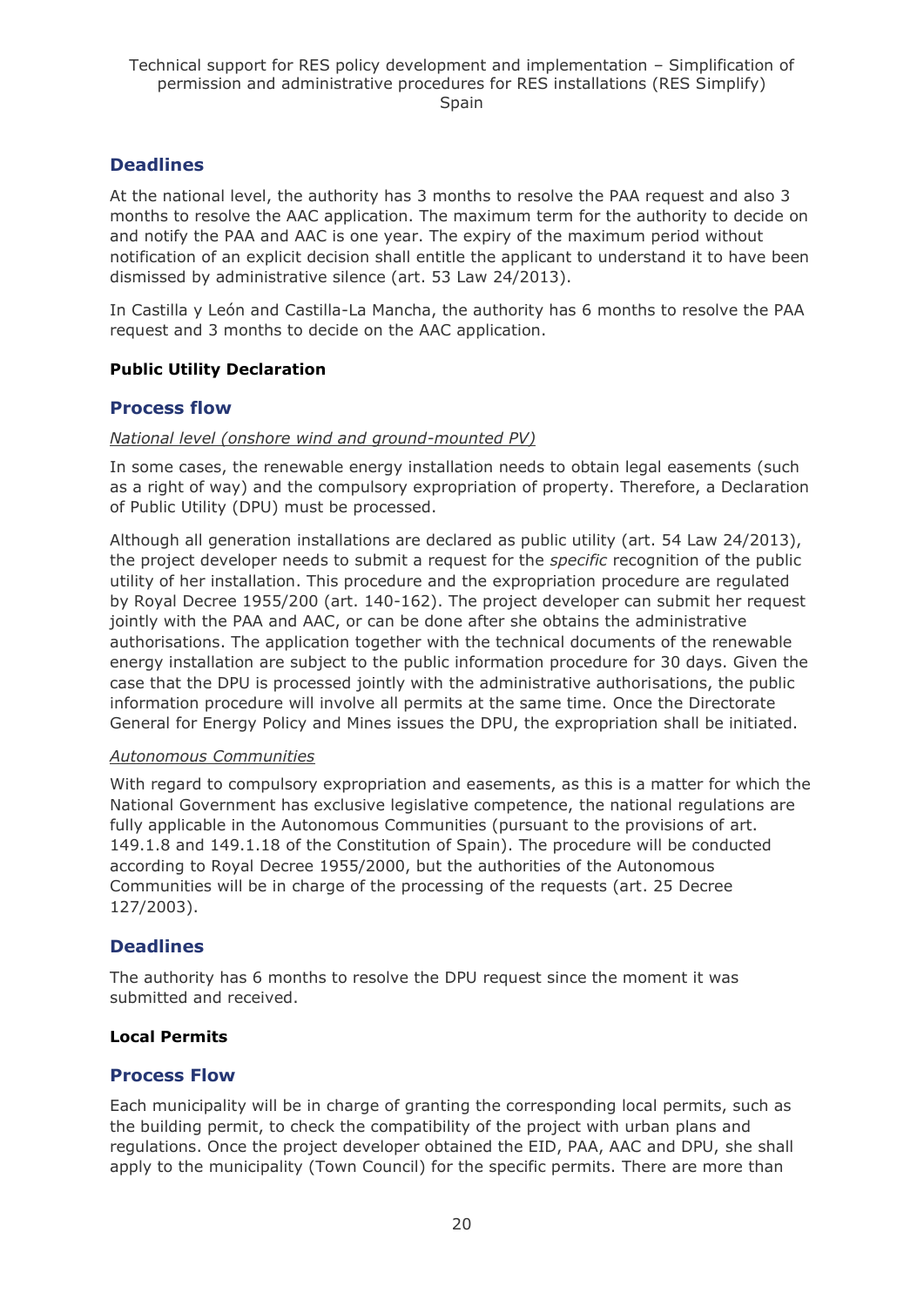8,000 municipalities in Spain and even within the same Autonomous Community the rules between municipalities (and technicians) may change.

#### *Autonomous Communities*

#### Castilla y León (onshore wind)

The onshore wind installations located in Castilla y León shall obtain the urban licence (Law 5/1999 Castilla y León). The competent authority is the municipality where the project is going to be installed. However, the Urban Planning Code of Castilla y León set general rules to follow by municipalities, such as:

- The application shall contain the necessary documents to assess them, such as a technical project signed by a professional
- If there are missing details or errors, the applicant will have 10 days to address them, otherwise the request will be rejected
- The technicians from the municipality will examine and report on the compatibility of the request with the urban planning of the municipality
- The municipality shall forward the file to Public Administration Dependencies if it is necessary to obtain authorisations or reports. The maximum deadline is 2 months. The silence of the affected Public Administration Dependencies will be interpreted as a favourable decision
- When the municipality also requires an activity license, it will be processed jointly with the urban license.

In the cases where the installation will be located in rural land (rustic land), an authorisation of exceptional uses on rural land is needed. The procedure will be a joint procedure and will be integrated in the urban license procedure already described (Law 5/1999 Castilla y León).

#### *Castilla-La Mancha (ground-mounted PV)*

The Urban Planning Code of Castilla-La Mancha states that ground-mounted PV installations need to obtain a municipal license. However, when the installation is to be installed on non-urban land (rustic land), a previous step is needed: to obtain the urban qualification. It will be granted by the municipality itself (when processing the municipal license). However, in some cases, for instance when the municipality has less than 10,000 inhabitants, the competent authority will be the administration of the Autonomous Community (Directorate General for Territorial Planning and Urban Development.

The urban qualification shall contain, among others: the specific characteristics of the installation considering the EID, the restoration plan of works to correct the effects derived from the activities, etc. The competent authority may deny the urban qualification, when it understands that the activity can generate an undesirable territorial impact or harm the conservation of the natural values of rural land (Urban Planning Code of Castilla-La Mancha). After the urban qualification was issued, the municipal license shall integrate the content.

The project developer shall submit the request for the urban qualification and the municipal license jointly. It will present the description of the activity and include all the already obtained environmental and administrative authorisations.

When the competent authority is the Administration of the Autonomous Community, after a positive urban qualification, the process to obtain the municipal license will continue in each municipality. The favourable urbanistic qualification will be binding for the Municipality, but it may refuse the licence or impose conditions or corrective measures for other legal causes of municipal competence or due to the refusal of applications for authorisations and mandatory concessions from other Public Administrations. On the other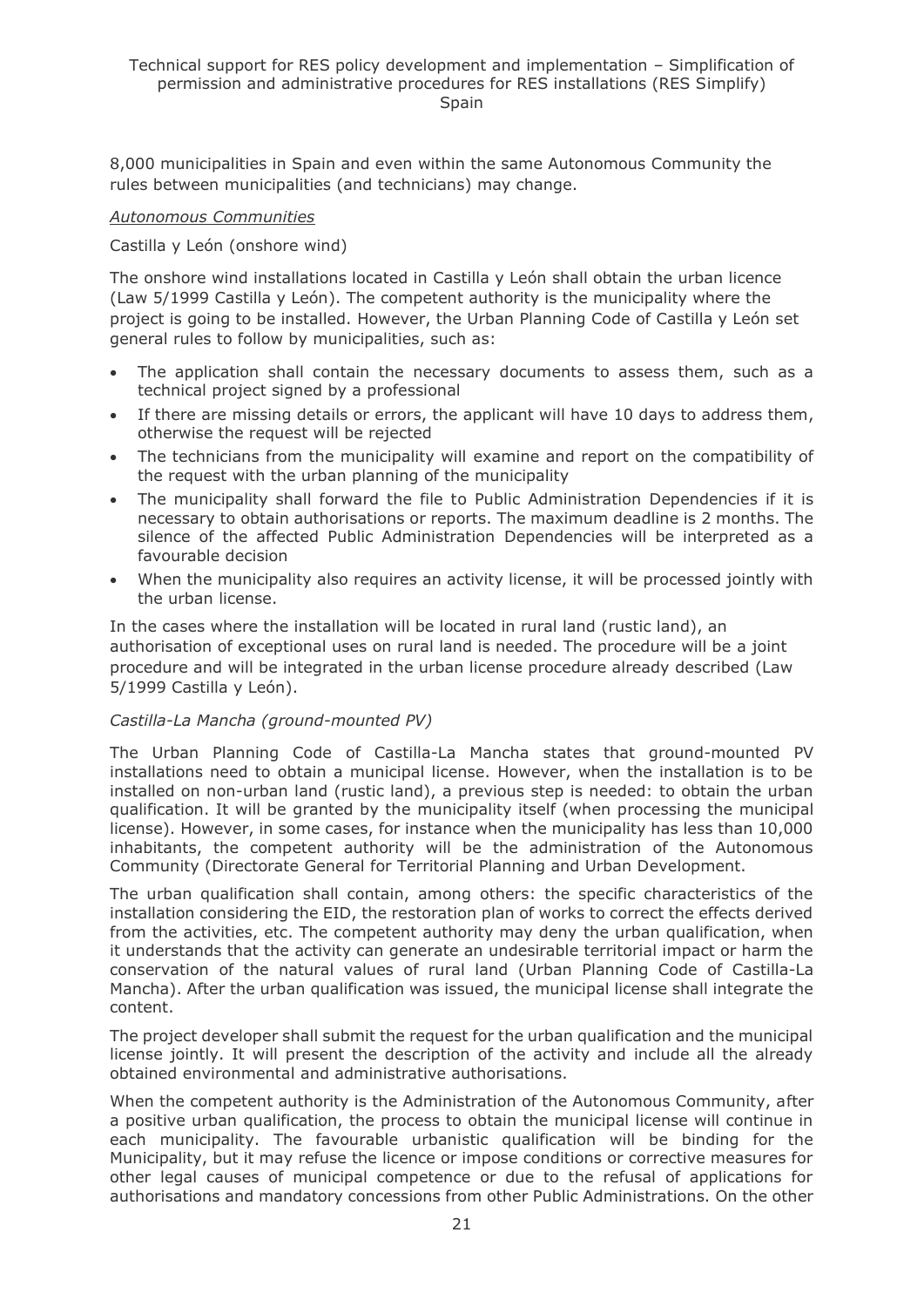hand, the refusal of the urban qualification may be appealed in judicial and administrative proceedings.

In relation to the building permit, each municipality can set its own procedure, however the Autonomous Community defined general rules to be followed by the municipalities (Decree-Law 1/2010 Castilla-La Mancha), for instance:

- the applicant shall submit a technical description of the project and the administrative authorisations required for the installation
- The rejection must provide reasons
- If the maximum period for a decision has elapsed since the submission of the application without notification of any decision, the silence will be understood *positively*, meaning that the interested party's licence will be granted. Each municipality can determine its own maximum deadline to resolve, but it cannot be longer than 2 months.
- If the municipality requests further information while processing the requirement, the maximum period referred above will be interrupted. The interruption is limited to only one time. For the projects that require the previous EIA and EID, the abovementioned deadline will be suspended until the applicant presents the favourable EID

#### *Andalucía*

The administrative procedures for the self-consumption units are carried out by each Autonomous Communities and its municipalities. In general, each municipality can request for different administrative authorisations, such as a building permit, which has created barriers and delays, as reported by UNEF and APPA Renovables (UNEF, 2020; APPA Renovables, 2020). However, the Autonomous Community Government can pass regulation to harmonise up to a certain extent the municipal requirements. For instance, the Autonomous Community of Andalucía decided that a building permit is not required for self-consumption units up to 10 kW (Decree Law 2/2020). Hence, although each municipality can require extra steps, a building permit shall not be requested.

In Andalucía, units with power up to 10 kW are only subject to a responsible declaration or prior notification (Decree-Law 2/2020 Andalucía). This declaration will be submitted to the specific Municipality in Andalucía.

### **Deadlines**

Each Autonomous Community can set its own procedures and deadlines. However, from the moment when the project developer obtains the PAA, AAC and DUP, it is estimated a period between 1 and 3 months to obtain the local permits (Rucián Castellanos, 2019). When an authorisation of exceptional uses on rural land is needed, the process can take longer than 1-3 months.

#### *Castilla y León*

In Castilla y León the urban license request shall be resolved and notified within 3 months since the application is submitted. This 3-month deadline will be interrupted when the municipality asks the applicant to submit more details or rectify errors; and in the public information process with affected Dependencies.

#### *Castilla-La Mancha*

Regarding the urban qualification, the Urban Planning Code sets certain guidelines. After receiving the application, the administration can request the applicant to provide more information or address errors. However, no deadline is indicated. Afterwards, the application will be subject to public information for 20 days. The decision on the urban development qualification must be reasoned and must be issued and notified within a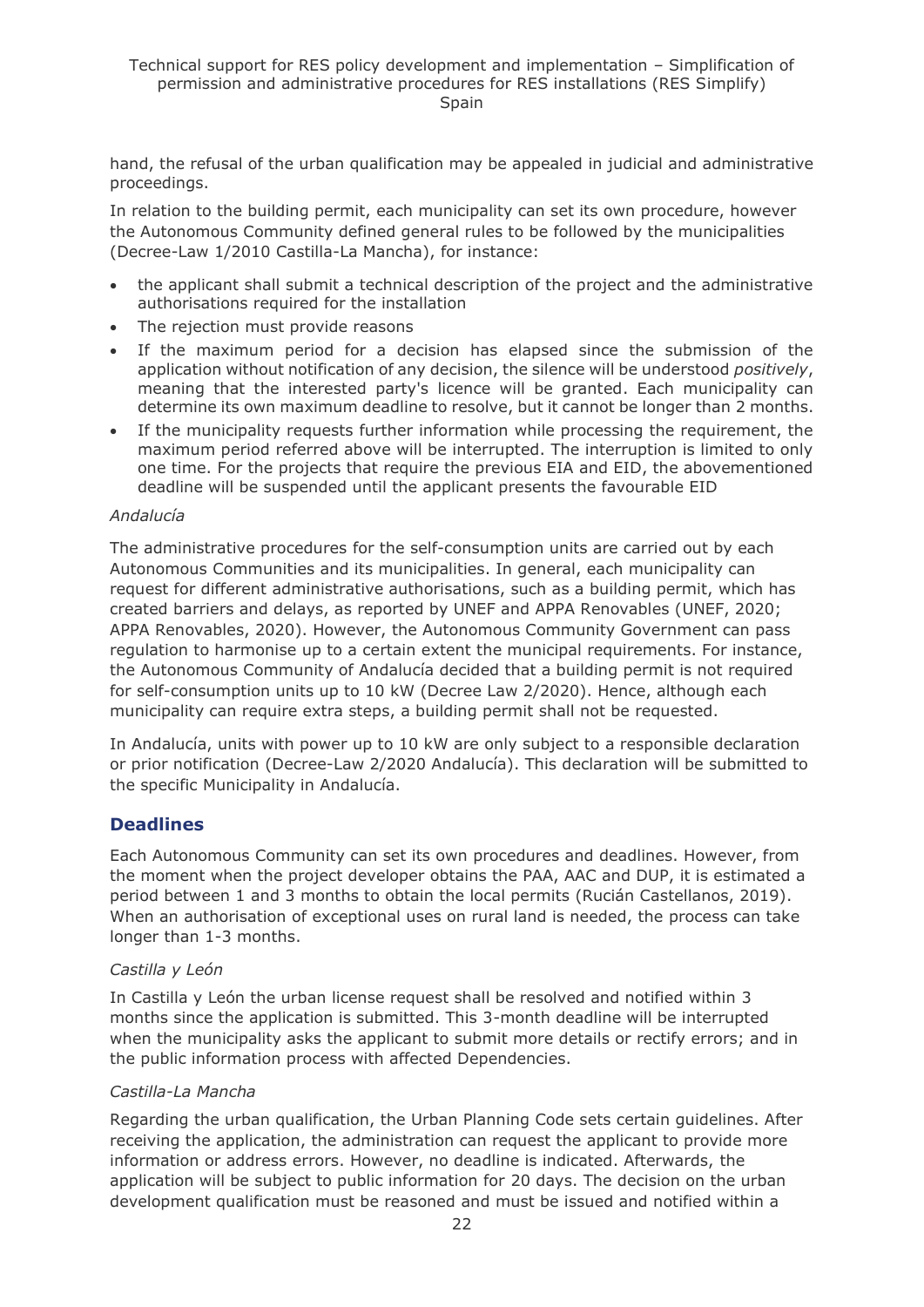maximum period of 3 months from the receipt of the file, with silence having the effect of rejecting the application.

#### *Andalucía*

As the responsible declaration or prior notification is not a proper procedure, there are no formal deadlines.

#### **Further information on public consultation of renewable energy projects**

As stated above, the administrative authorisation system for renewable projects requires the involvement and consultation of all the authorities that may be affected by the project, for example, the State Aviation Safety Agency (AESA) or if a project is to cross a watercourse (river basin), the river basin confederation has to be consulted on watercourse easements. If any of the authorities concerned do not agree with the details of the project, they can make observations and set conditions for the project to be viable.

AESA was selected as an example to understand how the process work when a Dependency of the Public Administration is consulted regarding a renewable energy project. Two experts from AESA were interviewed (AESA, 2020). AESA is in charge of ensuring the correct compliance with the regulations related to aviation safety in Spain (Royal Decree 297/2013). According to these regulations, any construction or installation in areas affected by aeronautical easements or that exceeds 100 metres in height (even if it is located outside areas affected by aeronautical easements) requires authorisation from AESA (Garriga, 2016).

The deadline for this particular authorisation depends on the location of the renewable energy installation:

- If it is within an aeronautical easement, the deadline is 6 months
- If it is outside an aeronautical easement, the deadline is reduced to 3 months
- In both cases, the silence of the administration is understood as rejection (Garriga, 2016). Besides, when necessary, AESA will forward the request to the Ministry of Defence, which can delay the mentioned deadlines.

#### **Detected barriers**

**Lack of harmonisation regarding administrative procedures.** The Spanish National government has passed acts that regulate the formal and administrative procedures to develop and build a renewable energy installation. However, as Spain is divided in Autonomous Communities with competences in the same matter (energy, environment), these regional governments also have adopted regulations for instance, regulating the EIA procedures and are also competent in urbanistic planning of the territory. Additionally, each municipality can decide on different local licenses and permits, such as a building permit. This barrier applies not only to projects under 50 MW (competence of the Autonomous Communities), but also to projects larger than 50 MW. In these last cases, although the main competent authority is the National Government, the applicant still needs to deal with local authorities at different points of the procedure.

The experts interviewed (APPA Renovables, 2020; AboWind España, 2020; UNEF, 2020; Castro, 2020) explained that this regulatory dispersion creates problems when it comes to processing projects, as each time a new project is undertaken, it is necessary to carefully check which requirements apply in that location. This lack of harmonisation creates delays and confusions. It was reported by an expert from APPA Renovables (2020) that some developers decide to directly contact (usually by phone) the competent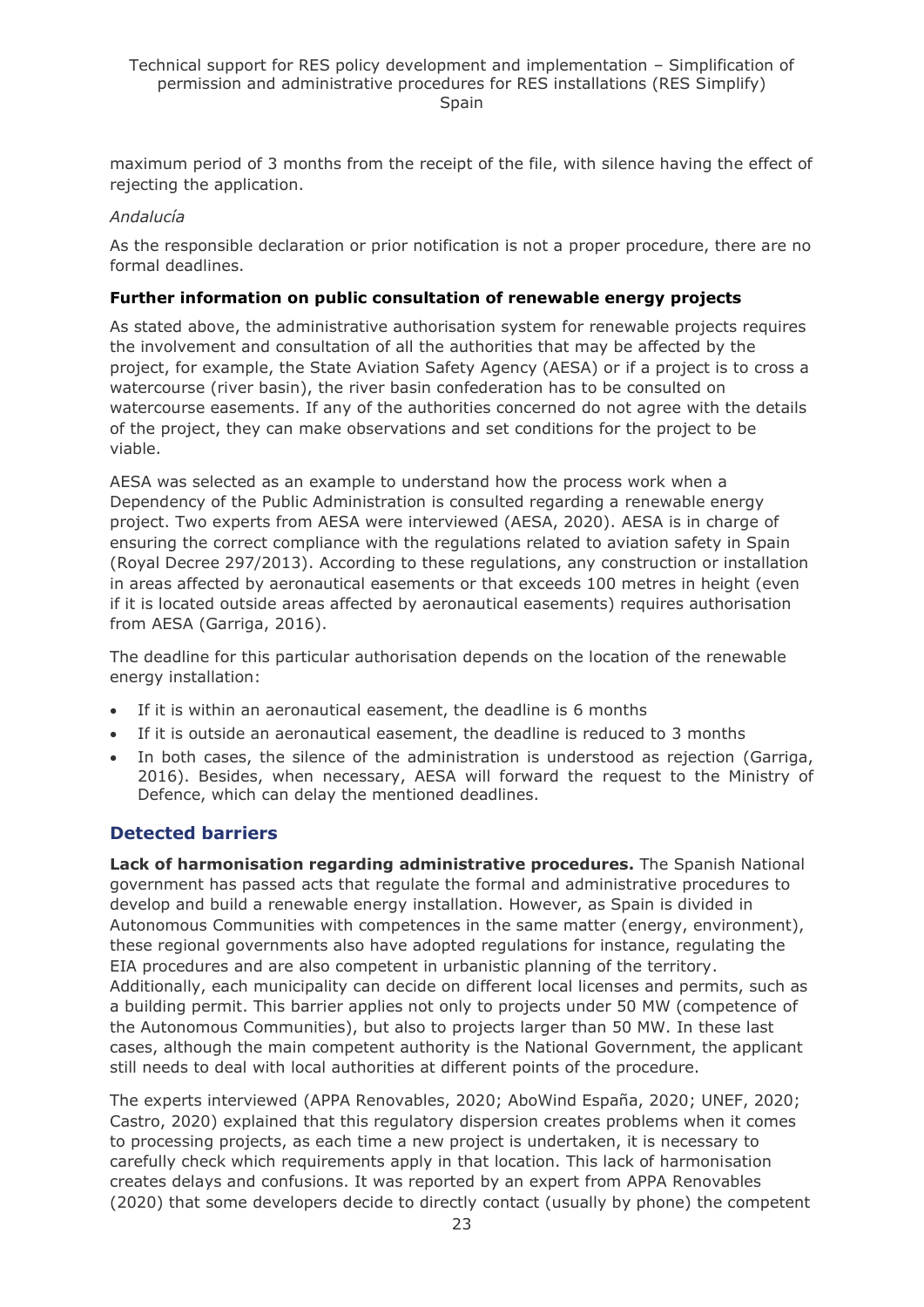division of the municipality to ask which requirements they shall meet and whether there are other requisites or documents they shall prepare for the authorisations, which are not clearly stated in the regulations.

The cause of this regulatory dispersion is explained by the Spanish constitutional design; hence, there is no simple solution. Nevertheless, as described above, the Autonomous Communities establish certain common rules (requirements, deadlines, etc.) that must be followed by municipalities.

**Different timing based on the procedure (regional vs. national).** It has been reported that, generally, projects that are processed by the Autonomous Communities (equal to or lower than 50 MW) are processed faster than those processed at the National level (AboWind España, 2020; UNEF, 2020; Rucián Castellanos, 2019). The timing should be the same to provide better clarity and certainty in the project development.

As a result of this barrier, certain developers opt to split a large project in two (for example an 80 MW installation is divided in two 40 MW projects) in order to process the authorisations through the regional governments.

A reason behind the slower National process can be the lack of personnel and resources to cope with the increased demand of requests. The COVID-19 pandemic has also highlighted the need for further digitalisation (UNEF, 2020).

**Unclarity and delays for repowering of renewable energy installations.** If the project developer decides to add more capacity to the renewable energy installation, she needs to go through the whole process again, including the access and connection permits. There is no a simplified way to do it (Rucián Castellanos, 2019; APPA Renovables, 2020).

The lack of a clear framework for repowering of installations creates uncertainty and may discourage repowering projects.

**Lack of coordination and harmonisation in municipal regulation for selfconsumption (Andalucía - rooftop PV).** Although the Autonomous Community of Andalucía does not require a building permit, the expert interviewed from UNEF (2020) explained that each municipality (more than 8,000 municipalities in Spain) can have different requisites and procedures. For example, some demand that the self-consumer presents a report on the reflection from the PV panels, which does not seem to be reasonable since it slows down the process and makes it more expensive (Unión Española Fotovoltaica, 2019).

An interviewed expert from APPA Renovables (2020) commented that even within the same municipality the requisites can change with the technician in charge, which creates insecurity and slows down the process. According to a recent report from UNEF, the lack of coordination of criteria even within the same municipality, is causing delays between 8 and 10 months (UNEF, 2019).

It was pointed out by the expert interviewed at UNEF (2020) that many municipalities are aware of the problems and are willing to improve the procedures. For this, more training of technicians is required.

### **Identified good practice**

Regarding the processing of rooftop PV project: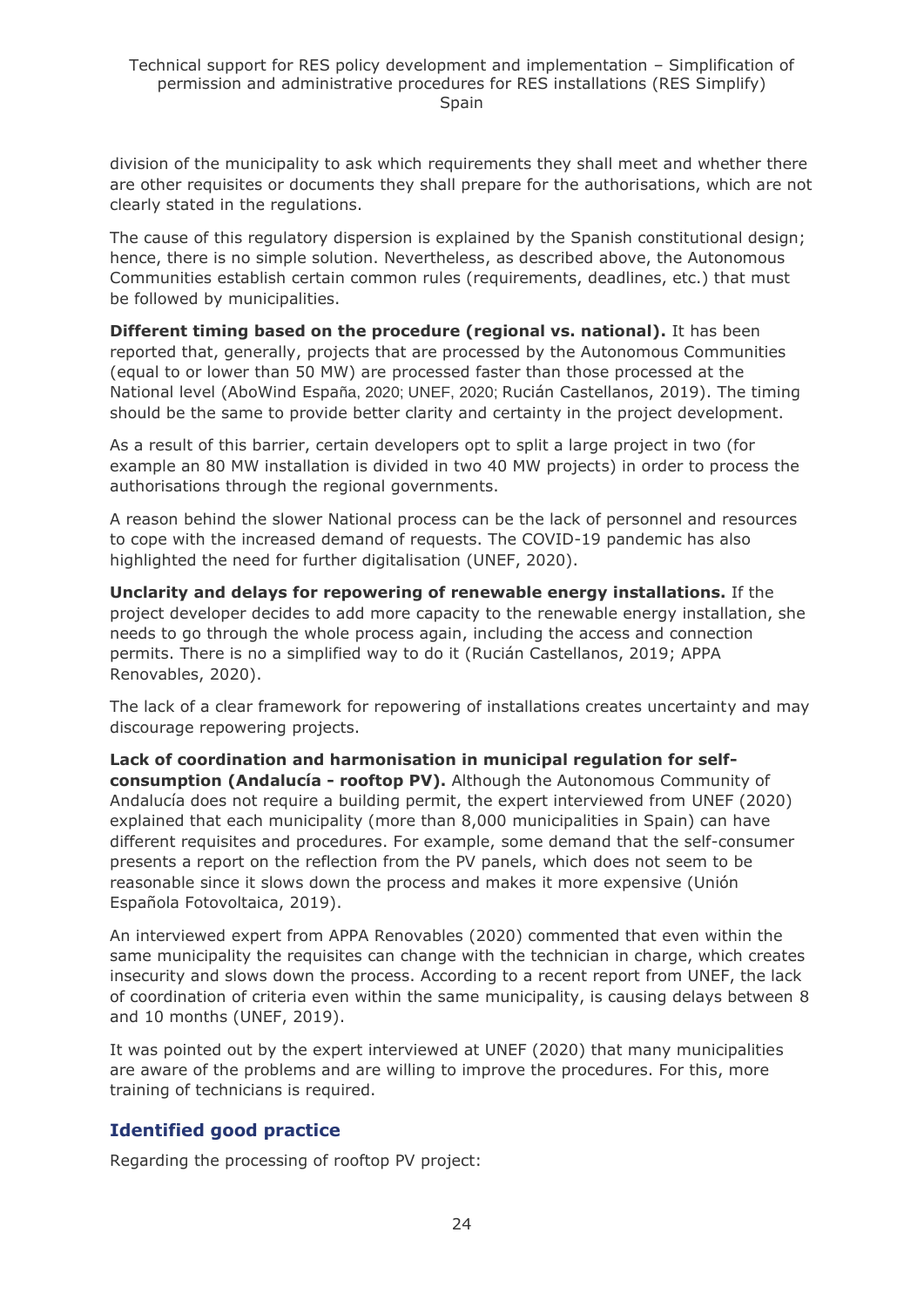- The interviewed expert of UNEF (2020) shared the experience of the so called 'selfconsumption roundtables' organised by Autonomous Communities, which involve different stakeholders such as companies, associations, distributors and the Public Administrations. In those roundtables, stakeholders share doubts and conflicts in the application of regulation and try to resolve them and work on initiatives to facilitate the procedures for installing self-consumption.
- The Autonomous Community of Andalucía does not request a building permit for selfconsumption units with power up to 10 kW. UNEF and SolarPower Europe conducted a study and reported that in many European countries (as Germany, the Netherlands, Italy, Sweden, among others) self-consumption units only require a prior notification to the municipality. Others, however, require a building permit, which is not reasonable and can delay the process up to 8 months (Unión Española Fotovoltaica, 2019).
- Some Autonomous Communities, such as Andalucía and Extremadura, published a guiding document explaining step by step how to install a renewable energy system for self-consumption (UNEF, 2020; Governing Board of Andalucía, 2019).

The interviewed experts (AESA, 2020) shared *best practices* adopted by AESA:

- There is an online map that includes the contours of the civil aeronautical easements in Spain, such as aerodrome and radioelectric easements. The map shows the areas where, prior to the execution of constructions, a prior favourable agreement from AESA is required. Obstacles located outside the contours of the map do not require prior agreement from AESA, unless it is higher than 100 meters (AESA, 2021).
- AESA has elaborated guidance material, such as support documentation for the processing of applications. Four form templates are available to assist users in the processing of authorisation applications, that can be used by wind power developers for instance (AESA, 2021).

## <span id="page-24-0"></span>**2.1.4. Grid connection permit**

### **Process flow**

#### *Onshore wind and ground-mounted PV*

All new renewable energy installations, as well as the already connected installations that will be repowered, should first request and obtain the access permit *and* the connection permit. The access permission is defined as permission granted for the use of the network to which a generation, storage for subsequent injection into the grid, consumption, distribution or transmission installation is connected. The connection permission is understood as the permission to connect an electricity production, storage, distribution, transmission or consumption installation to a specific point in the transmission or, where applicable, distribution network (art. 33.1 Law 24/2013 and article 2 Royal Decree 1183/2020).

This is the very first process step for renewable energy projects in Spain. Without access to the network the project is not able to start with the administrative processing, which in practice means the stoppage of the project (Schmid & Barrios, 2020)<sup>5</sup>.

The process to request the access and connections permits to the TSO or DSO is the same for all renewable energy projects, regardless if the competent authority is the National Government or the Autonomous Communities (larger than 50 MW or lower than

<sup>5</sup> However, it was also reported that permitting may start without access and connection permits in certain regions, but it is not a common practice. The access and connection permits must have been awarded before the PAA is granted, however.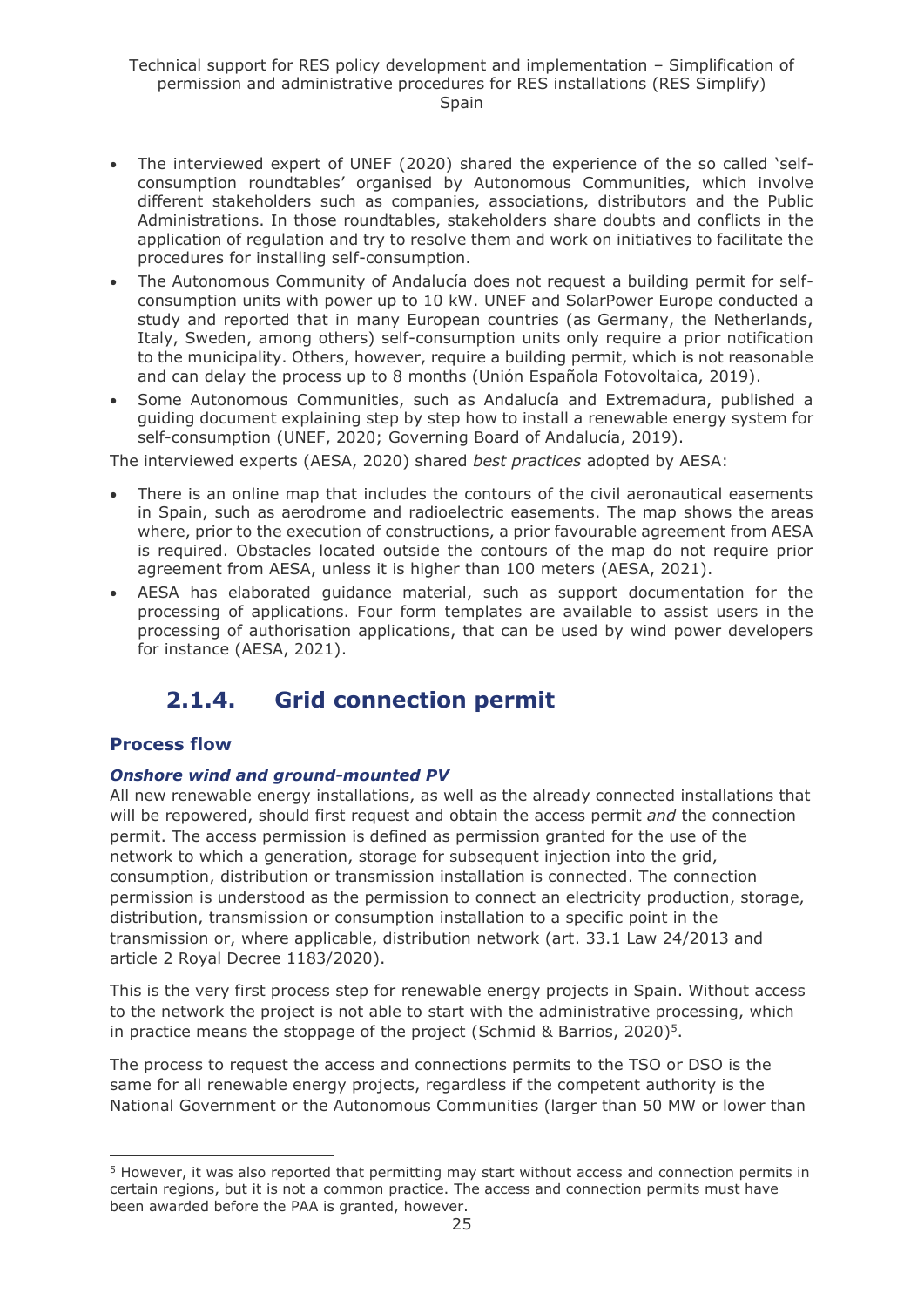or equal to 50 MW, respectively). However, if a specific difference exists, it will be noted accordingly.

It is important to remark that two new regulations have been approved recently, which changed the process steps. First, on 29 December 2020 a new Royal Decree that regulates the access and connection procedures was passed (Royal Decree 1183/2020). Second, on 20 January 2021 the Circular 1/2021 of the National Markets and Competition Commission (CNMC) was adopted, establishing the methodology and conditions for access and connection to the transmission and distribution grids of electricity production facilities<sup>6</sup>.

These new pieces of legislation introduce changes to the access and connection requests that are submitted since the publication of the Royal Decree, i.e., since 30 December 2020 and since the publication of the Circular 1/2021, i.e., since 20 January 2021 onwards. For all the ongoing requests (requests that were submitted before 30 December 2020) the previous procedure, rules, and deadlines apply. Hence, this section describes first the procedure before the new Royal Decree 1183/2020 and Circular 1/2021, and secondly it describes the introduced new changes.

#### *Process flow: before Royal Decree 1183/2020*

The procedure for the access and connection permits submitted before 30 December 2020 that are still ongoing (i.e., not yet resolved) can be summarized in three stages:

- First, the project developer needs to obtain the access permit. In this sub step, the authority (TSO or DSO) will assess the existence of sufficient capacity for the installation and whether it meets the necessary requirements that guarantee the safety and quality of the electricity supply (Red Eléctrica de España, 2020).
- Second, once the developer obtains the access permit, she needs to request the connection permit to the transmission or distribution grid, submitting an application form, the basic project and the programme for carrying out the installation. In this sub step, the authority will verify the technical and engineering viability of the renewable energy installation (ibid.).
- Finally, and after the installation obtained the commissioning certificate (exploitation license), the installation is ready to start the physical connection to the grid (ibid.).

The processing of this step is exclusively by electronic means through the telematic application 'Mi Acceso RED ELÉCTRICA DE ESPAÑA', which allows for an agile and efficient management, processing and follow-up of the requests (ibid.).

#### Access permit

The competent authority to grant the access permit will be the TSO (in Spain the only TSO is Red Eléctrica de España – REE) when the connection point is in the *transmission* grid. Otherwise, when the connection point is in the *distribution* grid, the competent authority to grant the access permission is the respective DSO (there are multiple DSOs in Spain).

The Electric Sector Act (Law 24/2013) sets the objective criteria that the authorities should follow when processing the access requests. According to article  $33.2<sup>7</sup>$  of the Electric Sector Act, the granting of an access permit will be based on compliance with the

 $6$  The Circular applies only to the permits of electricity generation installations. For consumers and DSOs another Circular will be adopted in the future.

<sup>&</sup>lt;sup>7</sup> It should be noted that the provisions of article 33 of Law 24/2013 were not strictly applicable prior to enter into force of Royal Decree 1183/2020.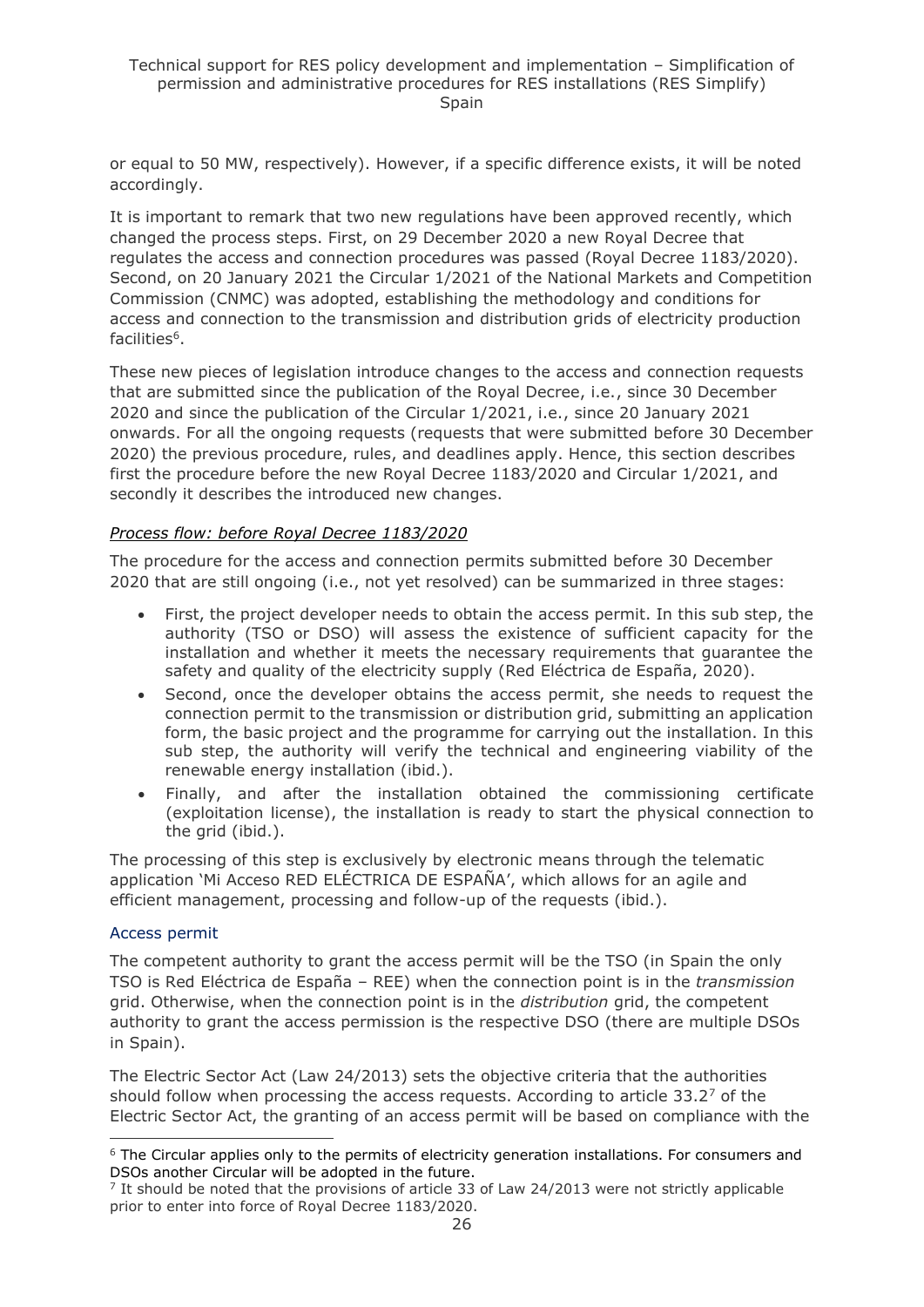technical criteria of safety, regularity, quality of supply and sustainability and economic efficiency of the electricity system established by the National Government or the National Commission for Markets and Competition (CNMC), as appropriate. Access permission may only be refused on the grounds of lack of access capacity. Reasons must be given for such refusal, which must be based on the abovementioned objective criteria.

Given the case of dispute, the applicant can challenge the decision of access permission (refusals or any discrepancy). The applicant has 1 month since she becomes aware of the fact that motivates the dispute to present the conflict to the National Commission for Markets and Competition (CNMC). Afterwards, the CNMC has 2 months for the resolution and notification of this procedure. However, it may be extended to 2 additional months if additional information is required at the time of the application (art. 33.3 Law 24/2013).

Before formally requesting the access permit, the project developer shall deposit a guarantee of 40 EUR/kW of installed capacity (art. 59 bis. & 66 bis., Royal Decree 1955/2000, modified by Royal Decree Law 15/2018). For projects with an installed capacity above 50 MW the guarantee shall be deposited with the 'General Deposit Box' (Caja General de Depósitos). For projects up to 50 MW, the deposit shall be constituted with the Autonomous Community's Regional 'Deposit Box', who will then notify to the competent authority (DSO/TSO) about the constitution of the guarantee. In all cases, when the project developer obtains the commissioning certificate, the guarantee shall be cancelled.

#### Connection permit

The connection permission will be granted by the TSO or by the DSO that owns the network where the connection point was requested. In order to grant a connection permit, the TSO or DSO must count with adequate physical space to locate the necessary installations. In any case, article 33.4 of Law 24/2013 establishes the reasons to refuse a connection permission as follows: due to technical impossibility, for reasons of personal safety, for lack of adequate physical space to locate the necessary installations, among others. This refusal must be reasoned and must be based on the described criteria. In the case of refusal, the TSO and DSO are obliged to provide alternative access points in areas nearby (art. 53 and 62 Royal Decree 1955/2000).

In the event of a dispute over the granting or refusal of the connection permit, the authority to resolve depends on the size of the project. If the project power is larger than 50 MW, the National Government has competence and the CNMC will intervene to resolve the dispute. If the project capacity is equal to or lower than 50 MW, the competent substantive body of the Autonomous Community will intervene (and the CNMC will submit a report on the case too). The applicant has 1 month since she becomes aware of the fact that motivates the dispute to present the conflict to the competent authority.

#### Single Node Partner

Besides, there is a particularity in the Spanish system that should be remarked. According to the Annex XV of the Royal Decree 413/2014, in each connection point to the grid where there are multiple interested parties in accessing the grid, there will be a designated 'Single Node Partner' (*Interlocutor Único de Nudo*), who will act on behalf of all electricity generators (developers) and will be responsible for the joint and coordinated processing of the access and connection procedures before the TSO or DSO, as appropriate. As explained in the barriers section below, this constitute a polemical rule in the administrative system in Spain since the Single Node Partner is also a producer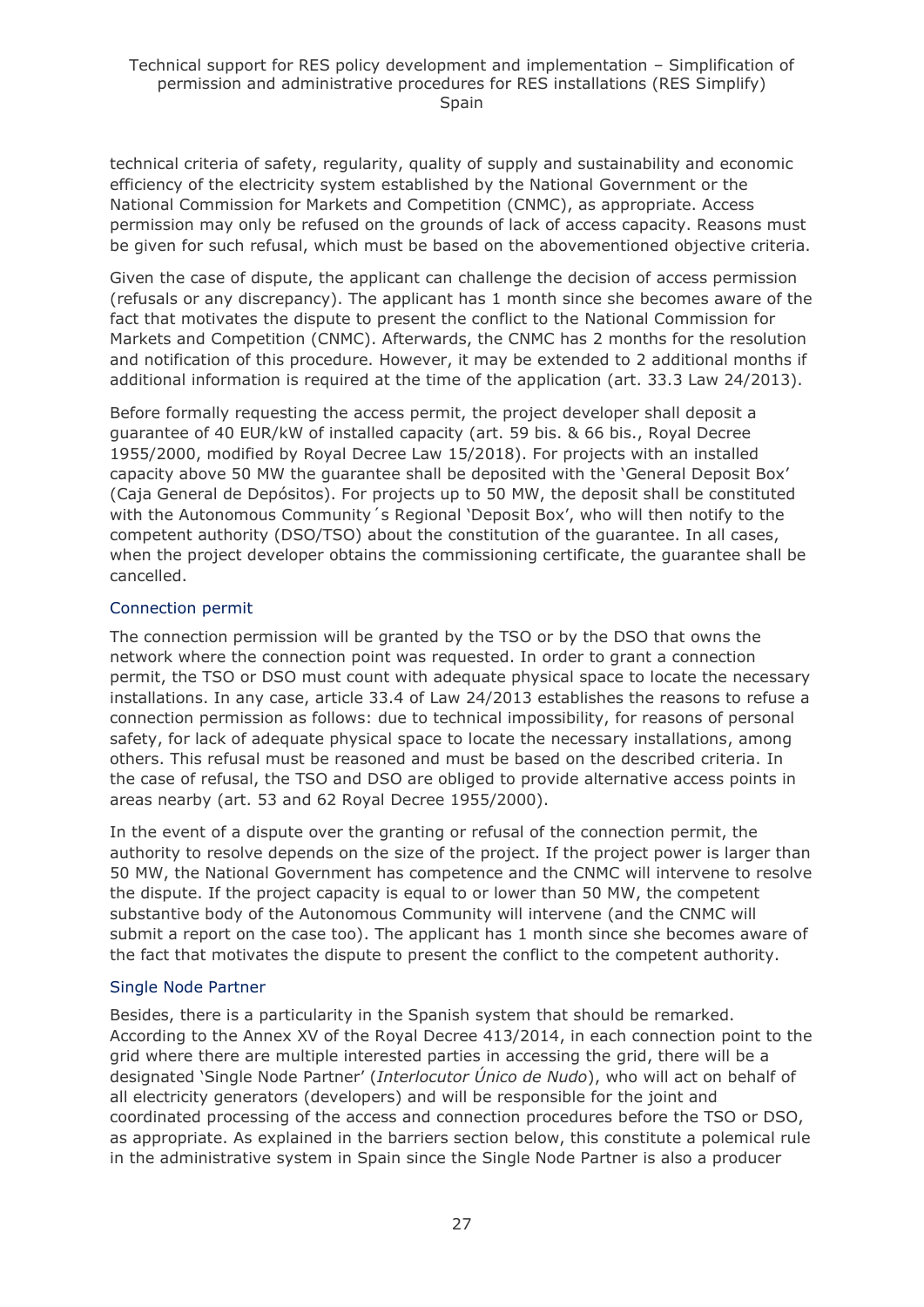(private company for example) $8$  and is, therefore, interested in the outcome of the access and connection permits making the objectiveness of the process dubious.

This figure of the Single Node Partner has been eliminated by Royal Decree 1183/2020. However, it will remain valid for ongoing access and connection requests that were initiated before the entry into force of the new Royal Decree 1183/2020 (First transitional provision Royal Decree 1183/2020).

#### *Process flow: after the new rules*

On December 29 2020, the Spanish Government approved a new decree law, much awaited by the entire renewable energy sector, according to the experts interviewed. The purpose of the new Royal Decree 1183/2020 is to establish the principles and criteria regarding the application, processing and granting of permits for access and connection to the electricity transmission and distribution networks, which will apply to producers, consumers, storage facility owners and transmission and distribution network owners and operators. The objective is to provide legal certainty and security, to allow for the orderly deployment of renewable energy that is expected to have place in the next few years, in line with the NECP´s goals. At the same time, the new decree also contributes to eliminating inefficiencies and speculative behaviour that endanger the achievement of energy policy objectives (see barriers below).

In addition, on 20 January 2021 the Circular 1/2021 of the CNMC was adopted. The main objectives of the Circular are to streamline the processing of access and connection permits, to provide greater transparency and access to information, to promote competition in the market, and to promote optimisation of the use of connection facilities. According to the Electricity Sector Act of 2013, the CNMC had to approve by Circular the methodology and conditions for access and connection, which include: the content of applications and permits, economic criteria, criteria for capacity assessment, grounds for refusal, minimum content of contracts and the obligation of publicity and transparency of information relevant to access and connection.

One of the main changes is that the processing of applications for access and connection permits will be carried out jointly in a *single procedure*. The operator of the network for which the permits are requested (DSO or TSO) will be the single point of contact for the applicant (art. 5 Royal Decree 1183/2020). Therefore, instead of two different processes as before (one for access and another for connection), now they are treated as a single procedure. In addition, the operator of the network will be the only contact point which means that the Single Node Partner figure is eliminated, as it is stated in the first transitional provision of Royal Decree 1183/2020.

The main stages are:

- Presentation of request for access and connection to the TSO or DSO.
- Upon admission of the submitted request, the authority will assess the existence of access capacity and of viable connection conditions.
- If the authority accepts the request, it will inform the project developer about the access capacity and technical conditions. If the project developer accepts them, the authority will grant the access and connection permits.

<sup>8</sup> The process of designation of Single Node Partners is not developed in the regulation. According to REE (2020) it is the Autonomous Communities that determine the criteria or procedures for designating a developer (company) as the Single Node Partner and they inform REE of this. The Single Node Partner list is available in the REE website.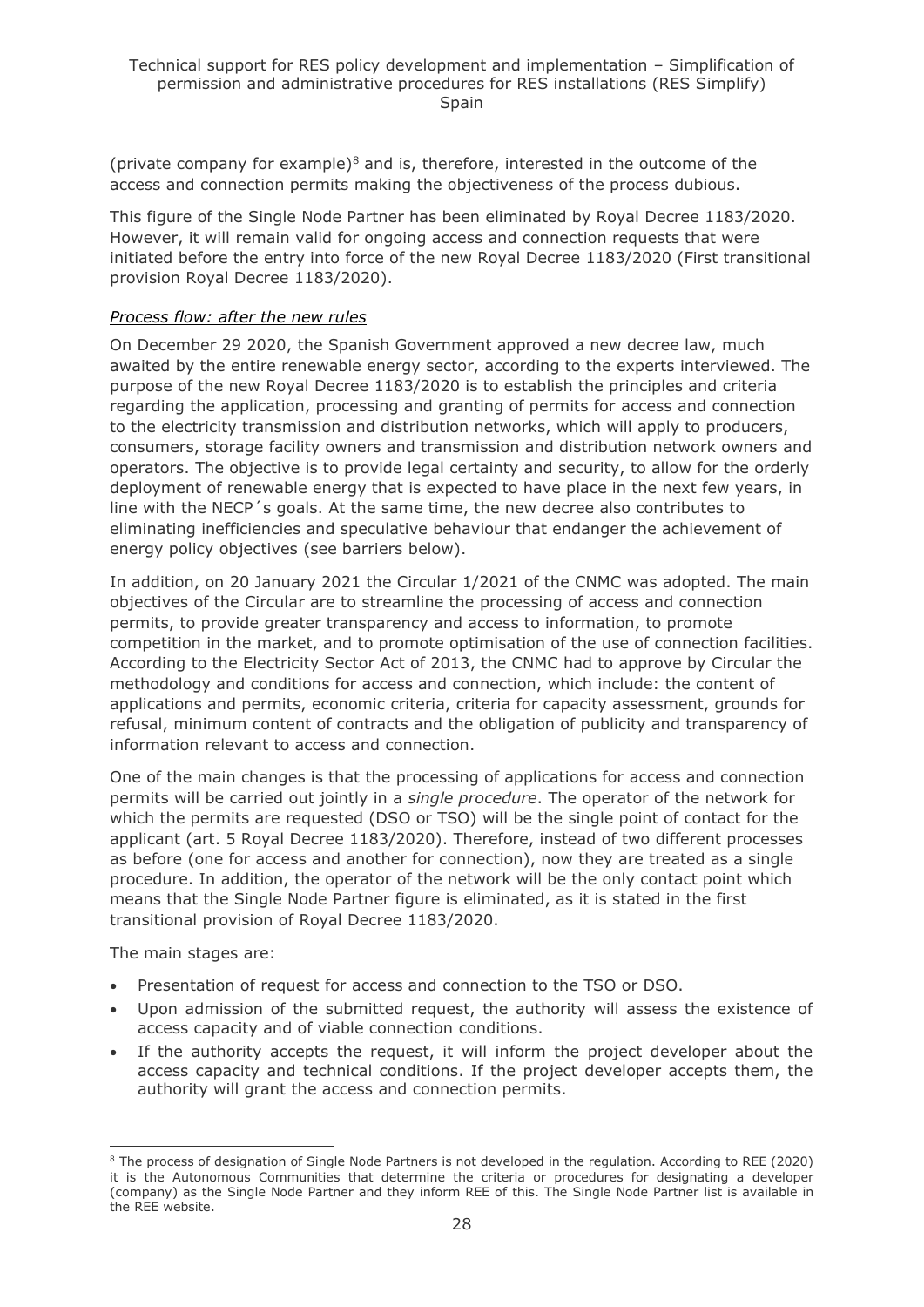Further changes of the new Royal Decree 1183/2020 include:

- A general criterion is established to process the requests for access and connection: *temporary priority*. The date to be taken into account is the date and time of admission of the application to the competent authority<sup>9</sup>.
- The application for access and connection permits may only be rejected: a) if the application does not provide evidence of the deposit of the required financial guarantee; b) when the granting of access at the node is subject to the holding of auctions (for renewable energies); c) when the required information has not been provided or rectified at the time of submitting the permit application; d) when the application is submitted at nodes where the existing capacity of access that may be granted is zero.

#### *Rooftop PV*

Self-consumption is regulated by national Law 24/2013, Royal Decree-Law 15/2018 and Royal Decree 244/2019. There are two modalities of self-consumption:

- Self-consumption *without surplus*: these units cannot inject electricity into the grid; hence, an anti-spill mechanism must be installed to prevent the injection.
- Self-consumption *with surpluses*: these production facilities may, in addition to supplying energy for self-consumption, inject surplus energy into the transport and distribution grids. In turn, this category is subdivided into:
	- modality subject to compensation: in these cases, the consumer and the producer voluntarily choose to benefit from a surplus compensation mechanism. This option will only be possible in cases where the unit meet certain conditions, such as: the primary energy source is of renewable origin, the total power of the associated production installations does not exceed 100 kW.
	- − modality not covered by compensation: all cases of self-consumption with surpluses that do not comply with any of the conditions above.

Each Autonomous Community regulates in further detail the procedures and controls for the commissioning of a rooftop installation. The Autonomous Community of *Andalucía* published a Manual for the administrative processing of electricity generation facilities for self-consumption (Governing Board of Andalucía, 2019). Based on the Manual and the national regulation stated above, these are the particular rules for PV self-consumption units:

#### *Self-consumption without surpluses*

As a general point, self-consumers delegate all the administrative procedures to the company that install the units. Besides, the generation units under this modality do not require access and connection permits for generation, since the self-consumer already have these permits for her consumption (Union Española Fotovoltaica, 2019; art. 7 Royal Decree 244/2019).

#### *Self-consumption with surpluses*

Similar to the other modality, consumers generally delegate the administrative procedures to the installation company. The generation units under this modality with installed power equal to or lower than 15 kW *and* located in urban land are exempted from requesting access and connection permits (art. 7 Royal Decree 244/2019; art. 17 Royal Decree 1183/2020). In these cases, the only requisite is to submit a technical

<sup>&</sup>lt;sup>9</sup> If two or more installations have the same date and time of admission of the application, the temporary priority will be established by the date when the competent administration to authorize the installation received a copy of the receipt certifying that the economic guarantees (40  $\epsilon$ /kW of installed capacity) have been properly deposited (Article 7 Royal Decree 1183/2020).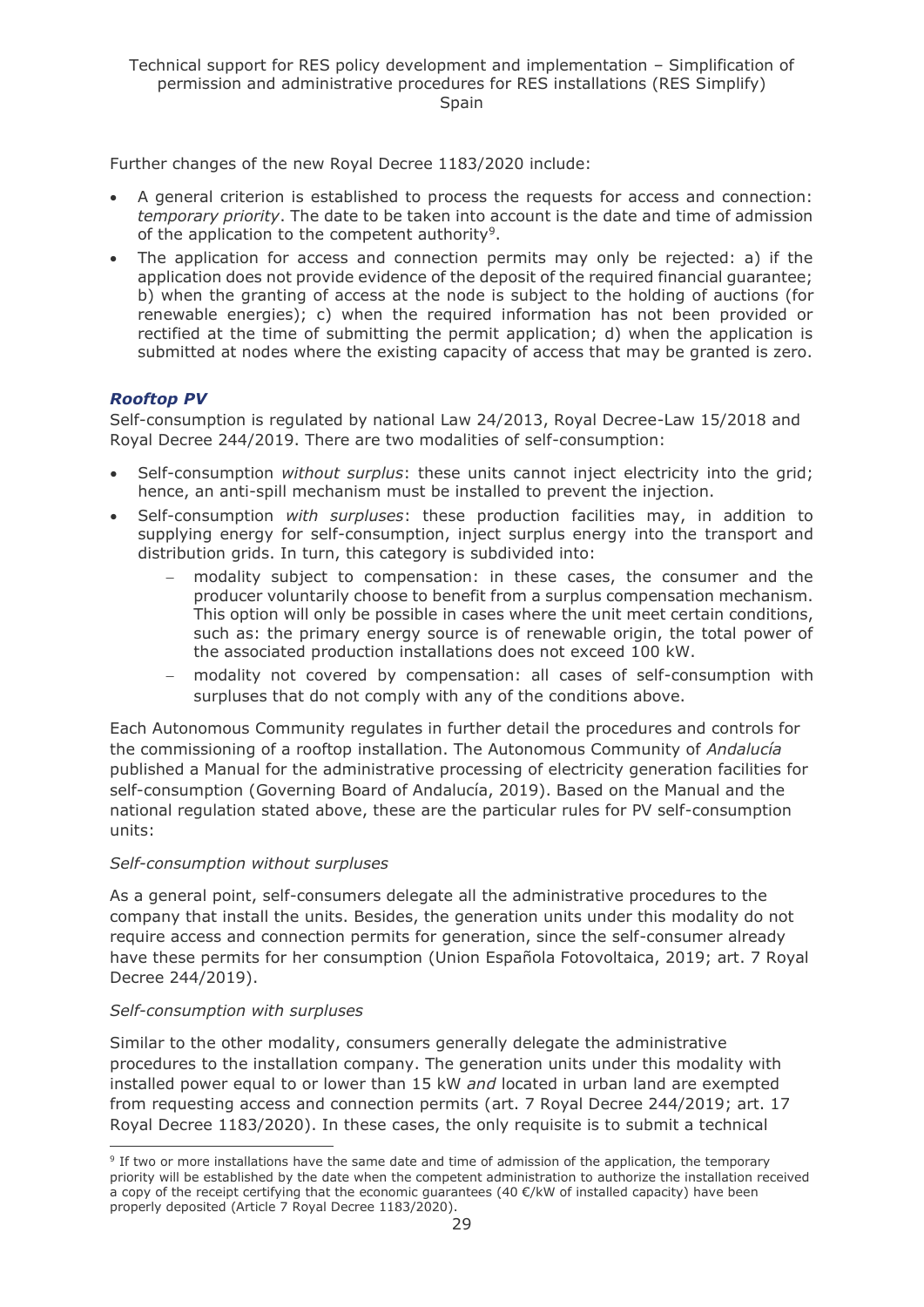report to the distribution company, for those parts that affect the conditions of coupling and safety of the electricity supply (Governing Board of Andalucía, 2019).

Other self-consumption units *with* surpluses shall request a new access and connection permit to the DSO of the area (Union Española Fotovoltaica, 2019). These would be the self-consumption units with surpluses with a power greater than 15 kW (and units located in non-urban land). The self-consumer shall constitute the guarantee of 40 EUR/kW. For units with a power exceeding 15 kW and lower than 100 kW a simplified procedure is applied, regulated by article 4 of Royal Decree 1699/2011. The developer of the installation shall request the distribution company the access and connection rights to connect the system. The request will be submitted together with information, such as: personal information, concrete location of the installation, technology to be used, etc. The distribution company has 10 days since it received the application to request further information from the developer (Royal Decree 1699/2011). After the information is complete, the distribution company has 1 month to submit a proposal with the conditions for access and connection. The access request can be rejected due to safety of supply reasons. The developer of the self-consumption unit has 3 months to inform the acceptance of the proposal.

For the units larger than 100 kW the procedure already explained applies.

### **Deadlines**

#### *Before new Royal Decree 1183/2020*

The deadlines vary according to whether the project developer applies to a connection point in the *transmission* grid or to a connection point in the *distribution* grid.

In the case of the *transmission* grid, once the project developer submits its access permission request, the TSO shall communicate within 1 month if there are inefficiencies in the submitted documents. The developer has 1 month to adjust her application (art. 53.4 Royal Decreee 1955/2000). Once errors have been corrected, REE has a maximum period of two months to communicate the existence of sufficient transmission system capacity at the requested point (art. 53.5 Royal Decree 1955/2000). This means that the deadline of 2 months runs from the moment when the developer submits the addition information to correct errors. There is no legal limit for the authority to ask for documents, but the law states that the authority 'shall, upon receipt of the application, inform the applicant of any anomalies or errors so that they can be rectified within one month' (art. 53.4 Royal Decree 1955/2000).

Once the TSO communicates that there is sufficient access capacity in the transmission network and grants the access permission at the required connection point, the project developer has a maximum period of 6 months to request the connection permit to the *transmission* grid (art. 57 Royal Decree 1955/2000 and art. 1 of Royal Decree 23/2020). The applicant has to request *connection* from the owner of the access point, who shall produce a technical report and pass it to the TSO within 1 month. The TSO shall assess and finally accept the report within another month. When requesting the connection permit, the project developer will present the basic project of the installation and its execution programme (art. 57 Royal Decree 1955/2000).

After the favourable resolution of both the *access* and *connection* procedures, the developer shall negotiate and sign a contract for access to the network with the TSO (REE) within less than 1 month (art. 58 Royal Decree 1955/2000). Thereafter, the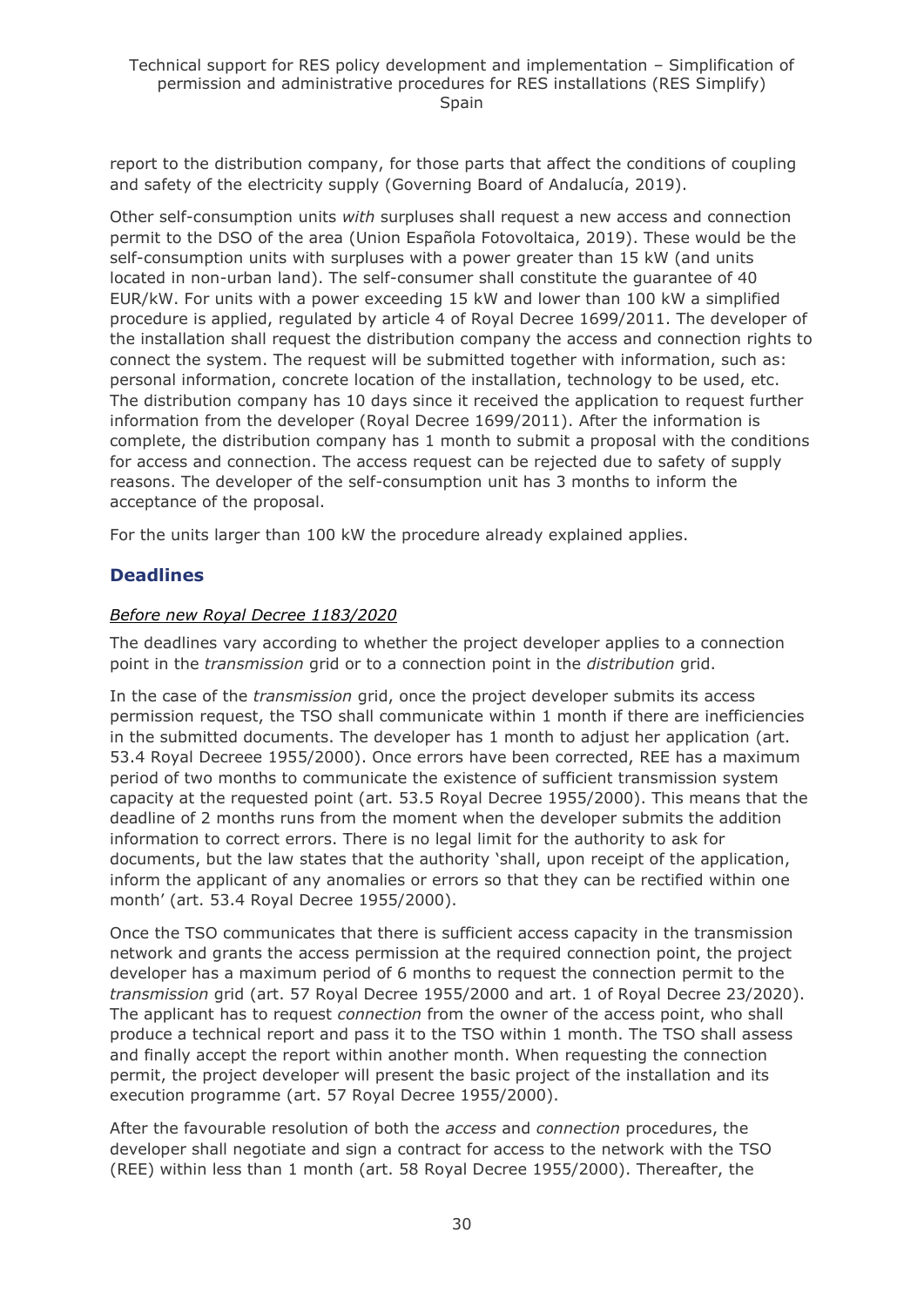connection works may start. The connection contract shall not be signed unless all administrative authorisations for the connection works have been obtained.

In the case of a renewable energy project to be connected to the *distribution* grid, the DSO of that area will intervene as the competent authority. Once the project developer submits the *access* request, the authority has 10 days, upon receipt of the application, to communicate the existence of any inefficiencies to be addressed by the project developer also within 10 days. After any errors have been corrected, the DSO shall communicate within a maximum period of 15 days on the existence of sufficient capacity in the distribution network at the requested connection point (art. 62.4 and 5 Royal Decree 1955/2000). Following the same logic as before, the deadline of 15 days runs from the moment when the developer submits the additional information to correct errors. There is no legal limit for the authority to ask for documents, but the law states that the authority 'shall, upon receipt of the application, inform the applicant within 10 days of any anomaly or error in the documents provided' so that they can be rectified within 10 days (art. 66.4 Royal Decree 1955/2000).

If the renewable energy installation constitutes a significant effect on the transmission grid and the operation of the system $10$ , the DSO will request acceptability for access by the TSO. Upon receipt of this application and documentation, the TSO will have a period of 2 months to carry out this analysis by issuing an Access Feasibility Report, which will be sent to the DSO.

Once a favourable report has been obtained from the DSO regarding the existence of sufficient access capacity at the required point, the project developer may apply for *connection* permission to the *distribution* grid within 6 months. To do so, she shall submit to the relevant DSO the basic project of the installation and its implementation programme.

The DSO, in the case that the RE installation may affect the transmission grid or the operation of the system, shall inform the situation to the TSO within a maximum period of 1 month. The TSO will analyse whether there are any restrictions arising from this new information and within the deadline maximum of 1 month, will issue a report on the matter. The DSO shall then inform the applicant. In case of a positive response, the applicant may present the execution plan of the renewable energy plant to the distribution grid operator to proceed with the connection in the distribution grid.

For the connection of new installations (to transmission or distribution grid), the project developer can request *access* and *connection* permissions *simultaneously*. However, obtaining the access permit is an essential requirement to get the connection permit (art. 57 and 66 Royal Decree 1955/2000; Red Eléctrica de España, 2017).

#### *Deadlines in the new Royal Decree 1183/2020*

Unlike the previous procedure, from now on developers must submit a *single* application to the operator of the network to which they wish to connect (DSO or TSO), which includes the *access* and *connection* permits. In article 10 of Royal Decree 1183/2020, the procedure and deadlines are regulated. The authority will have 20 days from the receipt of the request to ask for rectification or to notify the rejection of the request. If the authority does not require correction of the application within 20 days, the application

 $10$  For example, in the case of generators or groups of generators with an installed power greater than 50 MW or that the RE installation may constitute a significant increase in the energy flows in the nodes connecting the distribution network to the transmission grid or which may affect the safety and quality of the service (Article 63, Royal Decree 1955/2000).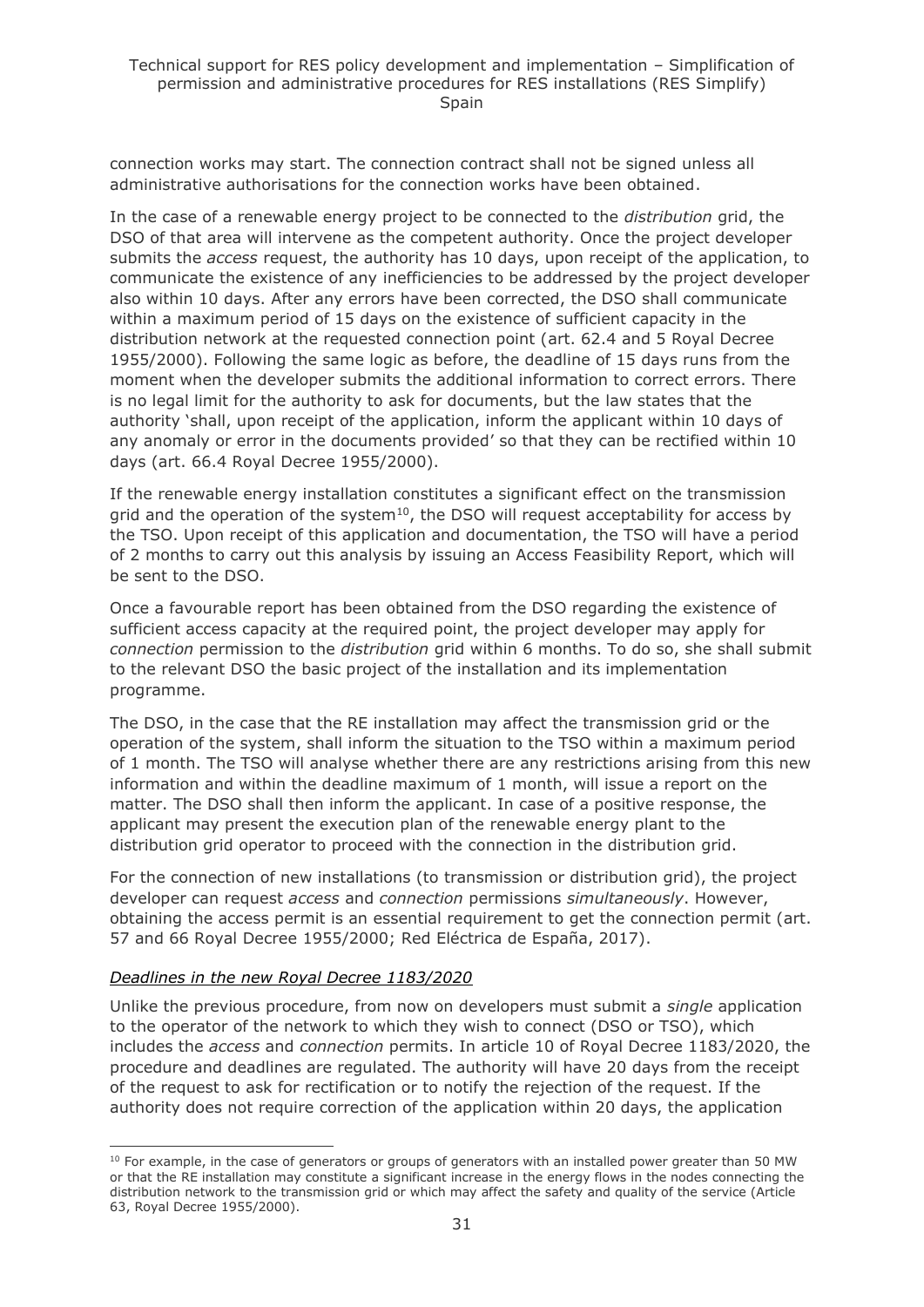shall be deemed to have been admitted for processing, unless the application has not submitted the financial guarantees or the node is subject to the holding of capacity auctions.

The new Decree 1183/2020 regulates in greater detail the request for rectification of the application, compared to the previous regime. It establishes that the authority must unequivocally specify all the deficiencies or errors found in the application and in no case will the provision of additional content not previously specified be required. It is important to note that there is now *a limit to the number of requests for rectification*: the authority may make a maximum of two requests for submission of the same application. The project developer will have 20 days from the date of notification of the request for rectification to submit the additional information. If she does not reply within this period or if she does not reply in the terms requested, the application will be considered as not admitted.

On the other hand, if the applicant responds to the requests for rectification in time and form, the authority will have a maximum of twenty days to notify the admission or nonadmission of the application. Another important detail of the new regulation is that if the authority does not notify the admission or non-admission within the indicated period, the application will be considered to have been accepted for processing.

If the application is admitted, the authority will assess the existence of *access* capacity. For its part, the owner of the network for which the *connection* permit is being requested must assess the existence or non-existence of viable connection at the point requested.

After the authority has made the relevant assessment, it will inform the applicant of the acceptability or refusal of the request of access and connection. If the request for access and connection permits is accepted, the network operator (TSO or DSO) must inform the applicant of the 'pre-proposal'. This pre-proposal shall contain, among other elements, the proposed access capacity and the technical parameters of the connection point (voltage and location). The deadline for the network operator (DSO or TSO) to inform the applicant of the result of the assessment of its application (acceptance or refusal) and to present the pre-proposal is set at the latest:

- 15 days for installations with a connection point to the distribution network at a voltage of less than 1 kV, except for requests for supplies of up to 15 kW where no new network extension is required, where the deadline is 5 days.
- 30 days for installations having their connection point with the distribution network at a voltage equal to or higher than 1 kV and less than 36 kV.
- 40 days for installations with a connection point to the distribution network at a voltage equal to or greater than 36 kV.
- 60 days for installations having a connection point with the transmission grid.

The abovementioned time periods will be counted from the date on which the application is deemed admissible.

When the applicant receives the acceptance of her request and the pre-proposal of the connection point and technical conditions, she will have a maximum period of 30 days to inform the system operator of its acceptance or rejection. If the applicant does not notify its response within this period, it will be considered as rejected.

If the developer does not agree with the technical proposal, she may, within 30 days of receiving the proposal, request a review of specific issues by the network operator. The network operator will have 15 days to resolve the request for review. It may also request additional documentation, which must be submitted by the applicant within 10 days. In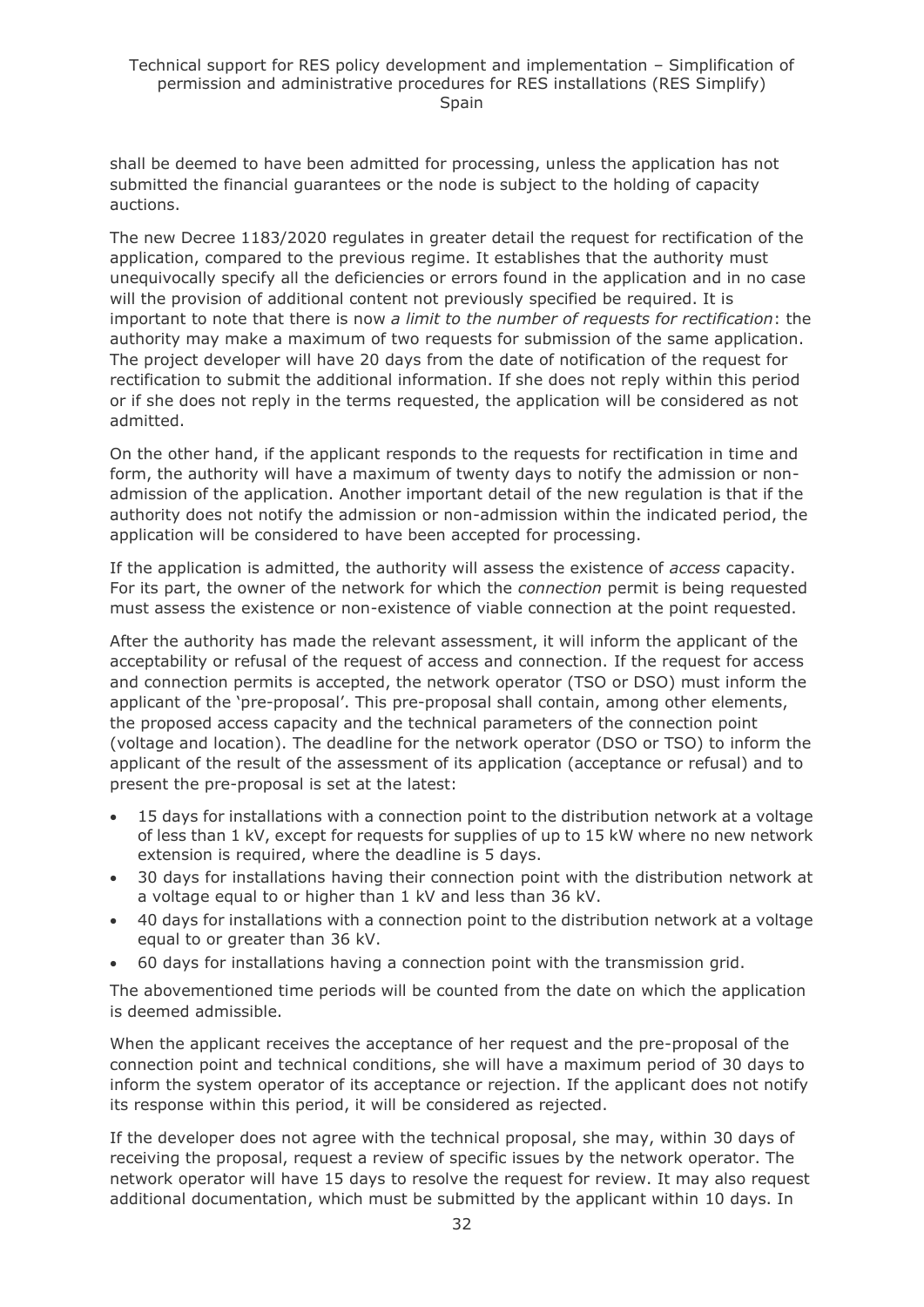this case, the 15-day period will start to run *after* the correction of the request for additional information.

After receiving the answer on the revision, the developer will have 30 days to communicate its acceptance or rejection. If the authority does not respond within this period, it will be considered as a non-acceptance of the proposed solution. On the other hand, if the applicant does not accept the proposed solution within the indicated time limits, it will mean the rejection of the application for access and connection permits.

Once the developer has accepted the connection point (and its technical conditions), the operator and the owner of the network must issue the corresponding access and connection permits respectively. These must be notified within a maximum of 20 days after the network operator has been notified of the applicant's acceptance.

#### *Deadlines common to old a new regime*

The new Royal Decree 1183/2020 regulates in its article 26 (in accordance with art. 33.8 of the Law 24/2013 and with art. 1 of Royal Decree Law 23/2020) that access and connection permits will expire:

- If within 5 years since the permits were granted the installation had not been granted with the exploitation authorisation (commissioning certificate). In the case of generation installations that obtained access permission in a date between 28 December 2013 and before the entry into force of Royal Decree-Law 23/2020, the 5 year deadline will be counted from the date of entry into force of the mentioned royal decree law (i.e., 23 June 2020).
- In the case of installations already in service when they cease the dispatch of electricity to the grid for a period of more than 3 years.

Access and connection permits will also expire if the developer does not comply with the administrative milestones defined in article 1 of Royal Decree-Law 23/2020, within the therein established deadlines (see barriers below).

#### *Deadlines for the shortened procedure*

The new decree introduces *a shortened procedure*. This fast-track procedure for granting access and connection permits will follow the same principles already explained but the time limits will be halved. Article 16 of Royal Decree 1183/2020 states that the parties eligible for the shortened procedure are: a) electricity producers with an installed power of not more than 15 kW; b) low-voltage consumers requesting a new connection point with a power of not more than 15 kW; c) low-voltage consumers requesting an extension of power over an existing supply with a final power of not more than 15 kW.

### **Detected barriers**

The majority of interviewed experts pointed out barriers with regard to the access and connection permissions to the transmission and distribution grids. Without this step, the project cannot be concretised. As a result of the barriers described below, the access and connection permits have become scarce goods and are very hard to obtain. To translate the problem into numbers, the preamble of Royal Decree-Law 23/2020 states that in the last 16 months there was a high volume of access and connection requests: more than 430,000 MW of new generation capacity with guarantees deposited. The rate of new applications has been increasing exponentially and as of June 2020 it was around 30,000 MW per month. To have a better idea of the meaning of these figures, the NECP foresees the installation of 'just' 60,000 MW by 2030.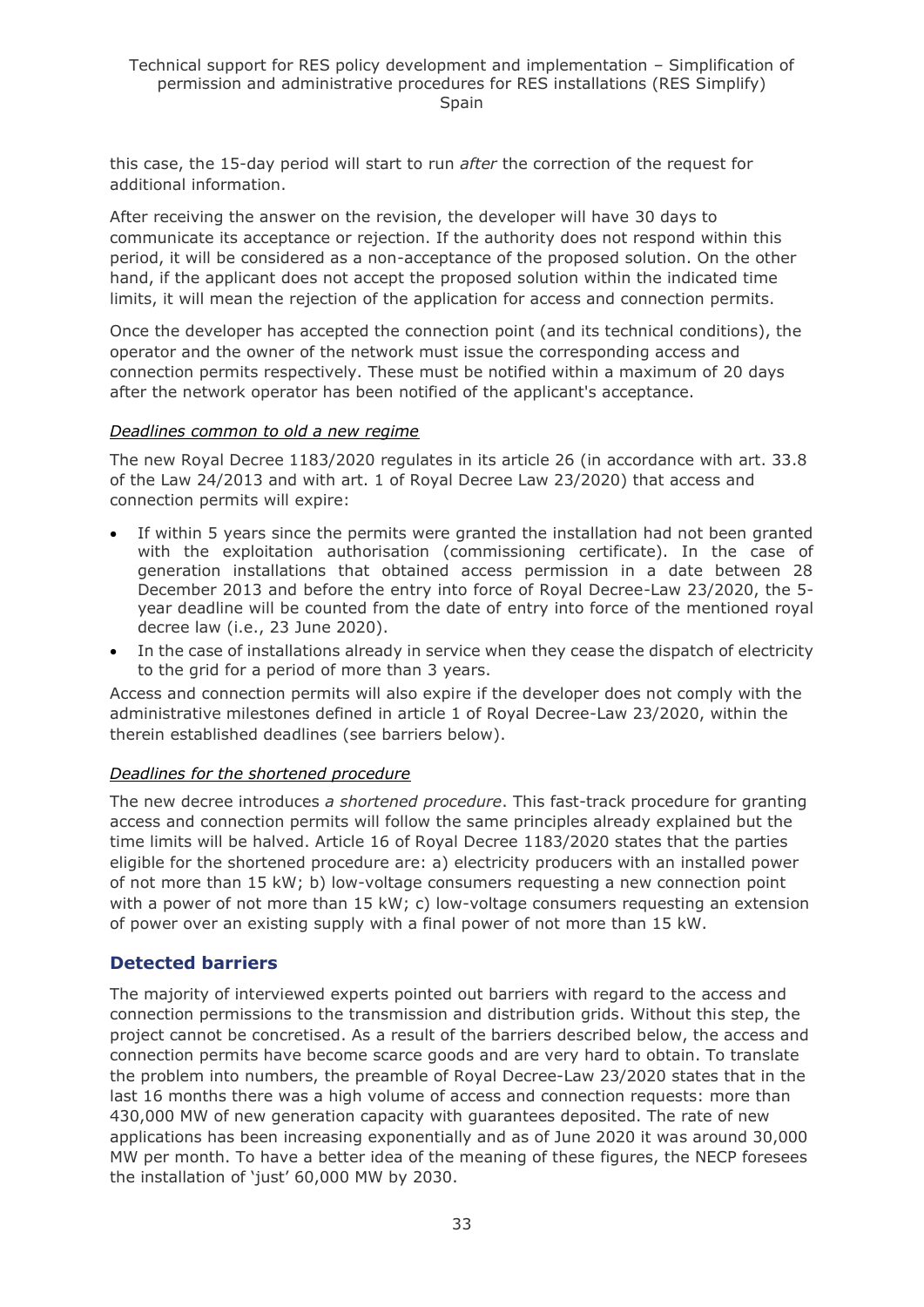**Speculation with access and connection permits.** In the last years, the high volume of access and connection permit requests have created a bottleneck which creates delays, confusion and hinders the fulfilment of the NECP´s goals. One of the main reasons behind the high volume of requests is the speculative behaviour of some market actors that have been accruing permits without the real intention of developing a concrete renewable energy project. Although the new regulation sets expiry dates, under the previous regulation framework, permits did not have an expiration date, which facilitated the speculation. The direct consequence of this barrier is that project developers that really want to build and run a project, cannot get the necessary access and connection permits, which constitutes the very first project implementation step.

An interviewed expert from the wind power sector (2020) said that in the past, obtaining these permits was not complicated (compared to other countries) and such barrier did not exist. Besides, in their perspective, the price of the guarantee is still relatively accessible, which could be an additional explanation of why the speculation was possible.

The mentioned expert provided historic context to understand how did the barrier appeared. In 2013 the Spanish government introduced legislative changes that negatively affected the renewable energy development. Particularly, a moratorium was introduced. In addition, the polemical sun tax and other support schemes' reforms worn out the confidence of the developers. The sector was stagnant until 2016, when auctions for renewable energy technologies took place again. Then, in 2018 the current government (PSOE - Spanish Socialist Workers' Party) came into power and started to implement starker climate and renewable energy policies, including the ambitious NECP. The government announced that to meet the ambitious goals for 2030, auctions are going to be organised (an auction round took place in January 2021). The announcement generated huge expectations among market players who started to hoard access and connection permits for future projects, and the previously and relatively smooth process started to be under big pressures.

As stated above, according to the previous regulation, the access and connection permits did not have an expiration date. This resulted in many actors obtaining permits with the motivation of selling them later at a higher price. This speculation generated many problems and can still be considered a barrier for developers that cannot obtain the access and connection permits due to lack of capacity availability. In this regard, the preamble of Law 23/2020 states that in a large number of cases, once the access permit has been obtained, the holders of the permits do not apply for the connection permits, which in many cases is due to the non-existence of a real project (speculation) or a lack of maturity. The Law's preamble also states that of the approximately 110,000 MW with an access permit, more than 60% still do not have a connection permit (June 2020).

The barrier is fully acknowledged by the competent authority, the Ministry for the Ecologic Transition and the Demographic Challenge, as it can be read in different legislations that directly address the speculation problem. For instance, the preamble of Royal Decree 1183/2020 states that the purpose of the decree is to 'provide legal certainty and security to the energy regulation framework […] while at the same time helping to eliminate inefficiencies and speculative behaviour that jeopardise the achievement of energy policy objectives'.

In particular, these are the main actions that the Government is implementing to solve the speculation problem: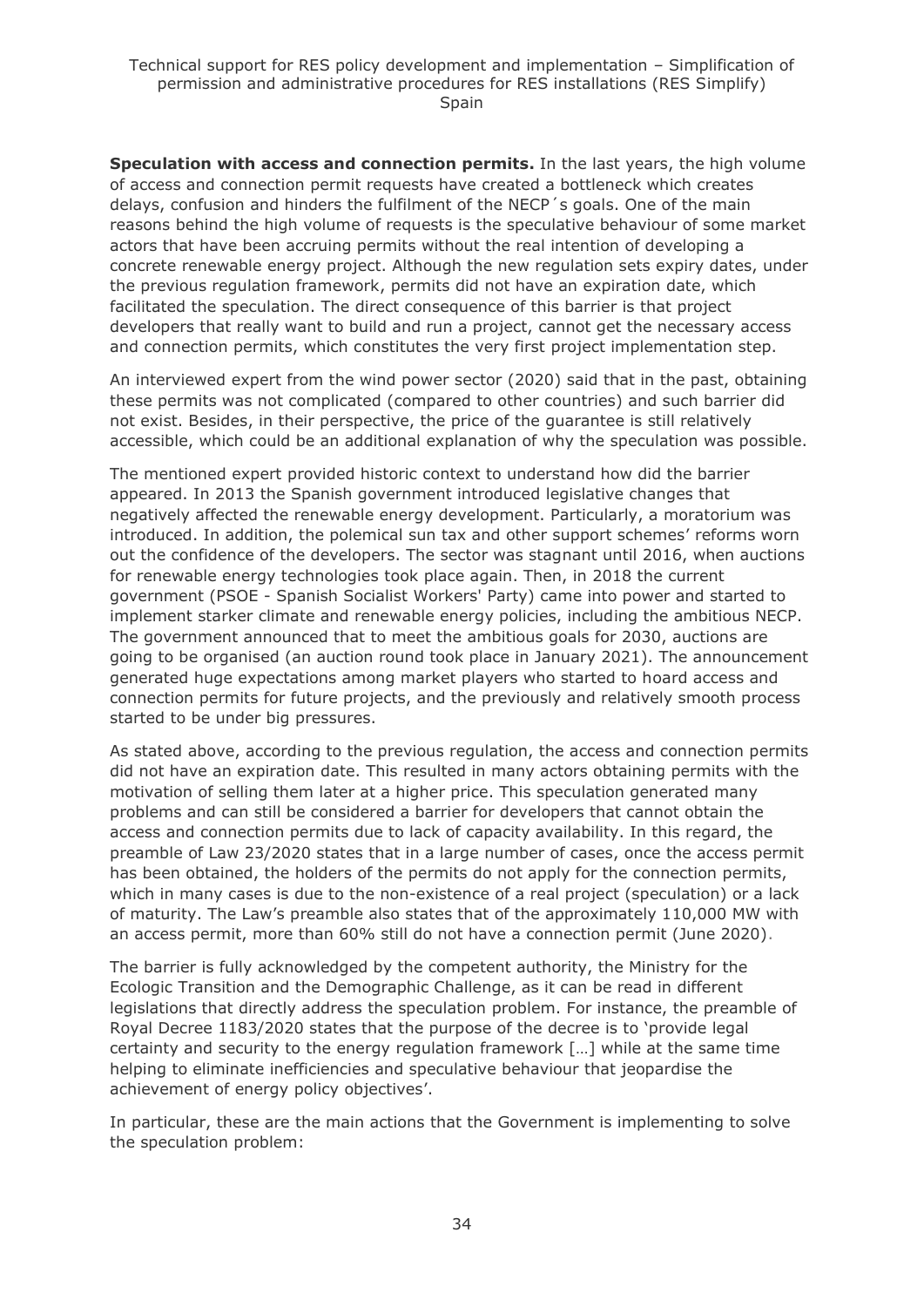- The Royal Decree Law 23/2020 introduced expiration deadlines for access and connection permits. There are four groups, depending on when the permits were obtained:
	- Permits granted before Law 24/2013: permits will expire 5 years after they were obtained (Eight Transitional Provision, Law 24/2013).
	- − Permits granted between the approval of Law 24/2013 and 31 December 2017: a maximum deadline of 5 years is envisaged, provided that developers fulfil the defined administrative milestones.
	- − Permit granted from 01 January 2018 to the sanction of Royal Decree Law 23/2020: 5 years, provided that developers fulfil the defined administrative milestones.
	- − Permits granted after Decree Law 23/2020: also, 5 years, provided that developers fulfil the defined administrative milestones.
- Article 1 of Royal Decree Law 23/2020 introduces administrative milestones to be fulfilled by the holders of permits, under penalty of automatic expiration and execution of the economic guarantees. They shall prove compliance to the corresponding grid operator. For instance, for permits obtained between 31 December 2017 and before the sanction of Decree Law 23/2020, the milestones are:
	- − Application submitted and accepted for prior administrative authorisation: 6 months.
	- − Obtaining the favourable environmental impact declaration: 22 months.
	- − Obtaining prior administrative authorisation: 25 months
	- − Obtaining administrative authorisation for construction: 28 months.
	- − Obtaining the definitive administrative authorisation for exploitation: 5 years.

The deadlines for meeting the milestones will be calculated from the date of entry into force of the Royal Decree Law 23/2020, i.e., 25 June 2020. Failure to meet the administrative milestones will result in the automatic expiry of the permits and the immediate execution of the financial guarantees submitted for the processing of the applications. However, if, for reasons not attributable to the developer, a favourable environmental impact declaration is not issued, these guarantees will not be executed (art. 1 RDL 23/2020). The idea is to make more capacity available.

- Once the applicant obtains the access permit, she has 6 months to request the connection permit. Otherwise, the access permit will expire and the economic guarantees will be executed (art. 1 Royal Decree Law 23/2020).
- For all cases that obtained or requested the permits before 25 June 2020, the Royal Decree Law 23/2020 recognises the possibility of renouncing the permits and recovering the previously deposited guarantees in exchange. This resignation shall be submitted within 3 months since 25 June 2020. As of December 2020, as published by REE, 10 GW have been released.
- A moratorium on new access applications was established through Royal Decree Law 23/2020 and Royal Decree 1183/2020. In practice, this means that no new applications for access permits are accepted by the grid operators. The moratorium runs until the publication on the online platforms of the available capacity and the approval of the detailed specification that are necessary to develop the methodology and conditions of access and connection (RD 1183/2020).
- The Circular 1/2021 of the CNMC introduces the methodology and conditions for the granting of permits for electricity generators and tries to provide greater clarity and efficiency in the processing of the permits. For instance, it regulates the obligation of TSO and DSOs to publish online the available capacity, which will provide greater transparency to the system. It also regulates the minimum information that the requests should have, such as a detailed preliminary plan of the installation with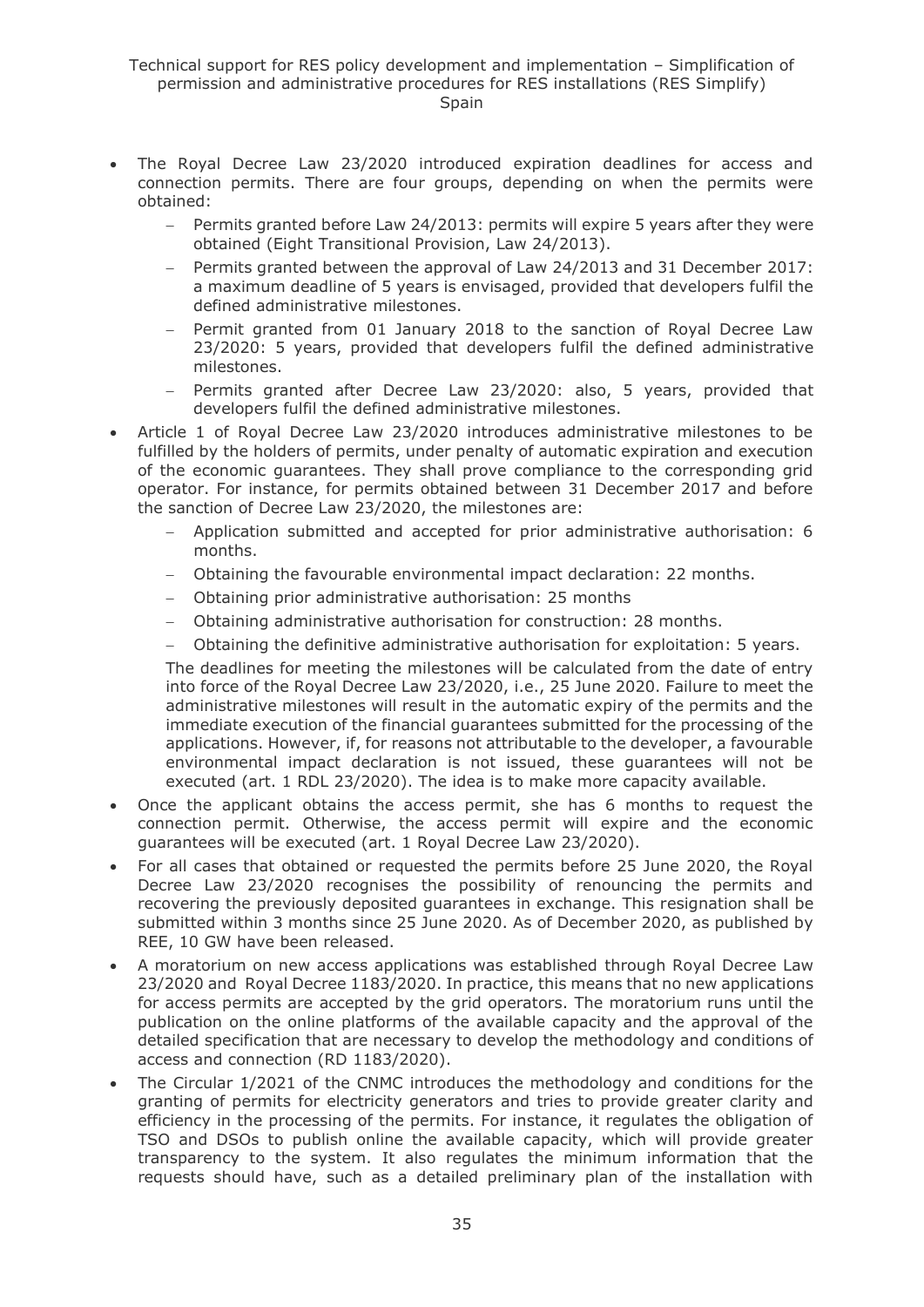technical information, which can also reduce speculation by requiring concrete details of the future project.

The interviewed wind expert (2020) considers that the abovementioned actions are positive measures that have begun to solve the problem little by little. As the new regulations have only recently been passed, it will be necessary to wait until their full implementation to analyse and assess if the speculation behaviours are reduced and the bottlenecks relieved.

The legal expert from Osborne Clarke Spain (Castro, 2020) explained that although the milestones contribute to solving the problem of speculation, other bottlenecks could appear. For instance, if many developers try to get the same milestone completed, then a bottleneck around it could emerge, since the number of officials processing the request did not increase.

#### **Conflict of interests and possible abuse of a dominant position (Single Node Partner – Interlocutor** *Único de Nudo***).**

*First,* according to the regime prior to the enactment of Royal Decree-Law 1183/2020, when more than one developer wants to connect to the same node of the network, the Single Node Partner, a private market player, is in charge of coordinating the access and connection requests of all the interested parties of that node. This Single Node Partner will be responsible for intermediating with the authority (REE or DSO) (Royal Decree 413/2014).

At the moment when the Government designed the Single Node Partner system, the electricity market was very different from todays. Some of these Single Node Partners are big companies such as Endesa, Iberdrola or Naturgy, which at the same time were the (almost only) large electricity generators. However, nowadays the market is more diversified and there are multiple companies that are also renewable energy generators. The problem is that those who are responsible for coordinating the processing of access and connection permits (the Single Node Partners) are also interested in obtaining permits for themselves or for companies in their business group.

This non-independent figure has brought lack of transparency in the administrative step of getting access and connection permit to the grid, which is a very important step because it is the first one (Barrero, 2020). It could also generate abuse of a dominant position.

Due to the claims of the renewable energy sector and the renewable energy associations (such as UNEF), the Ministry for Ecologic Transition and Demographic Challenge was already aware of the problem that this figure entails for the transparency of the system. Therefore, the Government echoed the discontent of the sector and on 29 December 2020 approved the Royal Decree 1183/2020 which eliminates the figure of the Single Node Partner (First Transitional Provision, RD 1183/2020). From now on, each developer will have a direct relationship with the network operator.

Although the introduced legislative changes should tend to mitigate or eliminate the barrier, for the procedures already initiated before the new decree came into force, the Single Node Partner will continue to exercise its function (RD 1183/2020).

The president of the CNMC expressed concern about the high number of conflicts that the CNMC has been receiving in relation to access and connection permit to the transmission network, in particular more than 180 per year, which could overflow its resources and its capacity to act or even paralyze the CNMC´s capacity (El Español, 2021).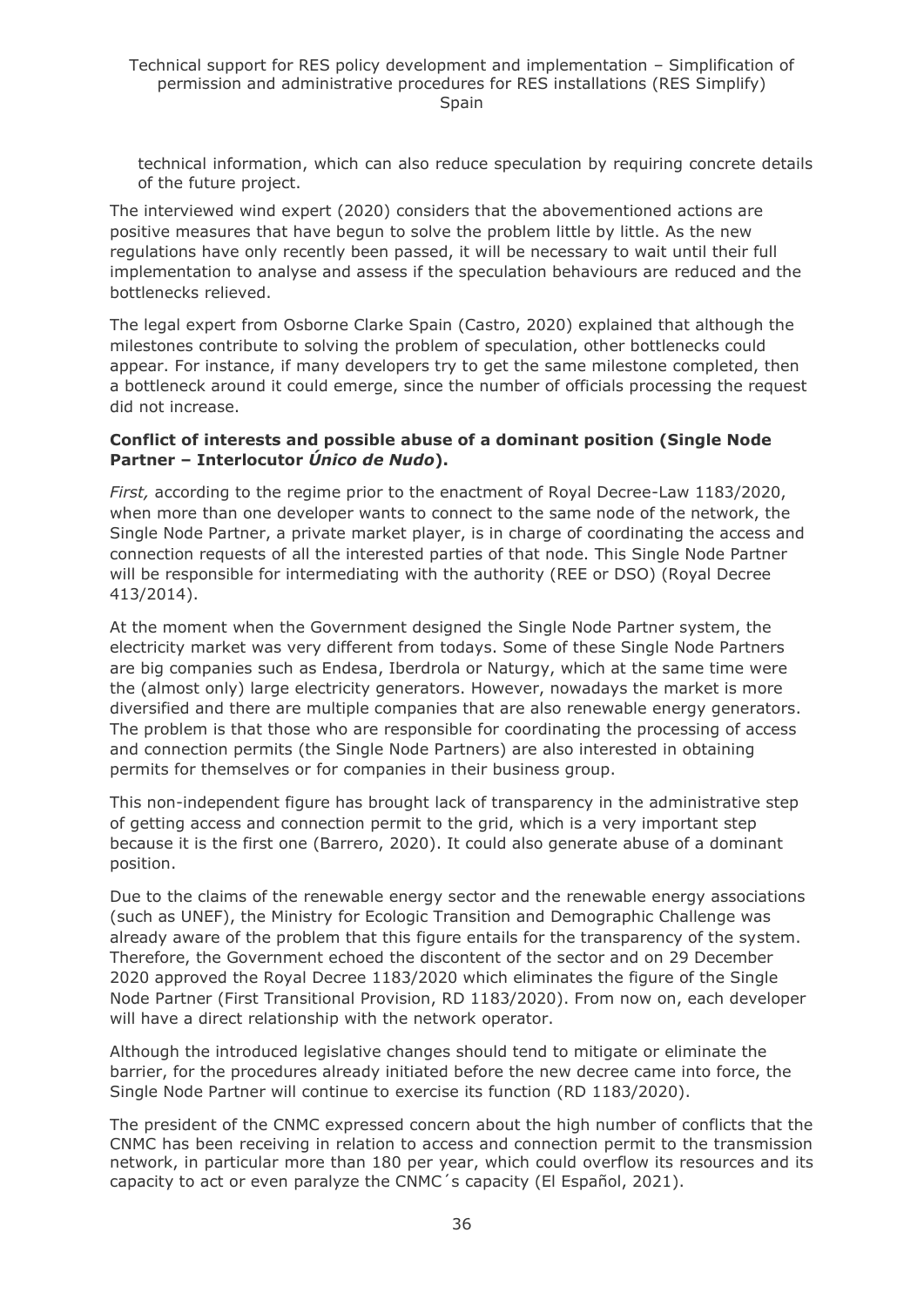**Lack of information on real available capacity at the network nodes.** *Second,* there is lack of information regarding the real available capacity at the nodes of transmissions and distribution lines, which creates troubles and inconvenience for developers when planning their projects. TSO and DSOs were obligated to publish this information as indicated in Law 24/2013 (art. 33.9), however, the law stated 'on terms to be established by regulation'. This regulation only came into force on 20 January 2021 (Circular 1/2021, CNMC). Until then, only REE published some capacity data, but not fully accurate or up to date. The interviewed legal expert Bassas Pérez (2020) explained the problems that this situation implies for developers. They first check REE data and assume or estimate that in a certain node there should be enough capacity for their project. However, it can happen that after submitting the application, the DSO rejects the access permission because there is no available capacity for that specific location anymore. This could be due to the fact that the available capacity was assigned to other requests in the meanwhile.

Royal Decree-Law 1183/2020 and the Circular 1/2021 CNMC introduced some awaited changes and the system should become more transparent. For instance:

- The DSOs and TSO must have web platforms dedicated to the management of access and connection requests, where applicants can consult the status of their requests.
- The DSOs and TSO must have available on their website an application form for access and connection permits. The Circular establishes a minimum content of the form.
- The aforementioned web platforms will allow the existing access capacity of each node to be known. In particular, network operators (REE and DSOs) will be obliged to provide detailed information on their websites on the capacities available at the nodes of their networks with voltages above 1 kV. This information must be updated monthly (art. 12 Circular 1/2021 CNMC; art. 33.9 Law 24/2013; art. 5.4 RD 1183/2020). The Circular details what information must be provided by network operators regarding the substations they operate: a) identification name; b) georeferencing; c) voltage level; d) available access capacity, disaggregated by connection position; e) occupied access capacity, disaggregated by connection position; f) access capacity corresponding to requests for access and connection permits accepted and not yet resolved, disaggregated by technology and connection position. Failure to comply with this reporting obligation may be sanctioned.

### **Identified good practice**

<span id="page-36-0"></span>No good practice related to this process was identified.

## **2.1.5. Corporate legal fiscal**

### **Process flow**

All new RE projects shall be compulsorily registered under the Administrative Register of Electricity Production Facilities (art. 37 Royal Decree 413/2014). The registration is a necessary condition for operating in the electricity market (Royal Decree 1955/2000). The competent authority is the Directorate General for Energy Policy and Mines (Ministry for Ecologic Transition and Demographic Challenge).

There are two steps: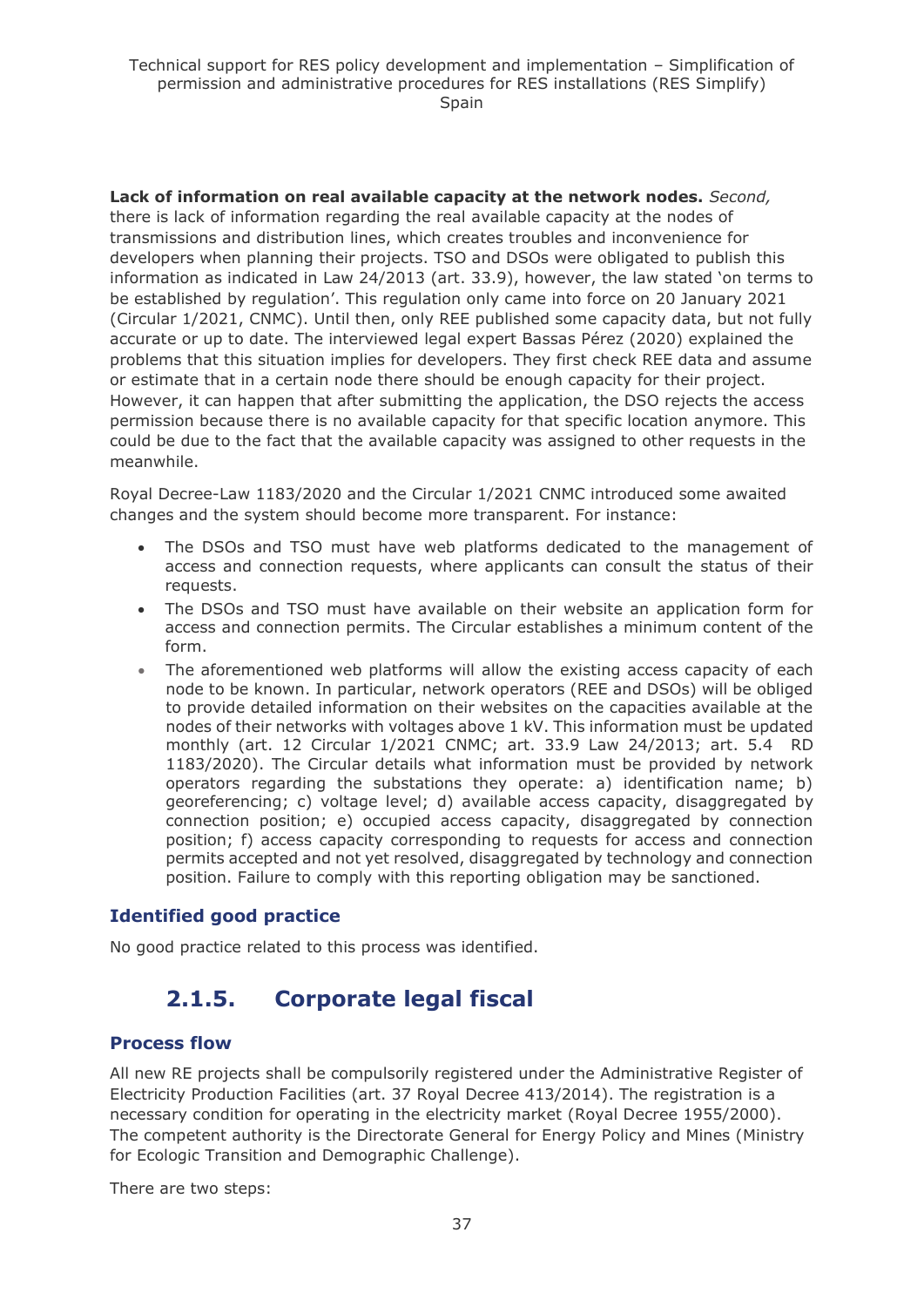- Pre-registration phase: after obtaining all the administrative licenses, the project developer shall apply for the registration of its facility in the register. If the project is equal to or lower than 50 MW, it will submit the request to the substantive body of the Autonomous Community (see previous section). Otherwise, when the National government intervenes, the request is submitted to the Directorate General for Energy Policy and Mines. The pre-registration allows the installation to operate to run tests.
- Definitive registration phase: after obtaining the commissioning certificate (exploitation license) the project developer shall request the definitive registration to the same authorities as indicated above.

For installations equal to or lower than 1 MW of installed capacity, there is only one registration phase with the same procedure and deadlines as the ones for the preregistration phase (art. 169 Royal Decree 1955/2000).

### **Deadlines**

For both pre- and definitive registration phases, the authority has a maximum period of one month to resolve the request since it was presented.

### **Detected barriers**

No barriers related to this process step were identified.

### **Identified good practice**

No good practice related to this process step was identified.

## <span id="page-37-0"></span>**3. Use of IT systems**

The majority of the described process steps can be done digitally, such as the access and connection permit, EIA process, AESA authorisations, among others. However, in the municipal level, it was reported that some municipalities are not fully digitalised and can present issues, such as some official portals have outdated information or that there are some electronic sites that are not prepared for one entity to represent another or an individual in procedures (Alianza por el autoconsumo, 2020).

In the Autonomous Communities there are digital portals<sup>11</sup> to submit applications and check the status of the PAA, AAC, EIA, etc. For example, citizens and project developers of Castilla-La Mancha can check the digital application NEVIA<sup>12</sup> to access information of projects being assessed by an EIA.

Besides, in Castilla y León, the information of projects subject to EIA is uploaded to the official website of the Autonomous Community and can be freely accessible by all interested parties.

No best practices related to use of IT systems were identified by the research and conducted interviews.

However, in terms of barriers, various interviewees pointed out the need for more digitalisation, especially considering the effects and constraints imposed by the

<sup>&</sup>lt;sup>11</sup> For example, in Castilla-La Mancha:

<https://registrounicociudadanos.jccm.es/registrounicociudadanos/acceso.do?id=J9M> 12

[https://www.castillalamancha.es/gobierno/desarrollosostenible/estructura/vicmedamb/actuaciones/procedimien](https://www.castillalamancha.es/gobierno/desarrollosostenible/estructura/vicmedamb/actuaciones/procedimientos-administrativos-en-evaluaci%C3%B3n-ambiental) [tos-administrativos-en-evaluaci%C3%B3n-ambiental](https://www.castillalamancha.es/gobierno/desarrollosostenible/estructura/vicmedamb/actuaciones/procedimientos-administrativos-en-evaluaci%C3%B3n-ambiental)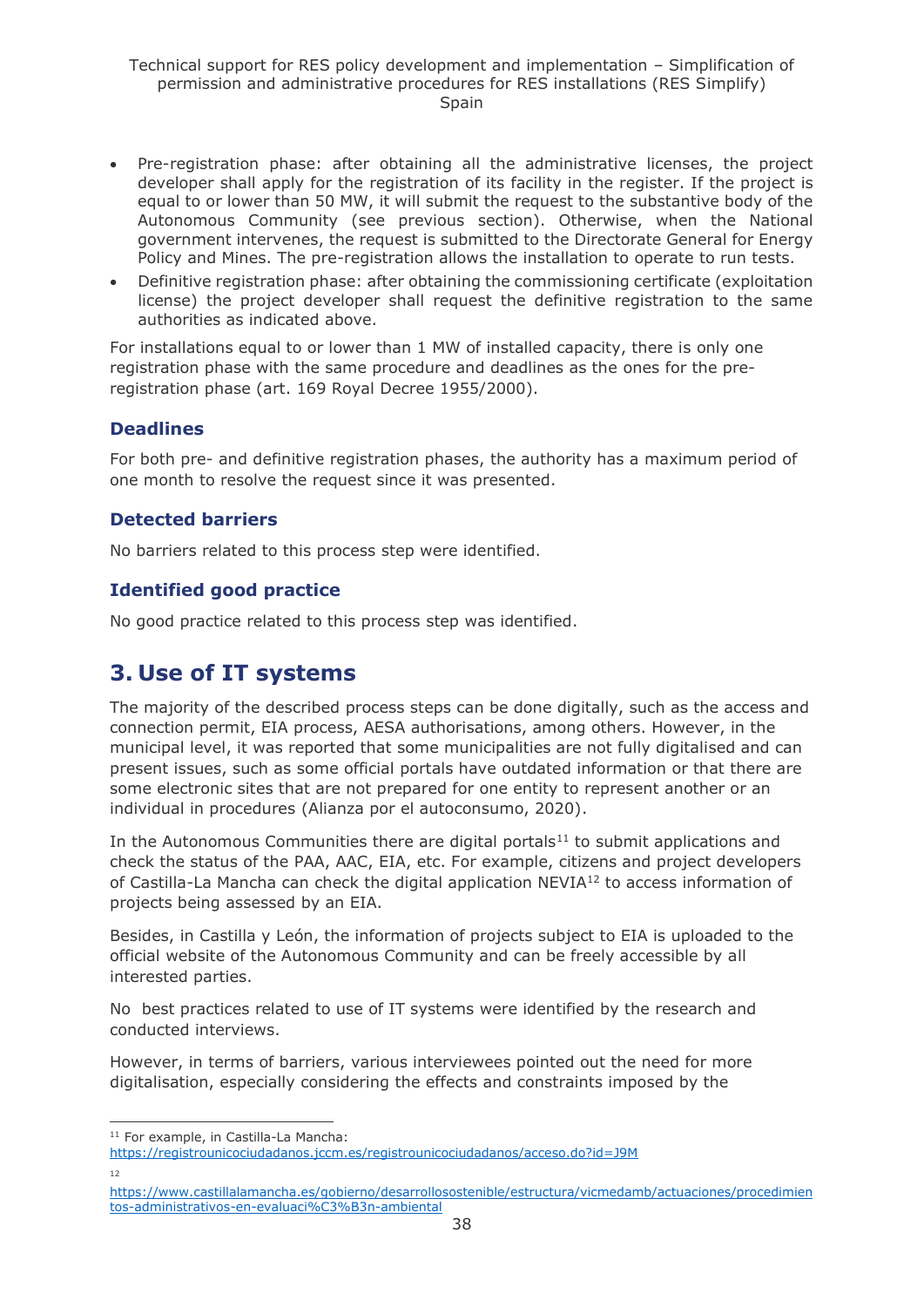pandemic. Specifically, it was reported that not all the Autonomous Communities have online platforms to monitor the status of the permitting procedure. Besides, the online portals in place present certain issues in relation to the number or size of the files that can be uploaded (Stakeholder 1, 2021).

## <span id="page-38-0"></span>**4. Complaint procedure**

The Spanish law on Common Administrative Procedure of Public Administrations (Law 39/2015) regulates the administrative appeals that can be lodged in any procedure, including renewable energy projects. First, as a general principle, administrative acts can be challenged and reviewed in administrative proceedings. The interested parties may lodge administrative appeals against decisions and procedural acts, if the latter directly or indirectly decide on the merits of the case, determine the impossibility of continuing the procedure, cause defencelessness or irreparable damage to legitimate rights and interests.

Second, the main administrative appeals regulated in the Law 39/2015 are:

- Appeal (*recurso de alzada*):
	- − Allows the contested decision to be referred to the hierarchical superior, who reviews and solves the appeal.
	- − The interested party has one month to lodge the appeal and the hierarchical body has 3 months to resolve it. If no resolution is adopted in that period, the appeal is considered to be dismissed.
- Appeal for reconsideration (*recurso de reposición*):
	- When the administrative body that issued the administrative act does not have a hierarchical superior, the project developer can challenge it by means of an appeal for reconsideration. This appeal can also be lodged against the resolutions of the appeal (*recurso de alzada*).
	- The interested party has one month to submit this appeal and the authority has one month to resolve it. Against this resolution, a new appeal for reconsideration is not allowed. The administrative silence is also understood as dismissal.
- Extraordinary appeal for review (*recurso extraordinario de revisión*):
	- − Can be filed against final administrative acts that were not challenged in due time. It must be based on one of the reasons provided by Law 39/2015, such as when the act was issued based on a factual error, or when the act had been decided considering false testimonies or documents. In the case of a factual error, the deadline to lodge the appeal is four years from the notification of the resolution of the act. In all other reasons, the deadline is 3 months from the moment when the interested party becomes aware of, for example, the false documents. The term to resolve it is 3 months and the administrative silence has derogatory effects.

When the administration has a criterion adopted it is difficult to change that criterion with an administrative proceeding (Castro, 2020). However, the rules and processes are clear and transparent.

Once the administrative proceedings have been exhausted, a judicial claim can be filed. In the Spanish judicial system, there is a specialised jurisdiction: the contentiousadministrative jurisdiction, which deals with administrative matters. The legal expert considers that the rules and judicial procedures are also transparent, however, delays are larger in the judicial proceedings (Castro, 2020). These delays can be significant, especially if environmental issues are involved. The judicial proceedings can last more than a year and in the Supreme Court it can take several years. Nevertheless, it has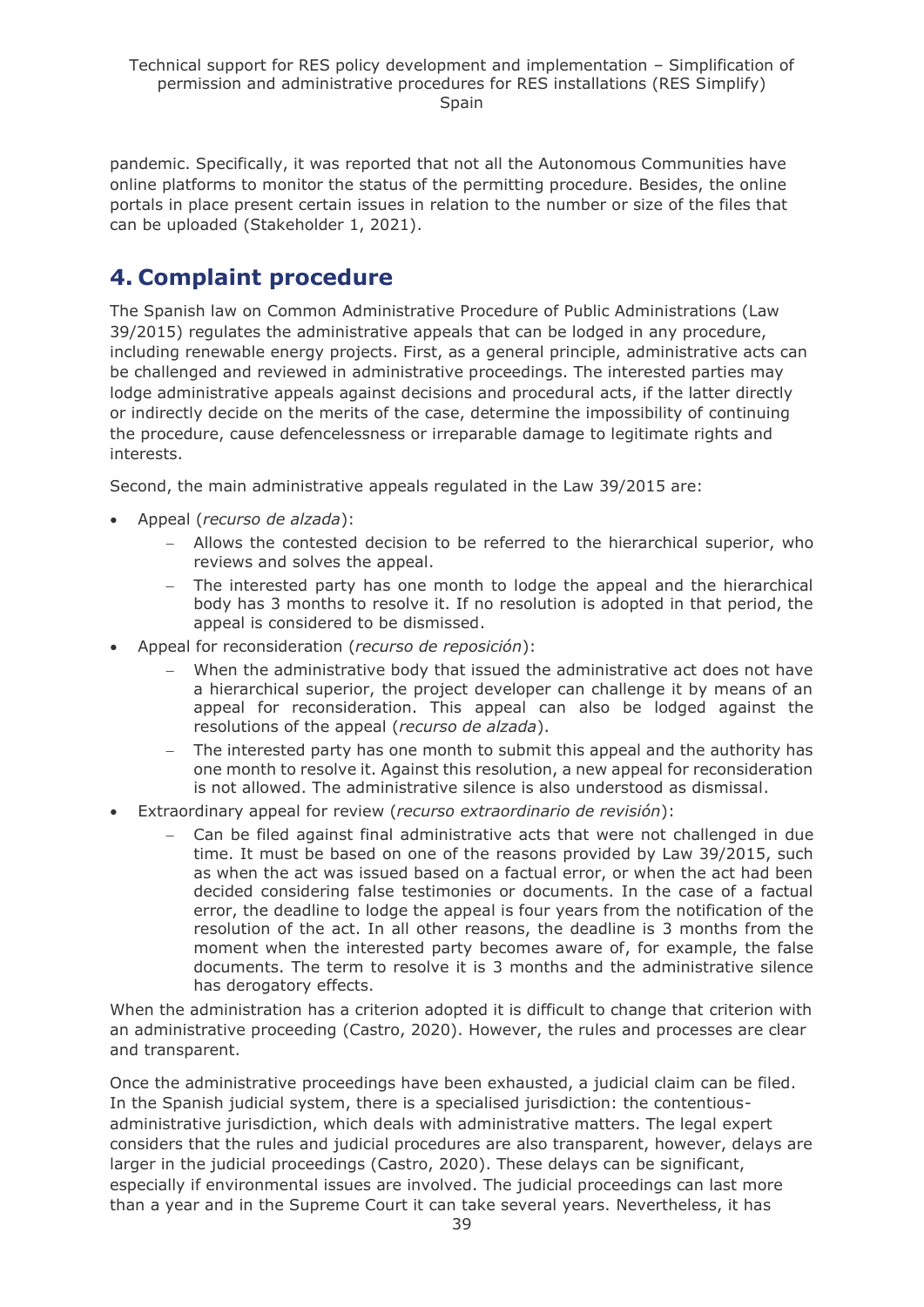been reported that it is unusual for project to be legally challenged once the permits have been issued.

## <span id="page-39-0"></span>**5. Specific features to ease administrative procedure**

Table 2 below provides information on the existing specific features to ease administrative procedures in Spain.

*Table 2: Specific features to ease administrative procedures*

| <b>Specific feature</b>                       | <b>Existing</b> | <b>Short description</b>                                                                                                                                                                                                                                                                                                                                                                                                                                                                                                                                                                                                                                                                                                                                                                                                                                                                                                              |
|-----------------------------------------------|-----------------|---------------------------------------------------------------------------------------------------------------------------------------------------------------------------------------------------------------------------------------------------------------------------------------------------------------------------------------------------------------------------------------------------------------------------------------------------------------------------------------------------------------------------------------------------------------------------------------------------------------------------------------------------------------------------------------------------------------------------------------------------------------------------------------------------------------------------------------------------------------------------------------------------------------------------------------|
| Simultaneous procedures                       | yes             | The requests for EID, PAA, AAC, and DPU can be<br>submitted jointly. The authority shall resolve first<br>the EID (through the respective EIA), and<br>afterwards it will solve the other authorisations.<br>Each of the abovementioned authorisations require<br>public consultation and public information phases.<br>These can be conducted simultaneously.                                                                                                                                                                                                                                                                                                                                                                                                                                                                                                                                                                        |
| National contact points and<br>one-stop-shops | no              |                                                                                                                                                                                                                                                                                                                                                                                                                                                                                                                                                                                                                                                                                                                                                                                                                                                                                                                                       |
| Application of $2+1$ and $1+1$<br>rules       | no              |                                                                                                                                                                                                                                                                                                                                                                                                                                                                                                                                                                                                                                                                                                                                                                                                                                                                                                                                       |
| Simple notification<br>procedure              | no              | No simple notification procedure on a national level.<br>However, with regard to building permit, units with<br>power up to 10 kW are only subject to a<br>responsible declaration or prior notification in<br>Andalucía (Decree-Law 2/2020 Andalucía). This<br>declaration will be submitted to the specific<br>Municipality in Andalucía (see section 2.1.3.).                                                                                                                                                                                                                                                                                                                                                                                                                                                                                                                                                                      |
| Pre-planning                                  | yes             | The National government elaborated two maps for<br>wind and solar power, which show the territory<br>classified into 5 environmental sensitivity classes<br>for each type of project analysed (maximum, very<br>high, high, moderate and low). Castilla-La Mancha<br>offers also cartographic information on protected<br>natural spaces and sensitive areas.                                                                                                                                                                                                                                                                                                                                                                                                                                                                                                                                                                         |
|                                               |                 | However, these tools are only informative and do<br>not replace the necessary administrative steps<br>described, such as the EIA.                                                                                                                                                                                                                                                                                                                                                                                                                                                                                                                                                                                                                                                                                                                                                                                                     |
| Pre-application consultation                  | yes             | In the EIA process step, the project developer must<br>elaborate first an Environmental Impact Study,<br>which identifies and analyses the likely significant<br>environmental effects arising or likely to arise from<br>the project. It also determines the measures<br>necessary to prevent and compensate for adverse<br>effects on the environment (art. 5, Law 21/2013).<br>Before presenting the Environmental Impact Study,<br>project developers have the option to conduct a<br>prior consultation to determine the scope of the<br>Environmental Impact Study document they need<br>to present when applying for the Environmental<br>Impact Declaration (art. 34 Law 21/2013). The<br>environmental body will consult the project with the<br>affected parties (administrations and interested<br>parties) and afterwards it will elaborate the<br>document that defines the scope of the<br>Environmental Impacts Study. |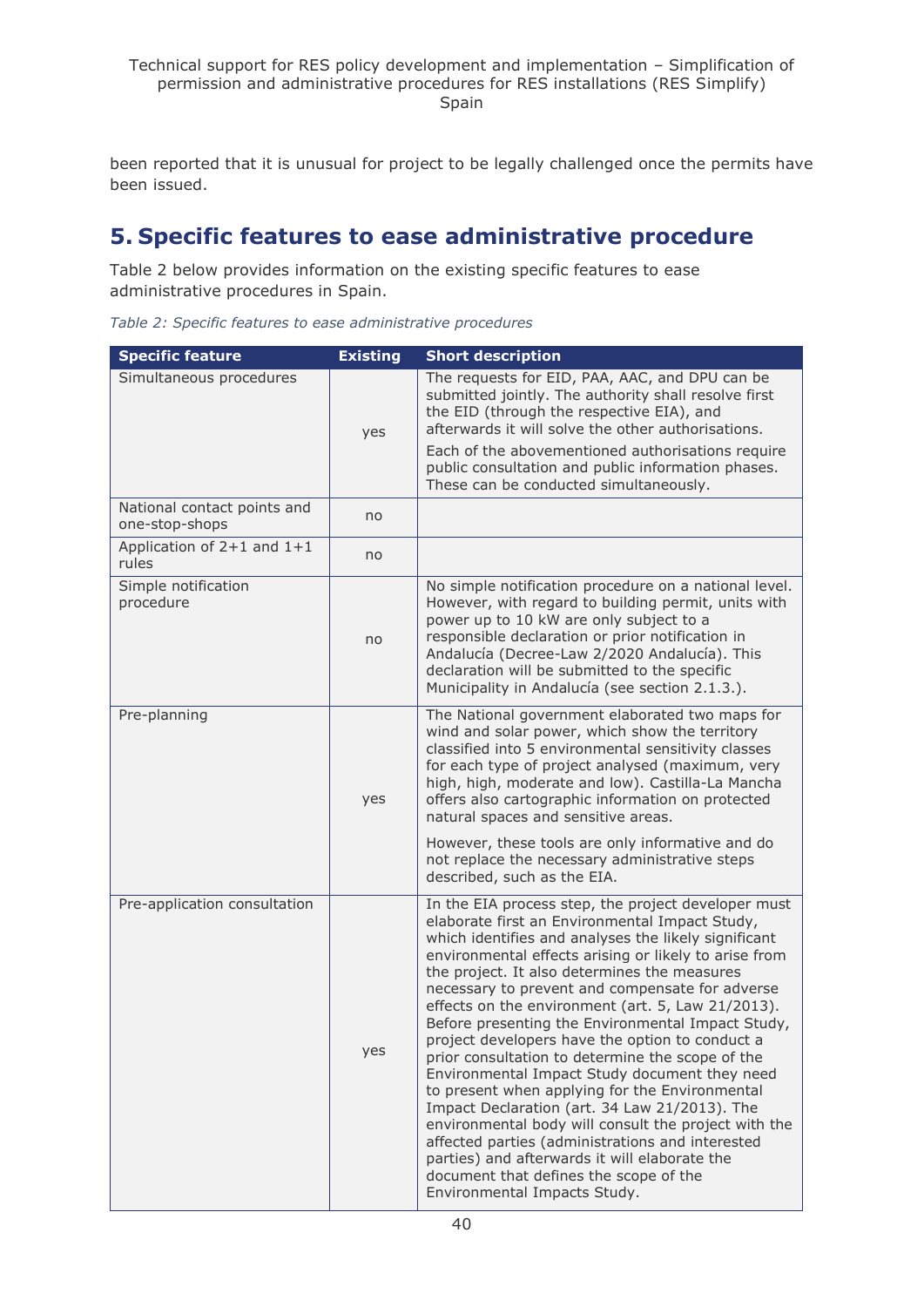|                                                       |     | The maximum deadline to elaborate the document<br>is two months since the project developer<br>submitted the request. The document will be valid<br>for two years.                                                                           |
|-------------------------------------------------------|-----|----------------------------------------------------------------------------------------------------------------------------------------------------------------------------------------------------------------------------------------------|
| Project acceptance<br>measures                        |     | Although not mandatory, some project developers<br>decide to hold civic participation workshops<br>(Schmid & Barrios, 2020).                                                                                                                 |
|                                                       | yes | In some cases, it is mandatory to contract local<br>workers for the operational and maintenance of<br>wind farms (Schmid & Barrios, 2020).                                                                                                   |
|                                                       |     | Besides, many municipalities charge projects with<br>local taxes (e.g., Economic Activities or Real Estate<br>taxes) which can become one of the main revenues<br>of many local entities affected by wind farms<br>(Schmid & Barrios, 2020). |
| Measures to streamline<br>litigation by third parties | yes | As described above, the legislation establishes the<br>deadlines to submit observations and to lodge<br>appeals.                                                                                                                             |
| Other                                                 | no  |                                                                                                                                                                                                                                              |

## <span id="page-40-0"></span>**6. Indicators to measure the performance of the overall process**

Table 3 below provides information on the indicators to measure the performance of the overall administrative and grid connection process in Spain.

| Table 3: Performance indicators to assess administrative and grid connection processes |  |  |  |
|----------------------------------------------------------------------------------------|--|--|--|
|----------------------------------------------------------------------------------------|--|--|--|

| <b>Performance indicator</b>                      | <b>Description</b>                                                                                                                                                                          |
|---------------------------------------------------|---------------------------------------------------------------------------------------------------------------------------------------------------------------------------------------------|
| Average response time by                          | For grid access and connection procedures:                                                                                                                                                  |
| the competent authorities<br>and TSO/DSO for grid | TSO: Between 2 and 3 months<br>$\bullet$                                                                                                                                                    |
| connection procedures                             | DSO: 3 months or more<br>$\bullet$                                                                                                                                                          |
|                                                   | For other process steps information is not available.                                                                                                                                       |
| Process duration                                  | Based on the interviews the whole process can last:                                                                                                                                         |
|                                                   | Ground-mounted PV: between 1 and 2 years<br>$\circ$                                                                                                                                         |
|                                                   | Onshore wind: between 2,5 and 3 years<br>$\circ$                                                                                                                                            |
|                                                   | Rooftop PV: depends on each Municipality, but in some<br>$\circ$<br>cases as in Catalonia, in 1 month the process can be<br>done.                                                           |
|                                                   | Based on the document elaborated by Rucián Castellanos (2019),<br>'Overview of permitting processes in Spain', the whole process<br>can last:                                               |
|                                                   | National level: between $35-62$ months $+2-3$ months to<br>$\circ$<br>get grid permits                                                                                                      |
|                                                   | Autonomous Community level: between 17-48 months +<br>$\circ$<br>2-3 months to get grid permits.                                                                                            |
|                                                   | Also based on the mentioned document, considering the steps:                                                                                                                                |
|                                                   | Grid access: 2-3 months<br>$\bullet$                                                                                                                                                        |
|                                                   | From the grid permits until the developer submits the request<br>$\bullet$<br>for DIA, PAA, AAC and DPU: 12 months at national level;<br>between 2-12 months at Autonomous Community level. |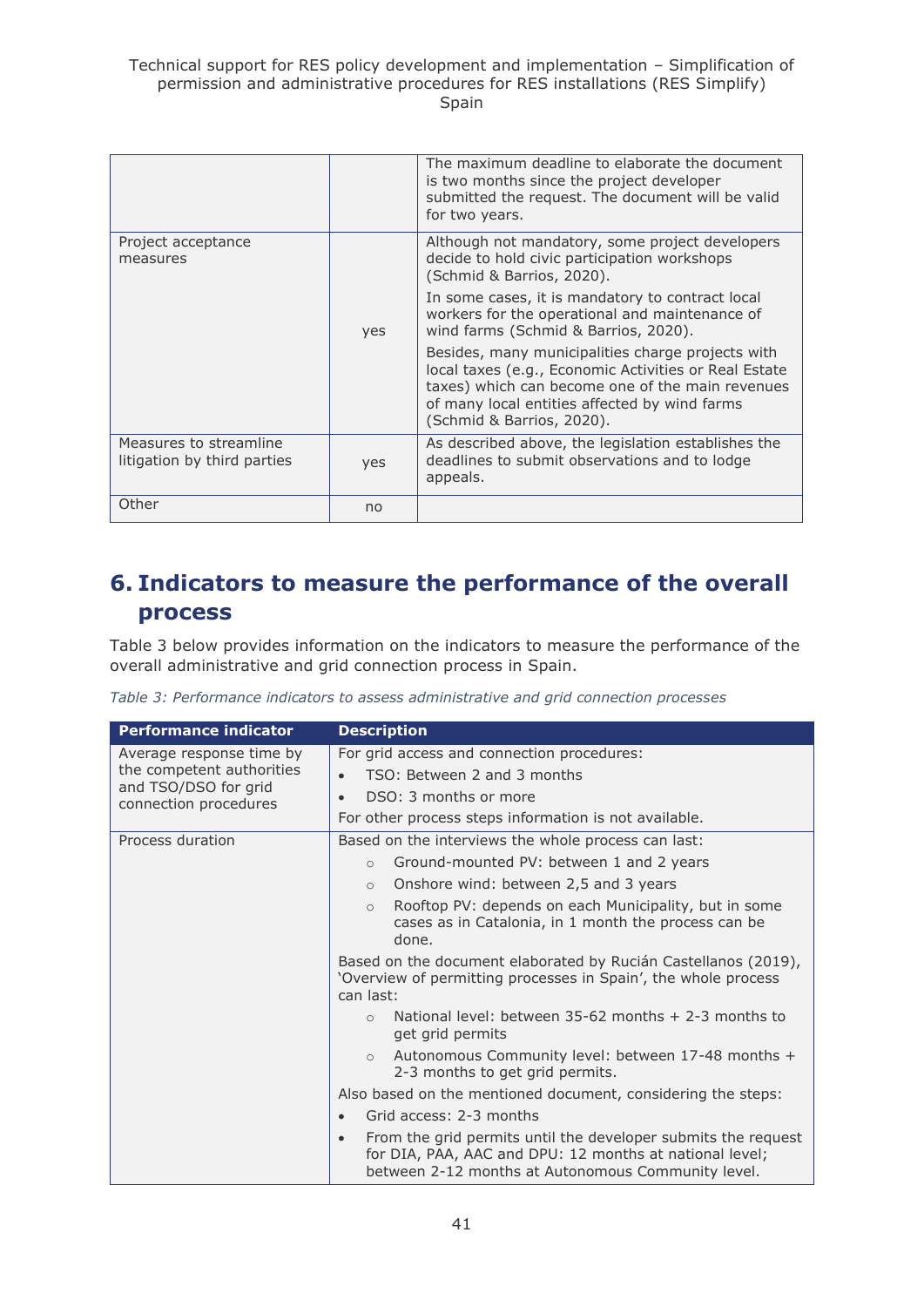|                         | After the request is submitted, the first step is the EID. From<br>$\bullet$<br>the moment the request was submitted until the EID is<br>issued: 8-20 months at national level; 5-15 months at<br>Autonomous Community level. |
|-------------------------|-------------------------------------------------------------------------------------------------------------------------------------------------------------------------------------------------------------------------------|
|                         | From the moment the EID is issued until the PAA, AAC and<br>$\bullet$<br>DPU are resolved: 7-15 months at national level; 2-6 months<br>at Autonomous Community level.                                                        |
|                         | From the resolution of the administrative authorisations until<br>$\bullet$<br>the local permits are obtained: 1-3 months (always<br>Autonomous Communities level + municipalities).                                          |
|                         | From the local permits until the exploitation license<br>$\bullet$<br>(commissioning certificate): 7-12 months.                                                                                                               |
|                         | It is unusual for projects to be legally challenged once the<br>permits have been issued. In those rare cases, the court process<br>can take from 1 to 3 years depending on whether the court<br>decision is appealed.        |
|                         | Based on feedback received, the duration can be (Stakeholder 1):                                                                                                                                                              |
|                         | PV ground mounted:<br>6-8 months for preliminary site analysis and to obtain<br>$\circ$<br>grid access and connection permits.<br>22 months to obtain the EID<br>$\circ$                                                      |
|                         | 6-12 months to obtain the rest of the administrative<br>$\circ$<br>authorizations and permits<br>Wind onshore:<br>$\bullet$                                                                                                   |
|                         | 8-12 months for preliminary site analysis and to<br>$\circ$<br>obtain grid access and connection permits<br>22 months to obtain the EID<br>$\circ$<br>9-15 months to obtain the rest of the administrative                    |
|                         | $\circ$<br>authorizations and permits                                                                                                                                                                                         |
| Project approval rates  | Based on the interviews, the approval rate of projects is high,<br>around 50% or more.                                                                                                                                        |
|                         | Where most projects fail is: EIA and grid permits.                                                                                                                                                                            |
|                         | Regarding grid permits, the Law 23/2020 states that:                                                                                                                                                                          |
|                         | In the third quarter of 2019, 39,000 MW of PV and wind<br>plants were granted access permits and 21,000 MW were<br>denied due to lack of capacity.                                                                            |
|                         | In the fourth quarter of 2019, 15,500 MW of PV and wind<br>plants were granted access permits and 39,500 MW were<br>denied for lack of capacity.                                                                              |
|                         | The rejection rate reflects the collapse of this process step.                                                                                                                                                                |
| Costs of administrative | For all technologies:                                                                                                                                                                                                         |
| processes               | The grid permits: 40 EUR/kW (it is a guarantee though).<br>$\bullet$                                                                                                                                                          |
|                         | At the national level (Stakeholder 1):                                                                                                                                                                                        |
|                         | For PAA and AAC the administrative fee is EUR 15.73 for a<br>$\bullet$<br>budget up to EUR 12,020.24. For each additional EUR<br>6,010.12 or fraction thereof of budget, a fee of EUR 3.54 will<br>be added.                  |
|                         | As an example, data was collected for Castilla-La Mancha:                                                                                                                                                                     |
|                         | For EIA: the project developer shall pay an administrative fee<br>$\bullet$<br>of EUR 417.82.                                                                                                                                 |
|                         | For PAA: the amount is based on the budget of the project.<br>$\bullet$<br>Up to EUR 10,000 the fee is EUR 65.50. For each additional                                                                                         |
|                         | EUR 5,000 or fraction thereof of the budget, EUR 11.10 will<br>be added, with a maximum limit of EUR 4,000 to be paid (Ley<br>7/2008 Castilla-La Mancha).                                                                     |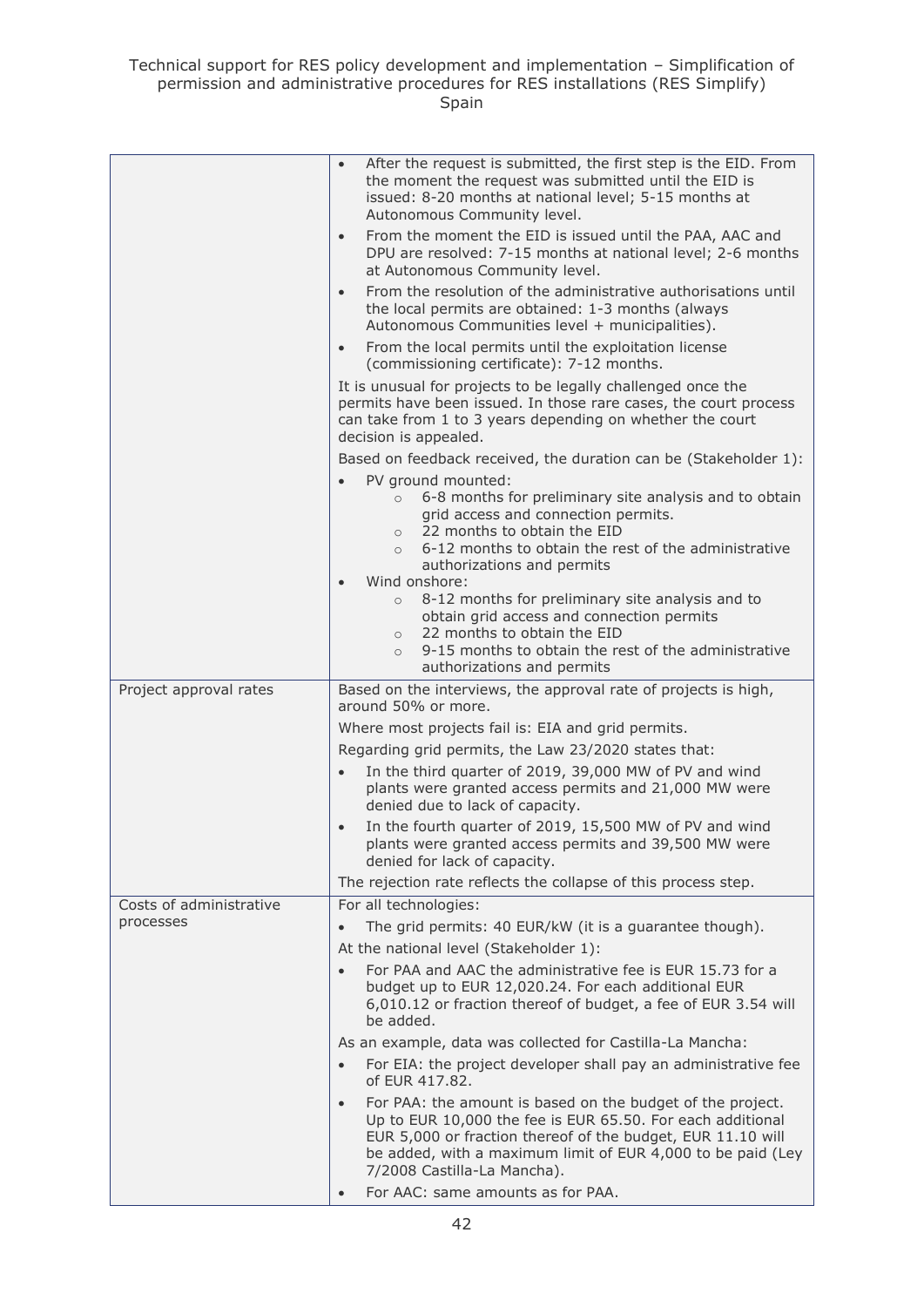|                                                 | For DPU: the amount is based on the budget of the project.<br>$\bullet$<br>Up to EUR 10,000 the fee is EUR 98.27. For each additional<br>EUR 5,000 or fraction thereof of the budget, EUR 16.66 will<br>be added, with a maximum limit of EUR 7,000 to be paid (Ley<br>7/2008 Castilla-La Mancha).                                                                                                                                                                |  |  |
|-------------------------------------------------|-------------------------------------------------------------------------------------------------------------------------------------------------------------------------------------------------------------------------------------------------------------------------------------------------------------------------------------------------------------------------------------------------------------------------------------------------------------------|--|--|
| Share of permits that are<br>legally challenged | Regarding the access and connection permits to the transmission<br>lines, the president of the CNMC said that the institutions has<br>been receiving 180 complaints per year (as of February 2021).<br>Some of these conflicts are related to the Single Node Partner<br>(see barriers).                                                                                                                                                                          |  |  |
| Share of legal challenges<br>that are overruled | N.A.                                                                                                                                                                                                                                                                                                                                                                                                                                                              |  |  |
| Stakeholder interests                           | During the processing of administrative authorisations, the<br>project is subject to public information and consultation (it is<br>published in official sources, such as the Official Gazette).<br>Stakeholders can, therefore, be informed and participate. For a<br>closer look, please refer to the interview conducted with the<br>environmental NGO Ecologistas en Acción, described above.<br>The responsible for stakeholder engagement is the authority. |  |  |
|                                                 | However, project developers can propose public participation<br>actions, such as a public hearing, but this is not mandatory. It is<br>rather a good practice.                                                                                                                                                                                                                                                                                                    |  |  |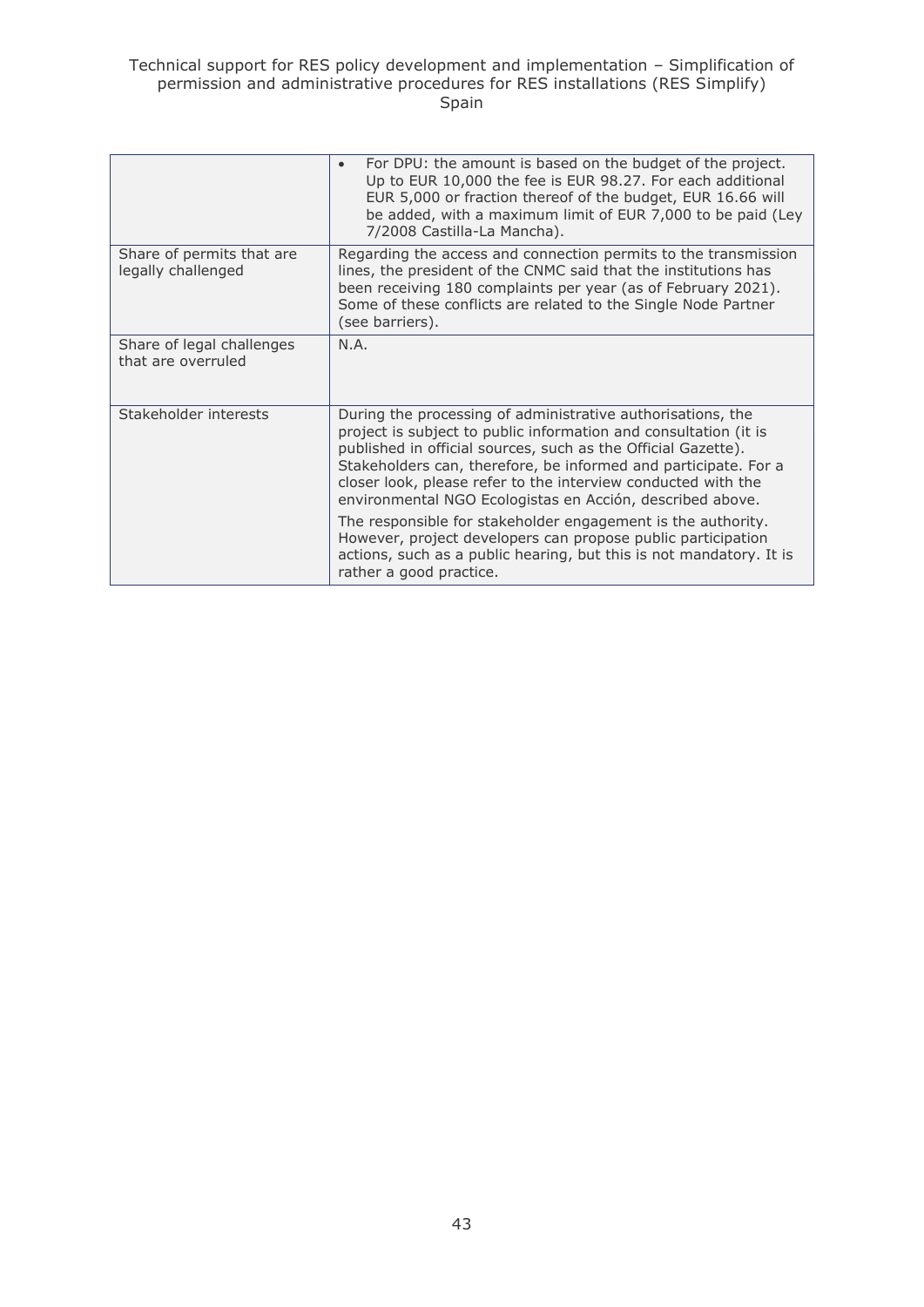## <span id="page-43-0"></span>**References**

- AESA, 2021. Mapa de servidumbres aeronáuticas. Available at: https://www.seguridadaerea.gob.es/es/ambitos/servidumbres-aeronauticas/mapade-ssaa [Accessed 18 February 2021].
- Alianza por el autoconsumo, 2020. Ayuntamientos con malas prácticas en la tramitación de instalaciones de autoconsumo fotovoltaico.
- Asociación de Organismos de Control de Andalucía, 2021. Asociación de Organismos de Control de Andalucía. Aavailable at: https://asocan.org/ [Accessed 18 February 2021].
- Barrero F., A., 2020. El interlocutor único de nudo, la clave de la conexión de los 50.000 megavatios fotovoltaicos que vienen. Energías Renovables. Available at: https://www.energias-renovables.com/fotovoltaica/el-interlocutor-unico-de-nudo-laclave-20201022 [Accessed 18 February 2021].
- Circular 1/2021 of the National Commission for Markets and Competition, 2021: Circular 1/2021 de la Comisión Nacional de los Mercados y la Competencia, Boletín Oficial del Estado (2021).
- Consejería de Agricultura Castillla-La Mancha, 2021. INES (Información de Espacios Sensibles de Castilla-La Mancha). Available at: http://agricultura.jccm.es/inesint/ [Accessed 18 February 2021].
- Decree Law 1/2010, of 18 May approving the Consolidated Text of the Law on Spatial Planning and Urban Development (2010): Decreto Legislativo 1/2010, de 18 de mayo, por el que se aprueba el Texto Refundido de la Ley de Ordenación del Territorio y de la Actividad Urbanística, (2010).
- Decree Law 1/2015 of 12 November, approving the revised text of the Law on Environmental Prevention of Castilla y León (2015): Decreto Legislativo 1/2015, de 12 de Noviembre, por el que se aprueba el texto refundido de la Ley de Prevención Ambiental de Castilla y León, Boletín Oficial de Castilla y León (2015).
- Decree Law 2/2020 of 9 March, for the improvement and simplification of the regulation for the promotion of productive activity in Andalusia (2020): Decreto-ley 2/2020, de 9 de marzo, de mejora y simplificación de la regulación para el fomento de la actividad productiva de Andalucía, (2020).
- Decree 189/1997 of 26 September, regulating the procedure for the authorisation of installations for the production of electricity from wind energy. Autonomous Community of Castilla y León (1997): Decreto 189/1997, de 26 de Septiembre, por el que se regula el procedimiento para la autorización de las instalaciones de producción de electricidad a partir de la energía eólica. Comunidad Autónoma de Castilla y León, (1997).
- Decree 178/2002 of 17 December, approving the general regulation for the development of Law 5/1999 of 8 April on environmnetal impact assessment in Castilla-La Mancha, and adapting its annexes (2002): Decreto 178/2002 de 17 diciembre por el que se aprueba el reglamento general de desarrollo de la ley 5/1999 de 8 de abril de evaluación de impacto ambiental en Castilla-La Mancha y se adaptan sus anexos (2002).
- Decree 127/2003, of 30 October, regulating the procedures for administrative authorisations for electricity installations in Castilla y León (2003): Decreto 127/2003, de 30 de octubre, por el que se regulan los procedimientos de autorizaciones administrativas de instalaciones de energía eléctrica en Castilla y León, (2003).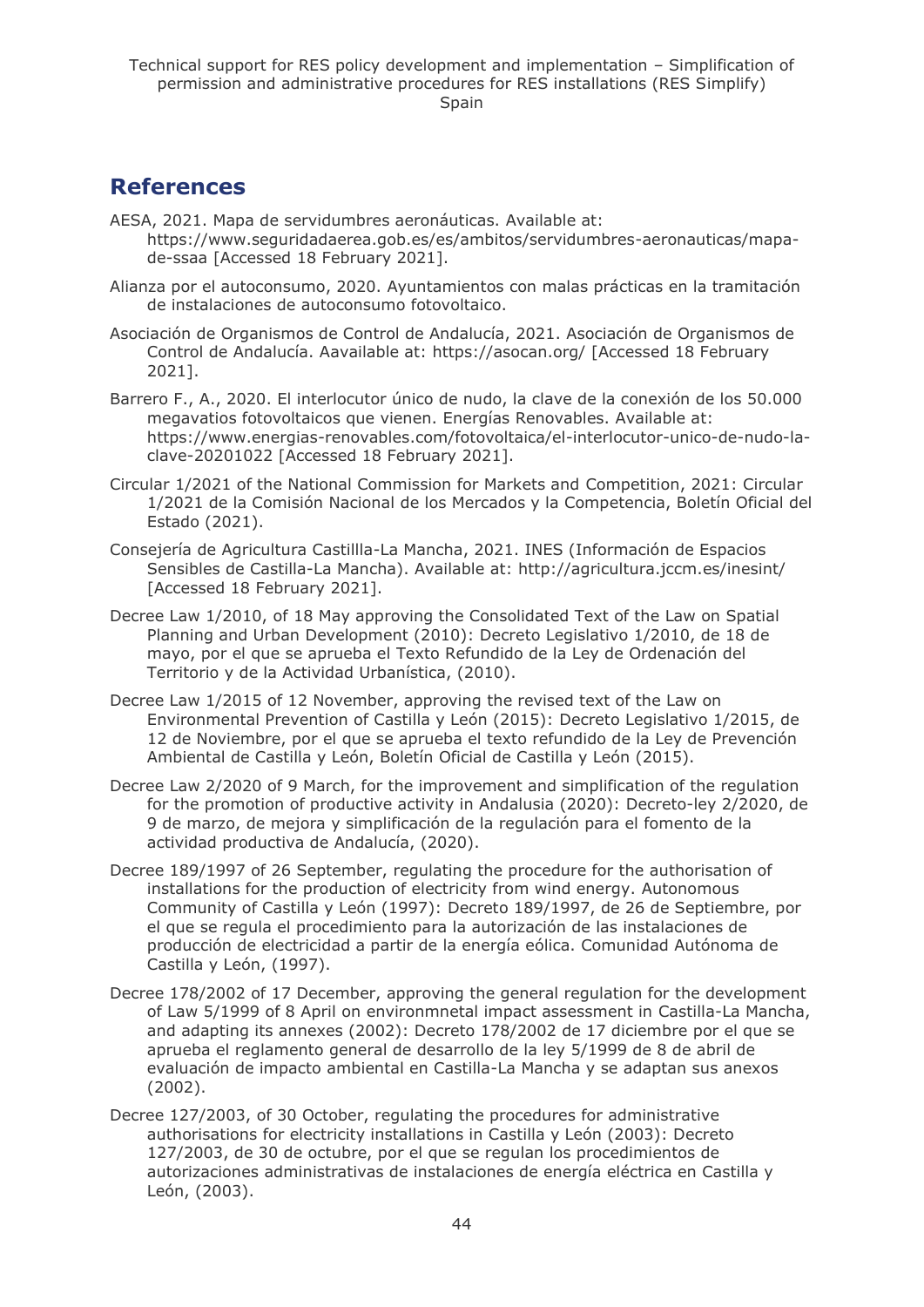- Decree 80/2007, of 19 June, regulating the authorisation procedures for electricity installations to be processed by the Junta de Comunidades de Castilla-La Mancha and its review and inspection system (2007): Decreto 80/2007, de 19 de junio, por el que se regulan los procedimientos de autorización de instalaciones de energía eléctrica a tramitar por la Junta de Comunidades de Castilla-La Mancha y su régimen de revisión e inspección (2007).
- El Español (2021). La CNMC espera una "marea" de conflictos por abuso en el mercado de conexión eléctrica. Available at: https://www.elespanol.com/invertia/empresas/energia/20210211/cnmc-esperamarea-conflictos-mercado-conexion-electrica/558194875\_0.html [Accessed 11 February 2021].
- Garriga, M., 2016. Wind and aviation safety. FuturENERGY, 51–52.
- IDAE, 2020. Guía Profesiona de Tramitación del Autoconsumo.
- Law 5/1998 of 8 April, of urban planning of Castilla y León (1999): Ley 5/1999, de 8 de abril, de Urbanismo de Castilla y León., (1999).
- Law 4/2007, of 8 March of Environmental Impact Assessment of Castilla-La Mancha (2007): Ley 4/2007, de 8 de marzo ded Evaluación Ambiental en Castilla-La Mancha., (2007).
- Law 7/2008 of 13 November of Regulation of Fees in the field of Industry, Energy and Mines of Castilla-La Mancha (2008): Ley 7/2008, de 13 de noviembre, de Regulación de Tasas en materia de Industria, Energía y Minas de Castilla-La Mancha, (2008).
- Law 21/2013, of 9 December of Environmental Assessment (2013): Ley 21/2013, de 9 de diciembre, de evaluación ambiental., Boletín Oficial del Estado (2013).
- Law 24/2013, of 26 December 2013 of the Electric Sector, (2013): Ley 24/2013, de 26 de Diciembre del Sector Eléctrico (2013).
- Law 39/2015, of 1 October, of the Common Administrative Procedure (2015): Ley 39/2015, de 1 de octubre, del Procedimiento Administrativo Común, Boletín Oficial del Estado 1 (2015).
- Ministerio para la Transición Ecológica y el Reto Demográfico, 2020. Zonificación ambiental para la implantación de energías renovables: eólica y fotovoltaica. Sensibilidad ambiental y clasificación del territorio.
- Ministerio para la Transición Ecológica y el Reto Demográfico, 2021a. Energía Eléctrica Tramitación de Instalaciones. Available at: https://energia.gob.es/electricidad/TramitacionInstalaciones/Paginas/AutorizacionIn stalciones.aspx [Accessed 18 February 2021].
- Ministerio para la Transición Ecológica y el Reto Demográfico, 2021b. Zonificación ambiental para energías renovables: Eólica y Fotovoltaica. Available at: https://www.miteco.gob.es/es/calidad-y-evaluacion-ambiental/temas/evaluacionambiental/zonificacion\_ambiental\_energias\_renovables.aspx [Accessed 18 February 2021].
- Mora Ruiz, M., 2014. La ordenación jurídico-administrativa de las energías renovables como pieza clave en la lucha contra el cambio climático: ¿un sector en crisis? Actualidad Jurídica Ambiental.
- NECP, 2020. National Energy and Climate Plan 2021-2030. Spain (2020). PNIEC: Plan Nacional Integrado de Energía y Clima 2021-2030. España (2020).
- Official Web Site of Castilla y León, 2021. Available at: https://www.tramitacastillayleon.jcyl.es/web/jcyl/AdministracionElectronica/es/Plant illa100Detalle/1251181050732/Tramite/1284403236739/Tramite [Accessed 18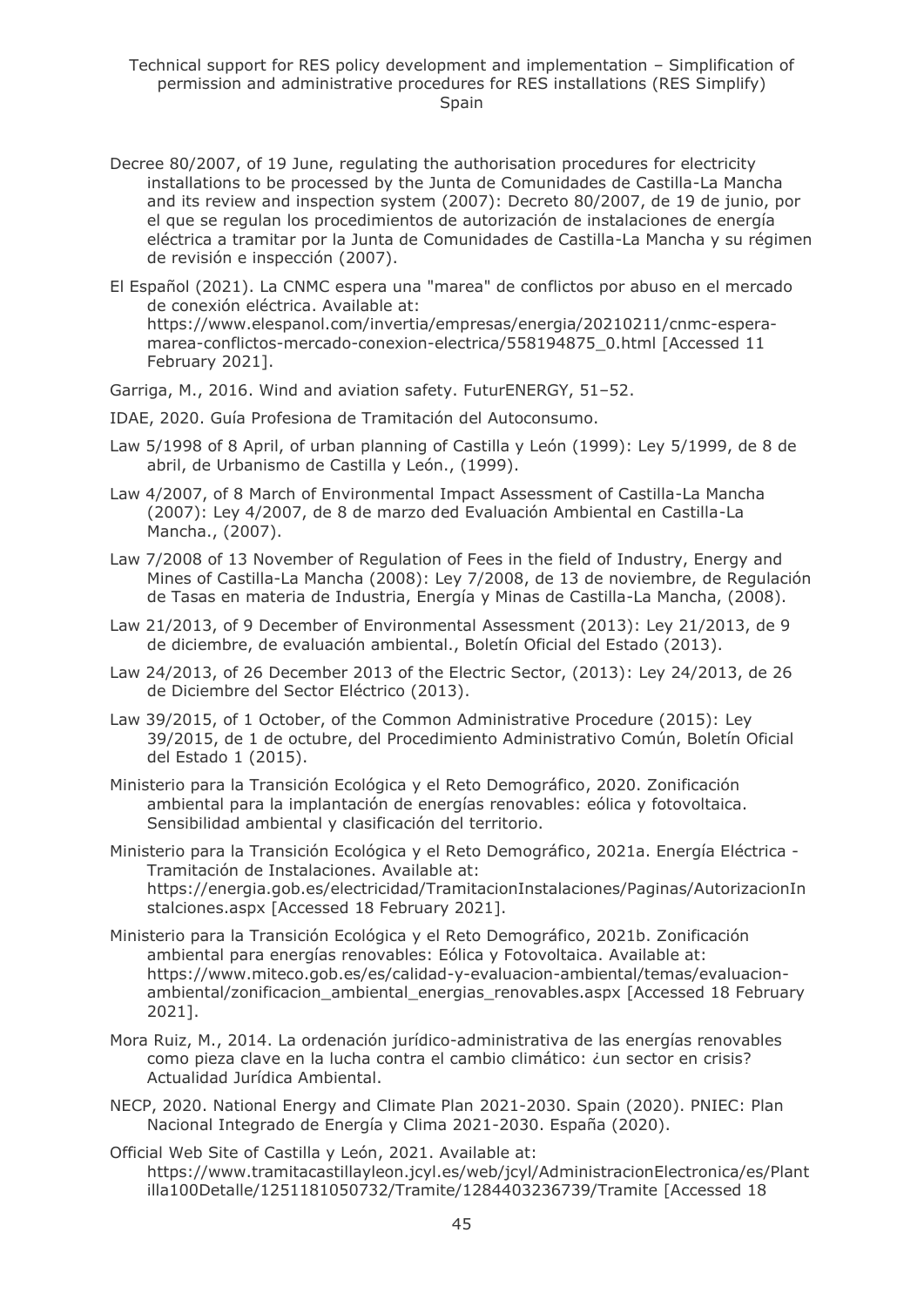February 2021].

- Royal Decree 1955/2000, of 1 December regulating the transmission, distribution, commercialisation, supply and authorisation procedures for electricity installations (2000): Real Decreto 1955/2000, de 1 de diciembre, por el que se regulan las actividades de transporte, distribución, comercialización, suministro y procedimientos de autorización de instalaciones de energía eléctrica. Texto consolidado, Última modificación: 30 d, 310 Boletín Oficial de Estado 1 (2000).
- Royal Decree 1699/2011 of 18 November regulating the connection to the grid of small electrical energy production facilities (2011): Real Decreto 1699/2011, de 18 de noviembre, por el que se regula la conexión a red de instalaciones de producción de energía eléctrica de pequeña potencia. (2011). Boletín Oficial de Estado. http://www.boe.es/boe/dias/2011/12/08/pdfs/BOE-A-2011-19242.pdf
- Royal Decree 297/2013 of 26 April 2013 amending Decree 584/1972 of 24 February 1972 on aeronautical easements (2013): Real Decreto 297/2013, de 26 de abril, por el que se modifica el Decreto 584/1972, de 24 de febrero, de Servidumbres Aeronáuticas (2013). Boletín Oficial del Estado.
- Royal Decree 413/2014 of 6 June, regulating the activity of electricity production from renewable energy sources, cogeneration and waste (2014): Real Decreto 413/2014, de 6 de junio., por el que se regula la actividad de producción de energía eléctrica a partir de fuentes de energía renovables, cogeneración y residuos (2014).
- Royal Decree-Law 15/2018, of 5 October of urgent measures for energy transition and consumer protection (2018): Real Decreto-ley 15/2018, de 5 de octubre, de medidas urgentes para la transición energética y la protección de los consumidores., Boletín Oficial Del Estado 97430 (2018).
- Royal Decree 1183/2020 of 29 December of access and connection to the electricity transmission and distribution networks (2020): Real Decreto 1183/2020, de 29 de diciembre, de acceso y conexión a las redes de transporte y distribución de energía eléctrica, Boletín Oficial del Estado 61561 (2020).
- Red Eléctrica de España, 2017. Guía descriptiva del procedimiento de conexión a la red.
- Red Eléctrica de España, 2019. Las Energías Renovables en el Sistema Eléctrico Español.
- Red Eléctrica de España, 2020. Preguntas frecuentes de acceso y conexión. Available at: https://www.ree.es/es/actividades/acceso-conexion-y-puesta-enservicio/preguntas-frecuentes-acceso-y-conexion [Accessed 18 February 2021].
- Rucián Castellanos, J. C., 2019. Overview of permitting processes in Spain (Issue October).
- Schmid, M., & Barrios, D., 2020. Permitting Spain. Briefing Wind Europe. (Issue December).
- Secretaría de Estado de Energía, 2018. Manual de Procedimiento para la Autorización de Proyectos de Interés Común de Energía en España.
- Secretaría General de Insdustria, E. y M. de la C. A. de A., 2019. Manual para la tramitación administrativa de las instalaciones de generación de energía eléctrica en régimen de autoconsumo en Andalucía.
- Union Española Fotovoltaica, 2019. Photovoltaic Self-consumption Guide (Guia para el Autoconsumo Fotovoltaico). 764786.
- Unión Española Fotovoltaica, 2019. Propuesta de tramitación vía comunicación previa para las instalaciones fotovoltaicas.
- Urban Planning Code of Castilla-La Mancha, 2020. Código de Urbanismo de Castilla-La Mancha, (2020).